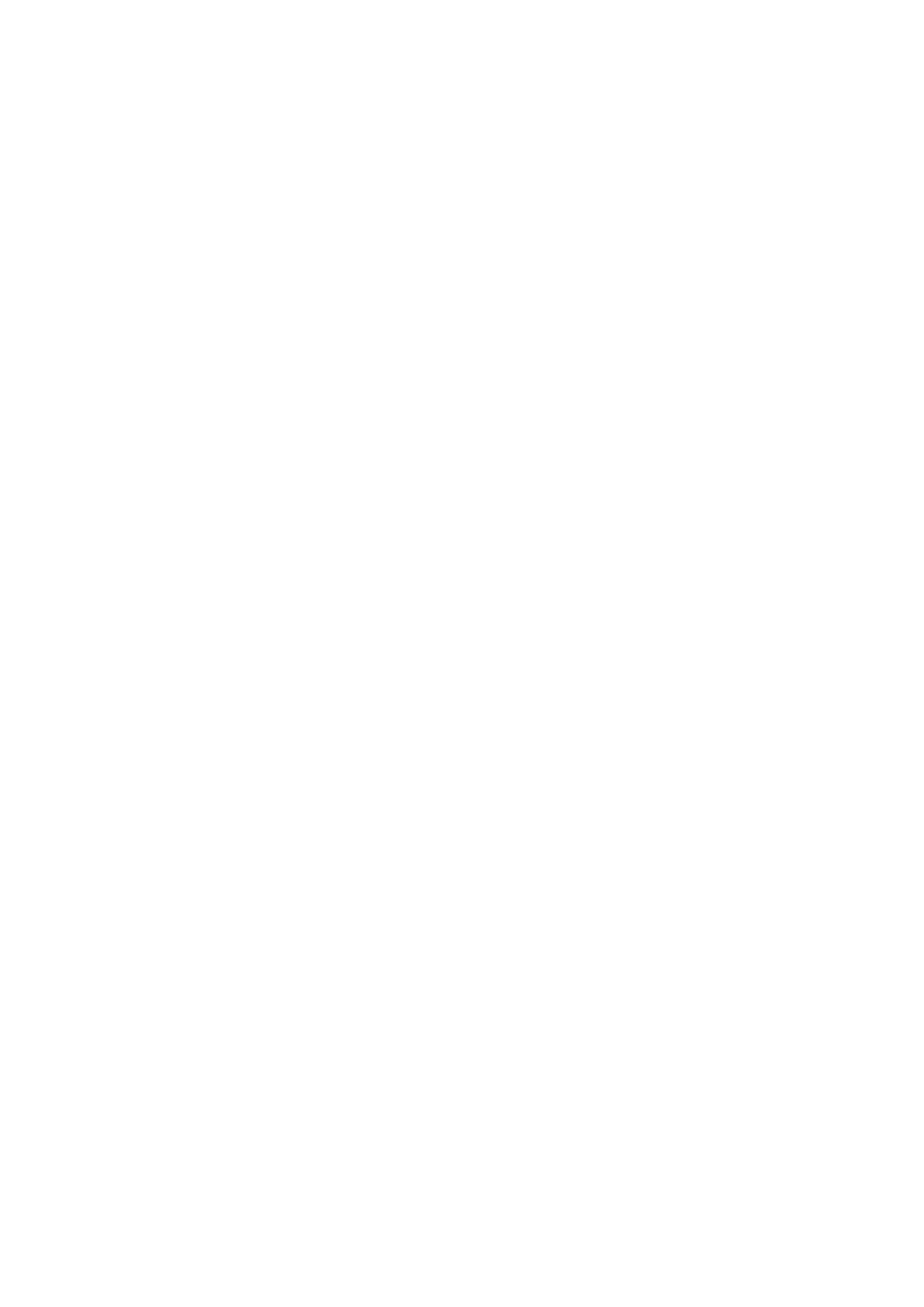# **Index**

| Hallways or what happened between the Areas25 |    |
|-----------------------------------------------|----|
|                                               |    |
|                                               |    |
|                                               |    |
|                                               |    |
|                                               |    |
|                                               |    |
| Overview/ Understanding of the Level          | 29 |
|                                               |    |
|                                               |    |
|                                               |    |
|                                               |    |
|                                               |    |
|                                               |    |
|                                               |    |
|                                               |    |
| Round Based vs. Reinforcement Game modes 36   |    |
|                                               |    |
|                                               |    |
|                                               |    |
|                                               |    |
|                                               |    |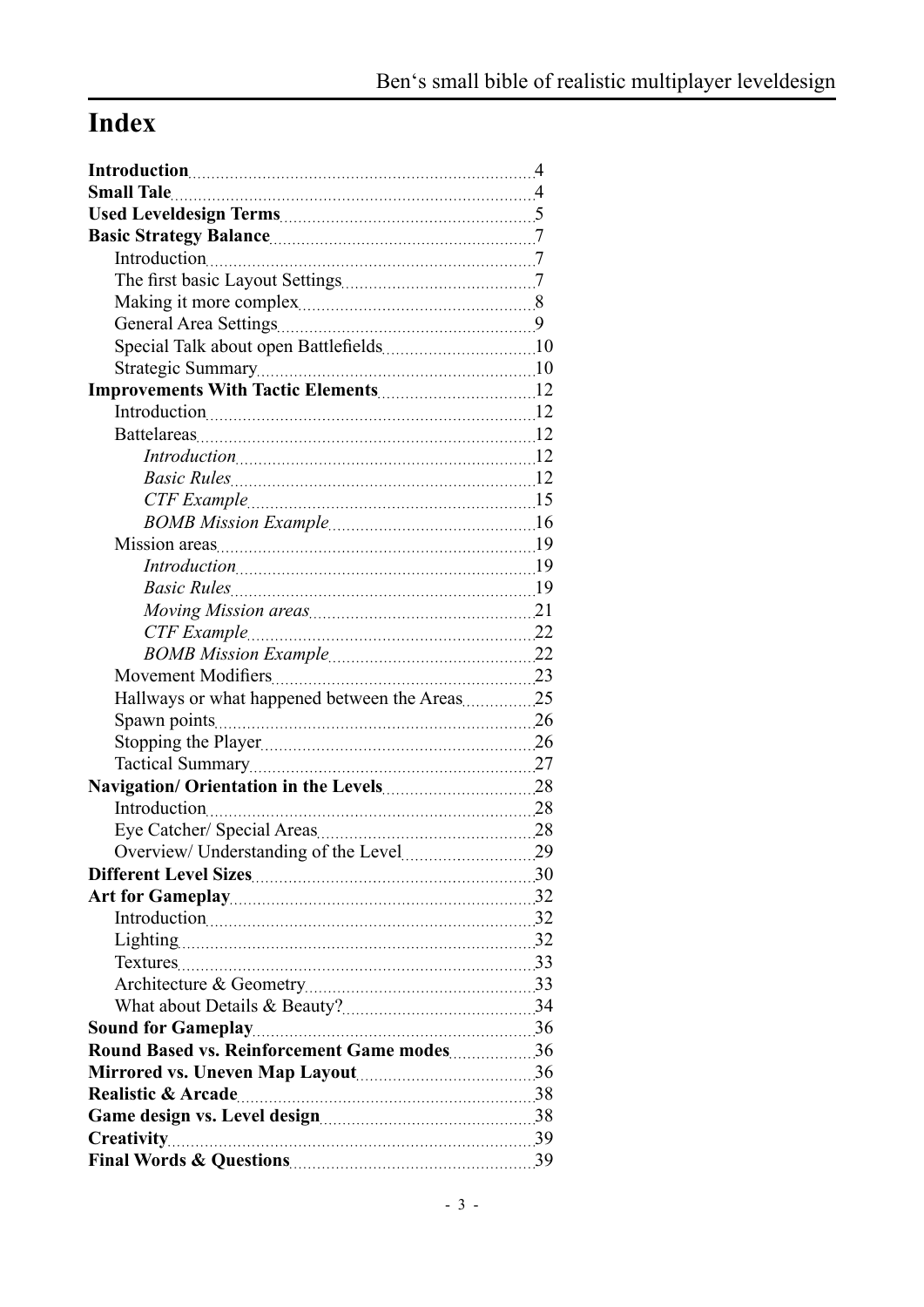# <span id="page-3-0"></span>**Introduction**

# **Small Tale**

I am writing this article to share my personal experiences and opinions about realistic multiplayer level design. Some of my old maps don't follow these rules and I made mistakes myself, but I learnt from my failures and by sharing this knowledge with you I hope you will make better maps without going through the same arduous learning process.

You should have a basic understanding of level design and I`ll try to explain everything as simply as possible. Experienced mappers, even if you don't make multiplayer maps with realistic settings, should read it, too, because you might find some interesting aspects you didn't think about and as a good leveldesigner never stops learning you may well learn something new. Personally, I am not limited to realistic settings but that is what I've worked on for the last few years. The level design for a sci-fi/ Wild West/ Stone Age/ cartoon multiplayer game with some tactical elements and teamplay is very similar.

For anybody who thinks these rules/schemes might be too systematic always remember: "*You can only break the rules if you understand them in the first place!*", in this aspect it is very similar to the art world.

In this article, I'll explain how to make a multiplayer map from scratch and then tell you how to improve it. At the end of the article we'll take a look at different gamemodes/layouts and how they might affect the levels design. As usual, I tried to write this article in an interesting fashion and added a lot of pictures and illustrations. Please don't be lazy and skip the examples, because I explain some important concepts in them. When I talk about players and teams I assume they all have similar skills and experience. It's not down to luck that hard-core gamers usually win against noobs, but in a balanced teammatch if one side consistently wins it might be because the leveldesign is bad and that is what I want to talk about. In general, the article is for team based multiplayer with fixed spawn points. Deathmatch or teamdeathmatch with random spawns is not what is this article is about.

When I first played multiplayer games I started to think about why some levels are more fun to play than others. All of my first MP experiences were maps made by professional designers. I started to analyze them and I compared the good ones with the bad ones. When I started to spend more time in the MOD community with maps from fans, the most important fact of map design was proved: **Gameplay beats everything!** Some ugly looking action quake2 maps were the most played maps on the servers and the nicer looking maps were rarely played. I know that this sounds a little too easy but if you think seriously about the maps out there you will notice that most level designers care more about the aesthetics than the gameplay of their maps. If you're thinking about professional map design, the aesthetical quality of your maps is very important. However, if you don't care about gameplay you shouldn't start a professional career at all.

 I have worked with a lot of different level designers, from absolute noobs and MOD mappers to professional designers and some who just thought that they're professional. A lot of them work without a real schematic system and if they created a good map, more often than not, it was down to good luck rather than skill.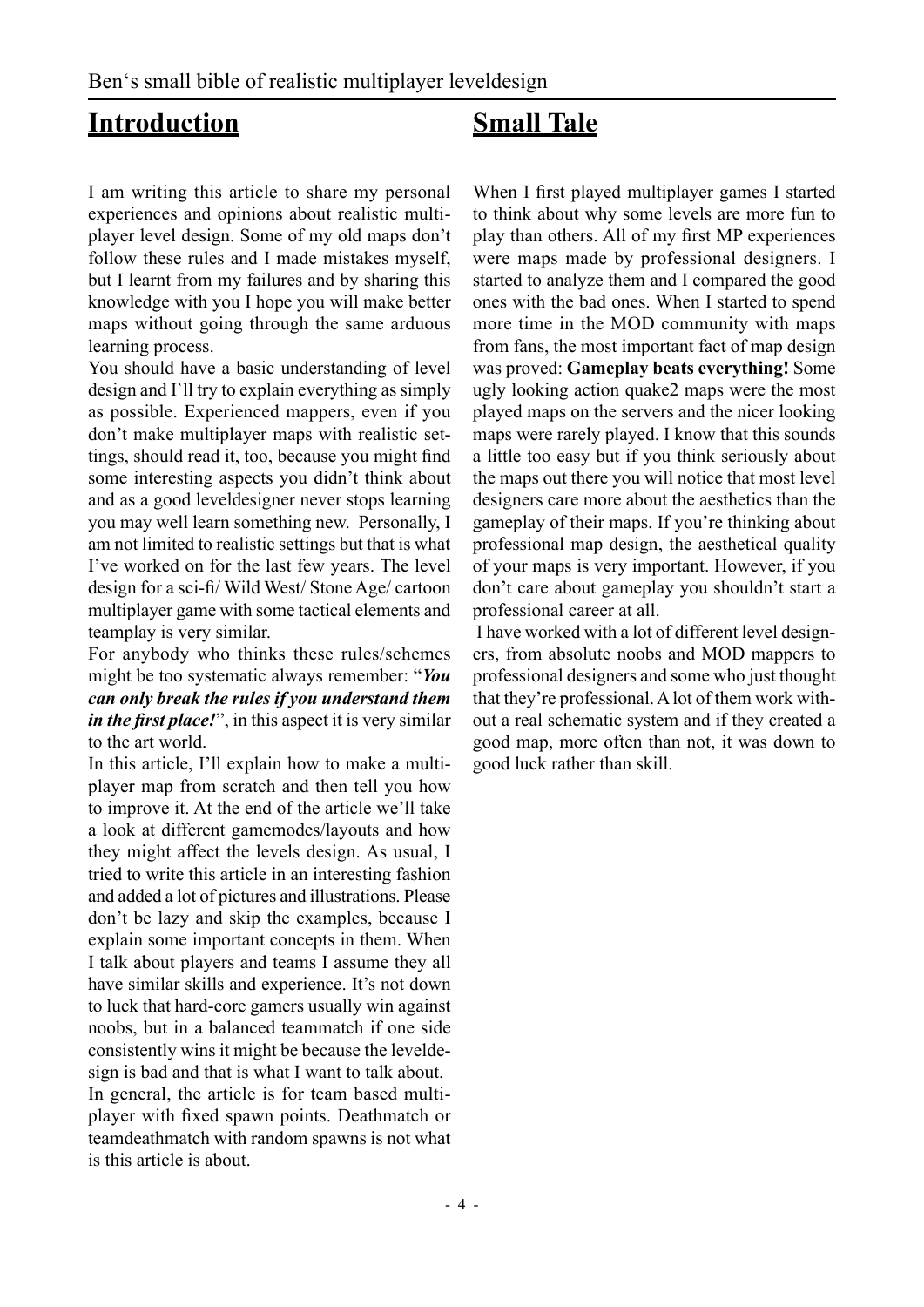# <span id="page-4-0"></span>**Used Leveldesign Terms**

It might be silly to explain these terms to an experienced mapper or gamer but I have noticed that everyone has different associations with these terms. So I just want to explain my interpretation of these terms so we are on the same level of understanding.

#### CQB:

**C**lose**Q**uarter**B**attle; Even closer than short range; normally lots of cover; ideal range for shotguns or submachine guns; scoped weapons are useless; this game-play supports fast movement and reflexes.

#### Short range:

Similar to CQB but not so close; ideal range for shotguns or submachine guns; scoped weapons are still useless; supports fast movement and reflexes; maximum range to throw grenades.

#### Medium range:

Ideal range for normal rifles; shotguns become useless and submachine guns become weaker; scoped weapons start to become effective; from now on only possible to fire grenades with a grenade launcher; reflexes and movement are still important but aiming becomes more difficult.

#### Long range:

Snipers paradise; ideal range for all weapons with scopes; for weapons without scopes it's really hard to hit anything; normally only with a small amount of cover; you should have good aim instead of running/firing skills.

#### Stealth areas:

Areas where silent/unnoticed/tactical movement gives you a big advantage; normally with lots of cover; several dark spots to hide. You can move through the whole area without being seen by a camping enemy.

#### Roamers:

Players who prefer to be between the two; instead of real defense or assault; they need a lot of room and combinations of quick connections between the areas to react to the different game situations.

#### Rusher:

People who just want to run through the whole map as quickly as possible; they want to reach the missiongoal as fast as possible; surprise the enemy with speed/reflexes is their motto

#### Campers:

Most hated kind of player except cheaters; you can find them in all realistic multiplayer games so you will have to learn to deal with them; they prefer to hide/stay in real nasty positions until an enemy runs into their line of sight; prefer short and CQB situations because then they don't need a lot aiming skill, natural enemy of the rusher

#### Snipers:

Guys who prefer to run around in long/medium range areas with scoped weapons. It is a misconception that snipers are the same as campers because a smart sniper will change position after each shot, normally long range fights between snipers are more tactical, there are snipers who run around like rusher guys except obviously they avoid CQB/short range fights.

#### CTF:

Gamemode: Just for the few unworldly people who never heard about **C**apture **T**he **F**lag. Two teams have to protect their relevant flag while having to steal the flag from the opposition. They can only score if they bring the enemy's flag to their own one which has to be in its home position.

#### BOMB:

Gamemode: One team attack and have to place one bomb at one of several spots which another team is guarding. They need time to place the explosives and until the bomb blows up (timer), the original defending team still has the chance to disarm it.

#### DOMINATION:

Gamemode: I use several variations of this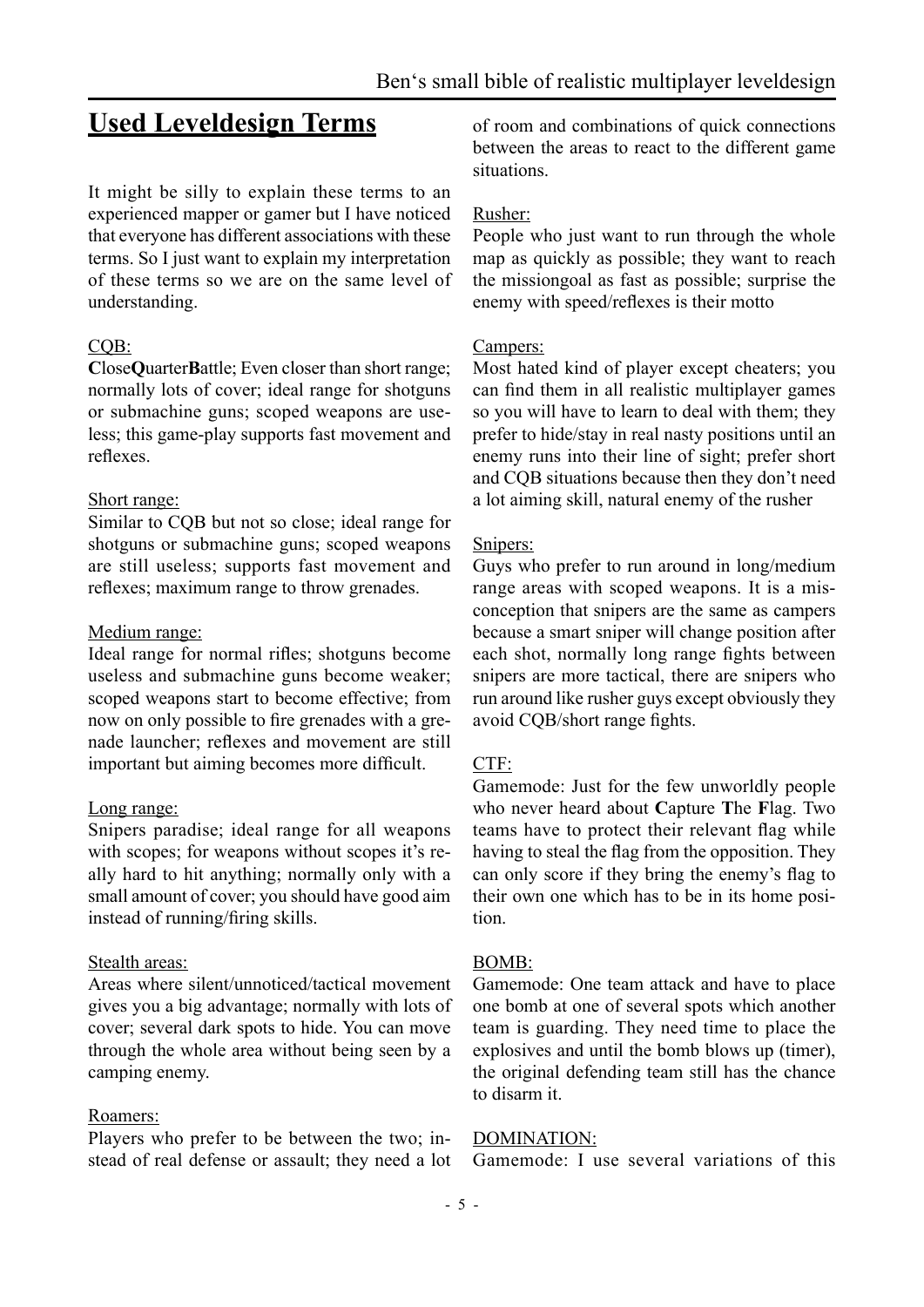gamemode in this article. In general you have to control of one or more areas/spots which you have to protect. You score regarding the time you hold them.

### VIP:

Gamemode: One team has to escort a special player on their team to one or more specific point(s). The other team has to find and kill the VIP on his way to the rescue point(s).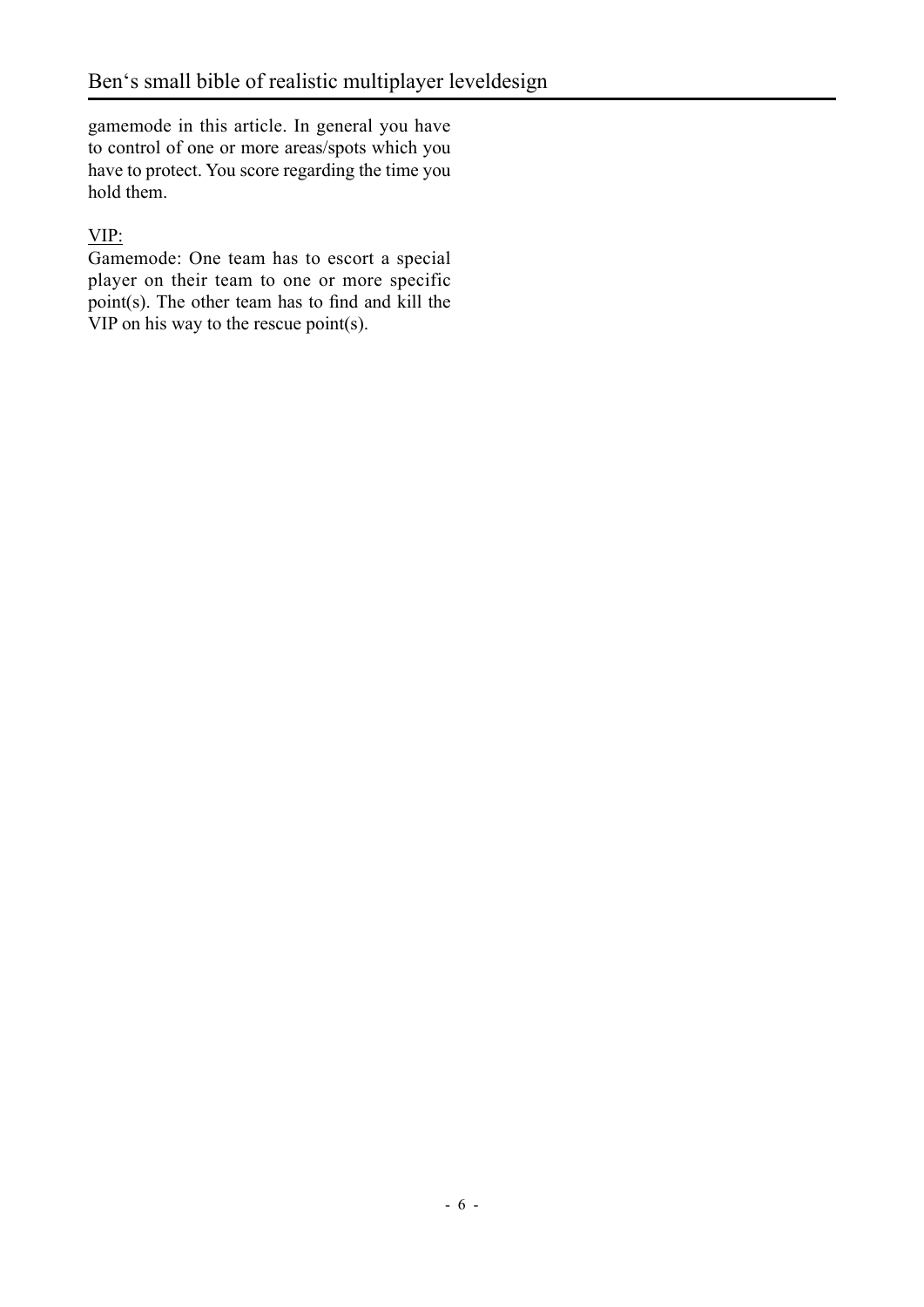# <span id="page-6-0"></span>**Basic Strategy Balance**

### **Introduction**

The strategic plan behind every map is the key to a good map. These first deliberations will determine if the player can roam without real confusion. If the mission is basically balanced, then you will help yourself a lot because you will not have to make major alterations to the map at a later date. Everything you will read in this chapter is in the conceptual gameworld. Here we don't care about the positions of trees, houses or rocks. Stay in this basic world as long as possible and only continue with more detailed sketches when you are 100% sure that the basic strategy concept behind your map kicks ass!

### **The first basic Layout Settings**

Setting the basic layout of your map is the first and most important step in level design, and one that is often overlooked. Just picture all the possible paths of the player as simple lines and you will begin see a basic geometric layout. Normally you can make a basic sketch for every gamemode. The sketches should contain only the most important facts and rules of that gamemode, nothing more. Some explanations of the example sketches: The quality/accuracy of the sketches is very rough and basic and art skills are not important here, gameplay rules. If it looks symmetrical it should be assumed it is symmetrical. Based on these sketches I want to show several possibilities for the round and reinforcement game modes.



The first sketch is for a normal CTF game and not for a round based gamemode. The stars mark the spawn point and the point of the flag. These are very simple example sketches and should only show the main intentions of these gamemodes, e.g. for CTF there should be three ways to every flag and the layout is usually symmetrical and balanced for both teams. The horizontal line between the three ways is the minimum amount of freedom you should include to switch between the routes.



The second sketch is for a standard BOMB mission. Team blue has to place a bomb at one of the bomb spots and then has to defend that area until it explodes. Team red has to prevent team blue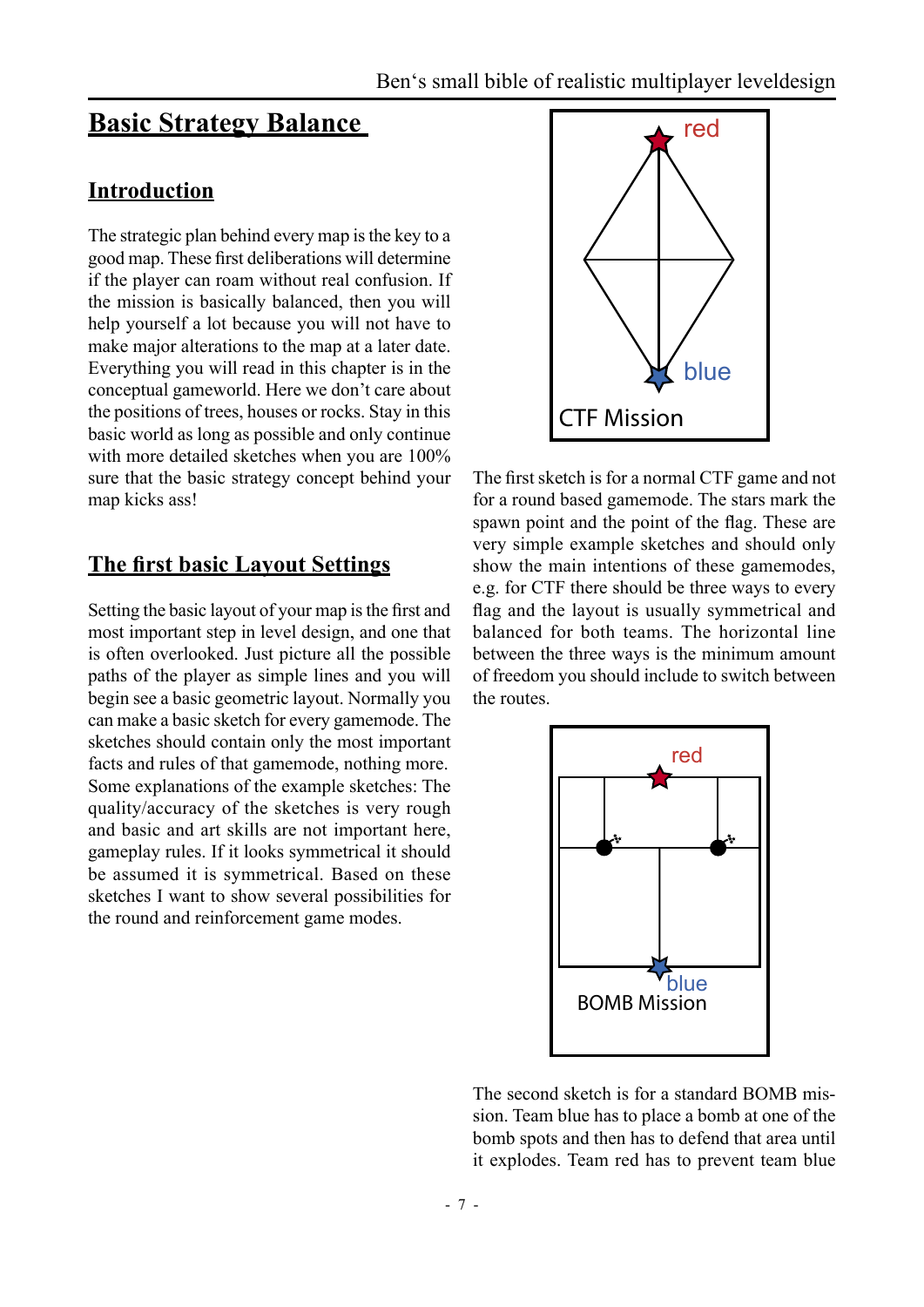<span id="page-7-0"></span>from accomplishing its mission. The plan is for a round based gamemode. For the bomb mission we have two bomb places where team blue can place the bomb and every bomb site has three entrances. Team red is able to reach the spots faster because they have to defend these positions. This is the reason why it usually shouldn't be symmetrical for both teams

### **Making it more complex**

Now let's improve the basic sketches because every one of your maps shouldn't be like my first example. The following examples are just one of a million possibilities and you will design many alternatives.



We start to analyze the changed CTF mission. The basic intentions are still the same but the left and the right way have changed. The left side became more complex in the center. This should avoid strong concentrations of enemies in the middle defense positions. Even if it is easier to come through the middle part it is still hard to get directly to the opposite base. You can come with a large amount of fast and good players very close to the enemy's base but the 'last few meters' can be very hard. The right side is still unchanged in the middle area which might raise the danger in that area but as soon as you come close to the enemy's base you get more possibilities to react

to the enemies defending strategies or to bluff the enemy on one side and switch quickly to another entrance.



Now the bomb mission for the round based gameplay: the two main ways for team blue to reach the bomb spots still have the same length but they now come from different directions and give the player the possibility for a third way to get to the bomb spots to make it more interesting. On the left side team blue has a chance to take a longer and less flexible way but coming in from behind. For team red this way is less interesting because there is no direct way to the bomb spots. Remember that team red needs fast/short and good possibilities to switch between the two bomb spots at any time. At a minimum I would make two ways or one big way which they might come from as soon as team blue has placed the bomb. On the right side team blue has got a tunnel which leads them to the back entrance of the mission area. This way is shorter than the new way on the left side but in general a tunnel is more dangerous for attackers and has a higher risk.

These were easy examples but in this stage of development you should be thinking about the main battle areas in the middle and the mission areas of the different teams. A more complex middle area shouldn't have a lot of ways to the mission goals. On the other hand several good entrances to a mission spot shouldn't have very easy ways to reach them. It has to be balanced through the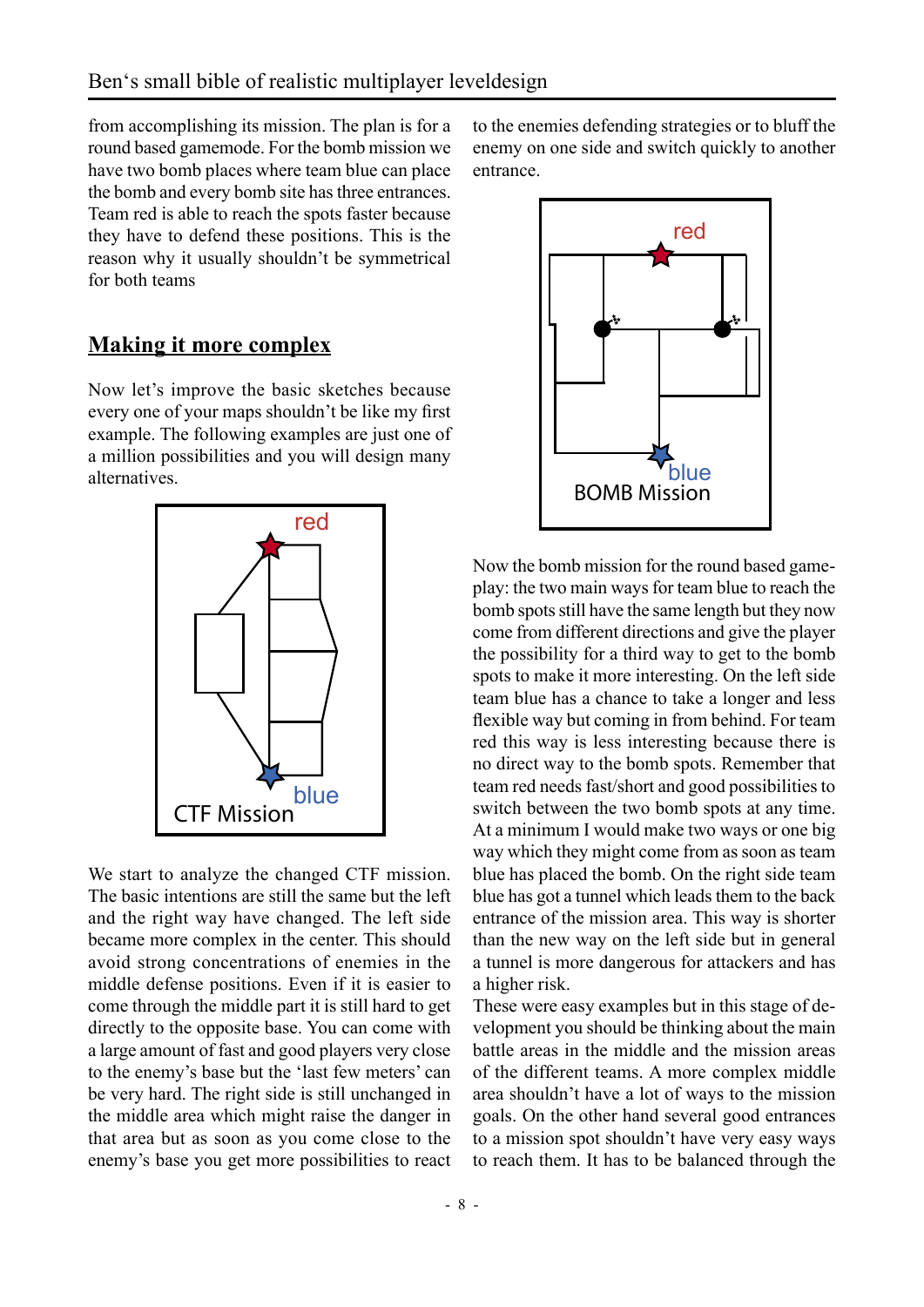<span id="page-8-0"></span>ways and between the ways itself. We will discuss later in this article how the size of the map should affect your basic design.

 I imagine you already have enough of your own ideas and if not it really helps to analyze current well known maps to understand what I've explained above. Normally you shouldn't create extremely complex path systems because the player wants to learn his environment quickly and shouldn't be confused by too many different routes. Please don't think that you have to translate these geometric lines exactly in 3D! Of course you should change, for example, the angles of the corners, and the straight lines later, as you need it to be in your specific situations.

### **General Area Settings**

After these two first steps you should bring your vision of the look/setting/environments into play by adding it to the basic sketch. Still a very rough sketch but it might help you to get a better feeling of what your map might look like.

is for deep jungle with several big trees and a lot of sight cover. The dark green is for normal jungle and the bright one for grass. The environment layout is symmetrical but the combinations are always different especially in the middle area and the way to the base. These areas should have a lot of landmarks because the player should always know where he is and where he is going, it helps for orientation and is very important to the immediate feel of the map. The left will be long range, the middle way is close combat with a dangerous way over the grass to the base and the right way is middle range and stealth in the tunnel. Be sure that you implement different areas for the different kind of players like normal roamer, stealth players, rusher, sniper and CQB freaks. Of course with some settings like on a ship you can't support snipers very well. This will be understandable for the player but if you make a big desert map without having some mid range areas it might confuse the players of that type because they will not find a location they are happy with. It is the same if you call your 45 horse power car a 'sports car' and then being surprised when people laugh at you or don't take you very seriously ;-)



For the CTF mission I chose a jungle setting and thought of some different environments which I can use for the different ways and areas. The light blue is for a beach (ocean, river or lake), the bright brown is for a stony mountain area with few plants but with bigger rocks as hard cover, the dark brown are caves or tunnels. Dark blue green



Now take another look at the third bomb mission sketch and you will see that I have used the same system to allocate my environments. The mission areas have very different combinations of environments and the ways to these spots are different for each team. For the general setting I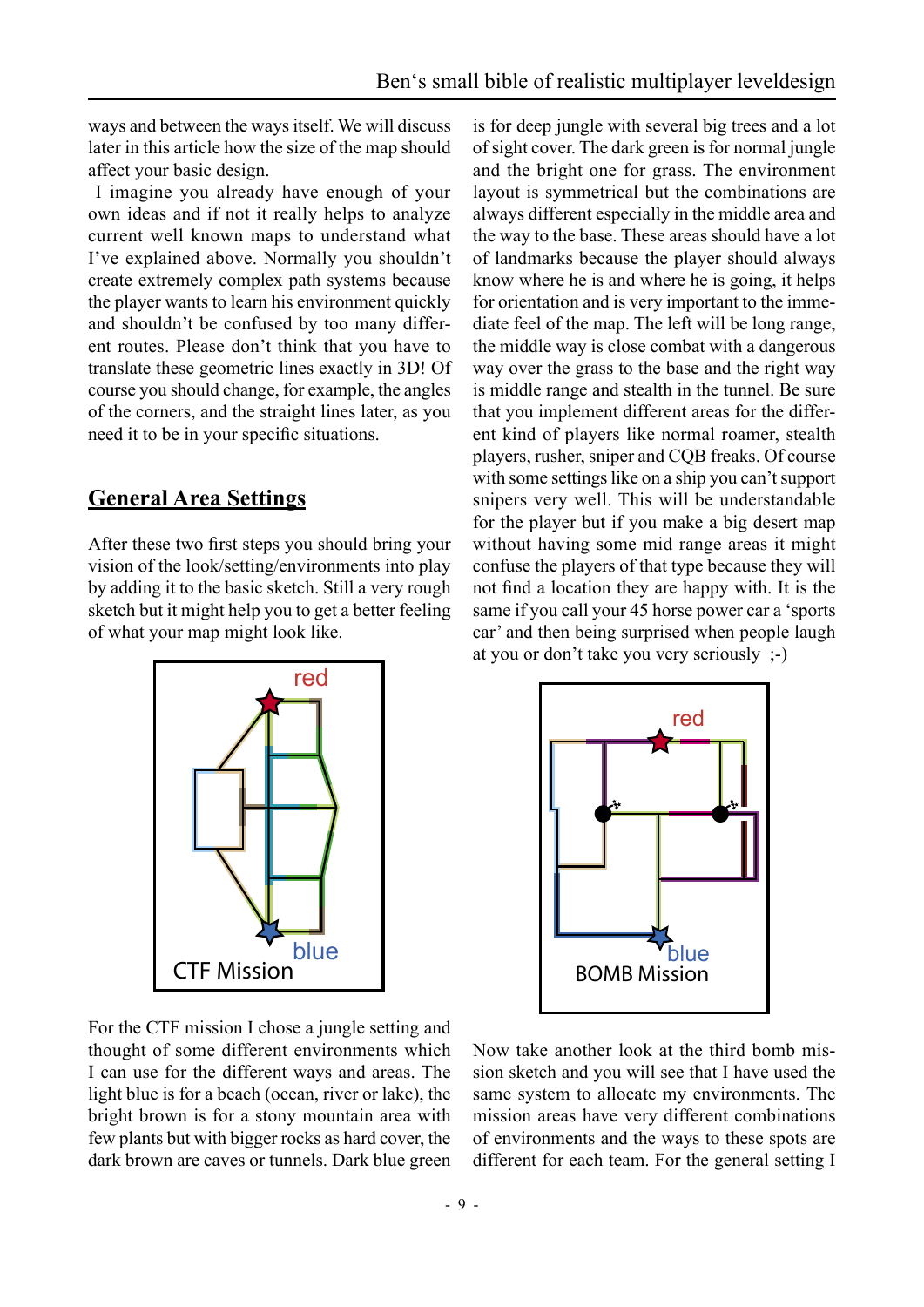<span id="page-9-0"></span>chose a harbor/urban environment. The dark blue is a small river with concrete walls around it, the bright blue is directly at the harbor, and the brown defines warehouse areas. For the urban part on the right side I chose a normal street (green), inside of houses (pink), sewer (dark red) and backyards (purple). It doesn't matter if you are a stealth CQB freak or rusher, now every bomb spot has the possibility to make you happy but you can still orientate yourself just by the different settings around you.

Sewers are normally something for stealth players (e.g. caves or dark back routes, warehouses, apartments, machine rooms, etc. for CQB freaks). On the other side, you can have open areas (e.g. streets, open fields or beaches for the sniper fans). Generally, every environment is for a specific kind of gameplay. Be sure that you mix it well and retain a balance because after a long beach there shouldn't be suddenly a hard-core CQB area unless the route was already too easy and you need some kind of difficulty here for the player.

Assigning the environments is almost independent of the kind of game mode you have chosen, just be sure that it is very different. You find a lot of different sub-settings for the different kind of players and for orientation. I hope you are smart enough not to make every warehouse area identical to all the other warehouse areas in the levels. These areas should be different even if only subtle changes are made e.g. lighter/darker, empty/crammed, completely different kind of crates, more/less machines, no/some offices, decayed/clean, really tall/thin.

# **Special Talk about open Battlefields**

I understand if people think that this kind of level design is strictly for that 'old fashioned' tunnel system or especially for 'Quake based games' but what about the open battlefields you have in "Battlefield 1942"? It is actually quite similar because even on big battlefields you are leading the players along main routes, but there is more freedom of movement in-between. Therefore, I would suggest that you first paint the main routes as plain surfaces, already with their specific envi-

ronment. Then you should paint the tunnels and valleys, and the blocks between the main routes. You can also see open fields as battle areas and mission areas which have no real connection between them. It is just one large area which is so huge that it already has strategic elements in place. I'll talk later in this article about battle and mission areas so don't get impatient.

### **Strategic Summary**

 It doesn't really matter how you make your sketches at this point, it is more important that you really think about the strategic game mechanic and the flow of your level before you start with more detailed ideas. Believe me; I saw enough sketches from other designers who already put every waterfall or tree in their very first sketch, even before they noticed that the gameplay in that level might be really unbalanced or boring. Of course, it is not wrong to think about where you want to put your waterfalls or other nice ideas for your level but, for the moment, keep your ideas where they are as you will use them later on.

The most important thing to remember when you are making a basic sketch is that it has to be balanced! An unbalanced map is always bad; especially if you are making non-symmetrical maps. If the strategy is balanced you are already on the safe side but it still might be a funny map if a few tactical elements are not 100% equal for each team.

Another thing I would really like to emphasize is the originality of your map layout. Try to develop your own ideas, be experimental, and always try to create something new and unique. Normally you have enough time at school or work, in a traffic jam or on the bus just to think about some new basic level layouts. If you are really stuck for ideas and you decide to copy an existing map then please at least be smart! Nobody really needs a Mongolian version of de\_dust with just different textures and the same boring architecture. If you really want to copy de dust then try to make it original in your own way e.g. change some tunnels to open areas (and inverse), replace levellimitation-walls with cliffs, improve the variation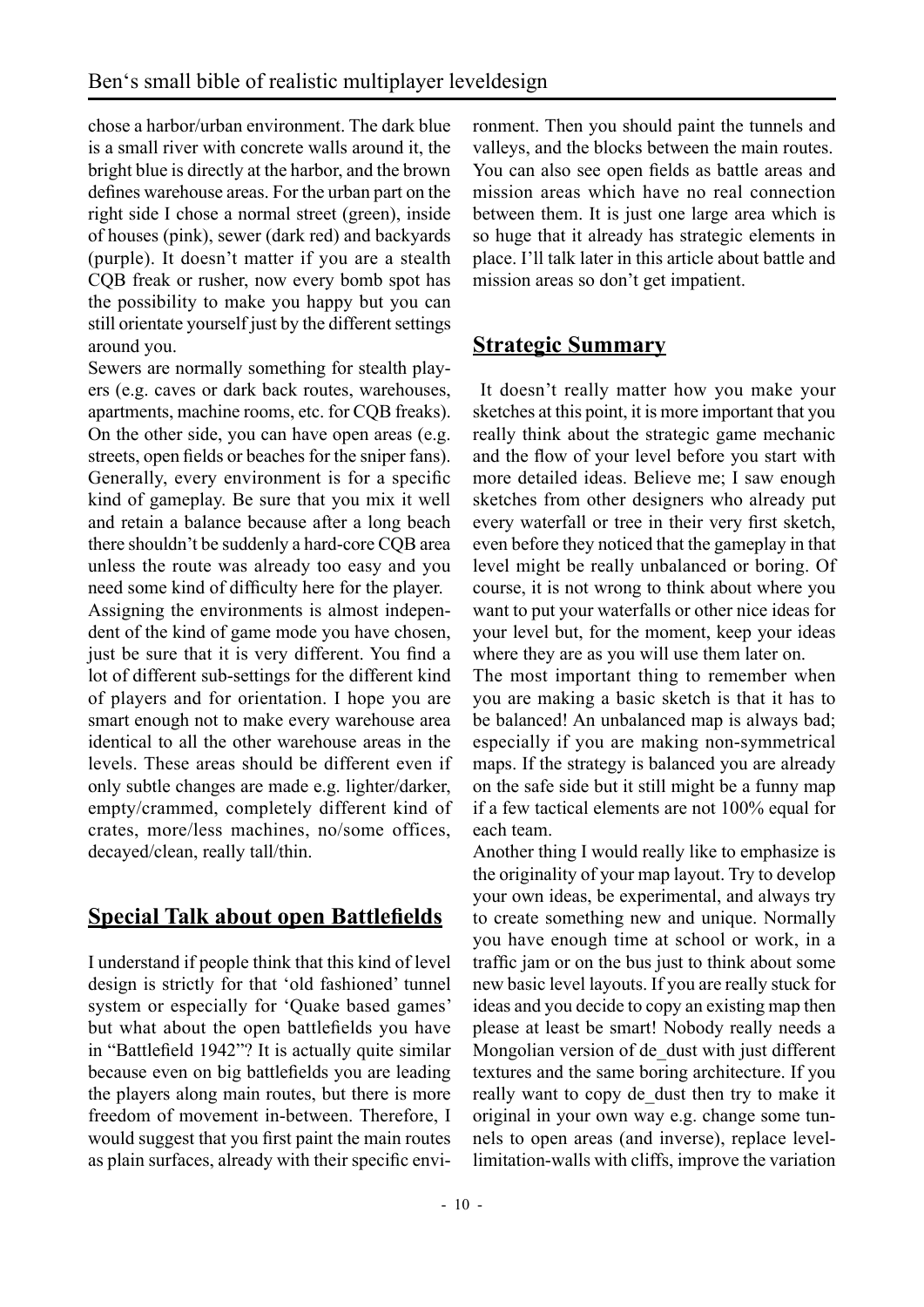in the main battle spots, add a new stealth way, mirror the layout or certain parts of it, or better still, change everything!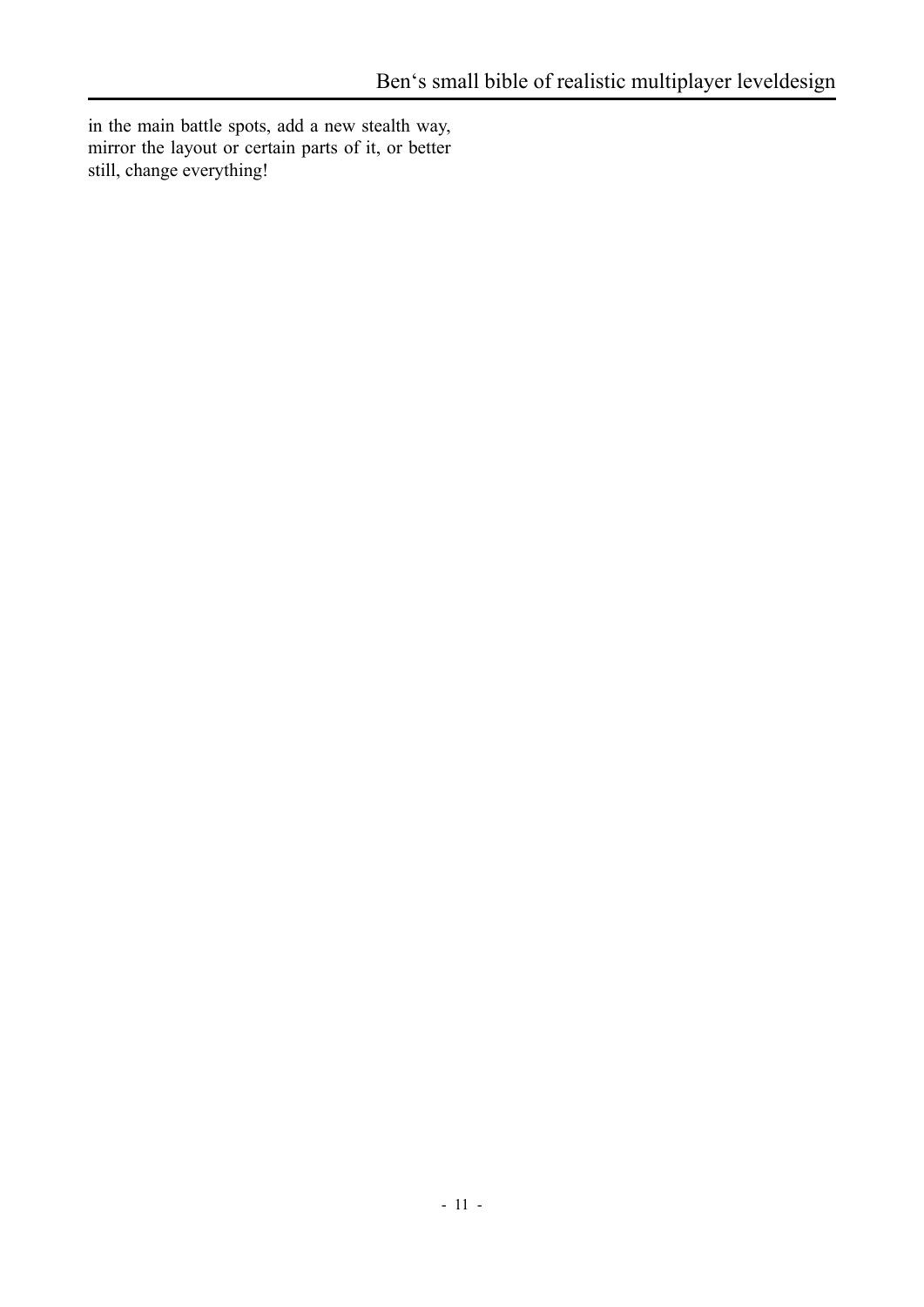# <span id="page-11-0"></span>**Improvements With Tactic Elements**

### **Introduction**

So far I have been talking mainly about strategic elements, but the player also needs some really good tactical possibilities. The player doesn't necessarily see your strategic deliberations but he directly sees your tactical ones, so be sure that they are good and fresh.

After forming your basic plan, you can already build a very rough version of your map in your editor. It is a good idea to test your map by running around while timing how long it takes to get to different areas of the map. If you find that it takes you 2 minutes to run to the allocated battle zone and the other team takes only 30 seconds, then you should really change your strategy layout. Move the battle zone or slow down/speed up the players in certain areas so that everything works fine again. This will be explained in more depth later in the article; just never forget to test your map at an early stage with a clock.

### **Battelareas**

#### **Introduction**

Battle areas are the places where the two teams meet if they start running from their spawn points with the same speed. If you have a game where not every player has the same speed, you should think carefully about where to place your battle areas. You need to make them big enough so that; if the slowest player and the fastest one want to reach the field, the faster one should have an advantage (e.g. reaching a good sniper spot without any real danger or jumping into the alternative tunnel without seen by the enemy). Here, you can already see that tactical elements are really important to support the different kind of players you have. A large sniper area should normally have an alternative route inside for really fast

scouts. Even a big CQB warehouse should have a longer hallway between the crates for some mid range fighting.

#### **Basic Rules**

Before we take a look at your example maps, we must learn some basic rules of battle areas. I'll try to explain the basic intention of these rules in small, understandable sketches, feel free to improve them and don't use so many crates like I'm doing it here. These sketches are solely for the intention of demonstrating these rules. The rest of the design might not really be perfect, but it's is the intention that really matters. If I am talking about entrances, it is not always simply a doorway into a big room; it could also be a roof, a canyon, or a hill. It just depends on the situation.

*1) There should be always more than one entrance to a battle area for each team (or the only entrance should have enough cover in front so there are at least two possibilities to appear in the area).* 

 There is nothing more stupid than when the player knows that in 12,3sec the opponent player will come through that specific door. If the level design makes player movements too predictable, then it is a bad level design!

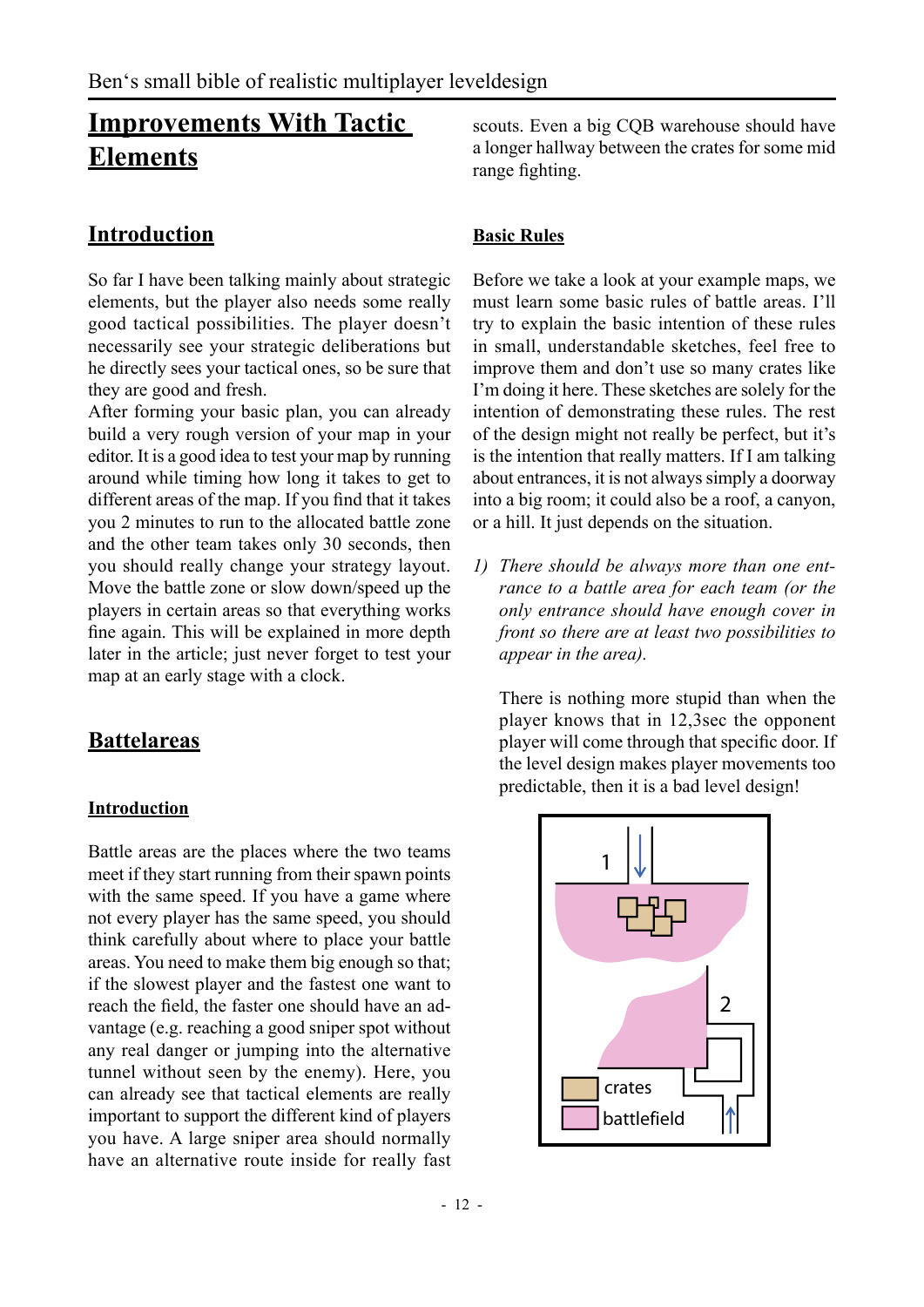In the first situation I placed some crates in front of the entrance. Now the other player can either come around the right or the left side of the boxes, or perhaps he can even jump on the top of them and perform a surprise action. Of course, there is a mass of different possibilities to enhance it, not just two or three ways but especially with nice architecture.

 The second possibility is similar but a little bit more confusing for the player. At the beginning he might think there are two completely different ways. Soon he will notice that both ways lead to the same result. Of course, this depends on the distance between the two entrances and the distance to the lurking enemy. For a sniper who is 150m away, it's quite a lot easier to protect these two entrances than for a rifleman who can only be 20m away. If you really only have two ways for each team to enter the battle area, it is always good if one of the enemies can never see both entrances clearly from an advanced position.

#### *2) Campers should never have an easy life!*

 When you place your tactical elements, always take a look at where there might be typical camper positions. If you have such a situation, be sure that he can never see all entrances to the battle area, and that the opponent always has a fair chance to move around him and shoot him from behind. If you have an important door which a camper might hide behind, make a second door near the first one. If there is a good position to see both doors, place an object (e.g. a crate/pillar/bush) in front of one of the doors to obscure the camper's vision. Always remember that sniper positions might also make very good camper positions, so they should be treated the same way! If you want sniper positions in your field, every team should have a minimum of two, and they all should be able to see each other. A sniper position, in this case, is a single spot. If you have a big hill or a house with some windows for snipers, it is enough because you can never predict exactly where they will appear. The best way to defeat a sniper is with a countersniper. Both snipers should have more then one position to attack from, otherwise it might become boring and the only challenge is to reach the position as quickly as possible. At least one sniper position should be bad, and every sniper position should have a countersniper position. If one sniper position is too powerful, then it could easily become very frustrating



 The first example is typical. The player wants to run out of the battle area but there is a nasty camper behind the crates. In this situation he might have some problems. The player is able to jump on the big crate in the middle or he can go around the big crate from the left and the right side. The left side has an additional way to appear from another situation. It is impossible for a camper to hide next to the crates and protect himself from all areas of attack.

 For the second situation I chose another wellknown problem. A camper might be able to hide very well in the yellow field (bushes/ rocks/etc.) and protect the north entrance. Even the small crate in front won't change a lot, but a simple walk around reduces the advantage of this camper area drastically, especially if the east entrance is on a higher level than the north one.

 Another good solution to weaken campers is to give the players a chance to use their spe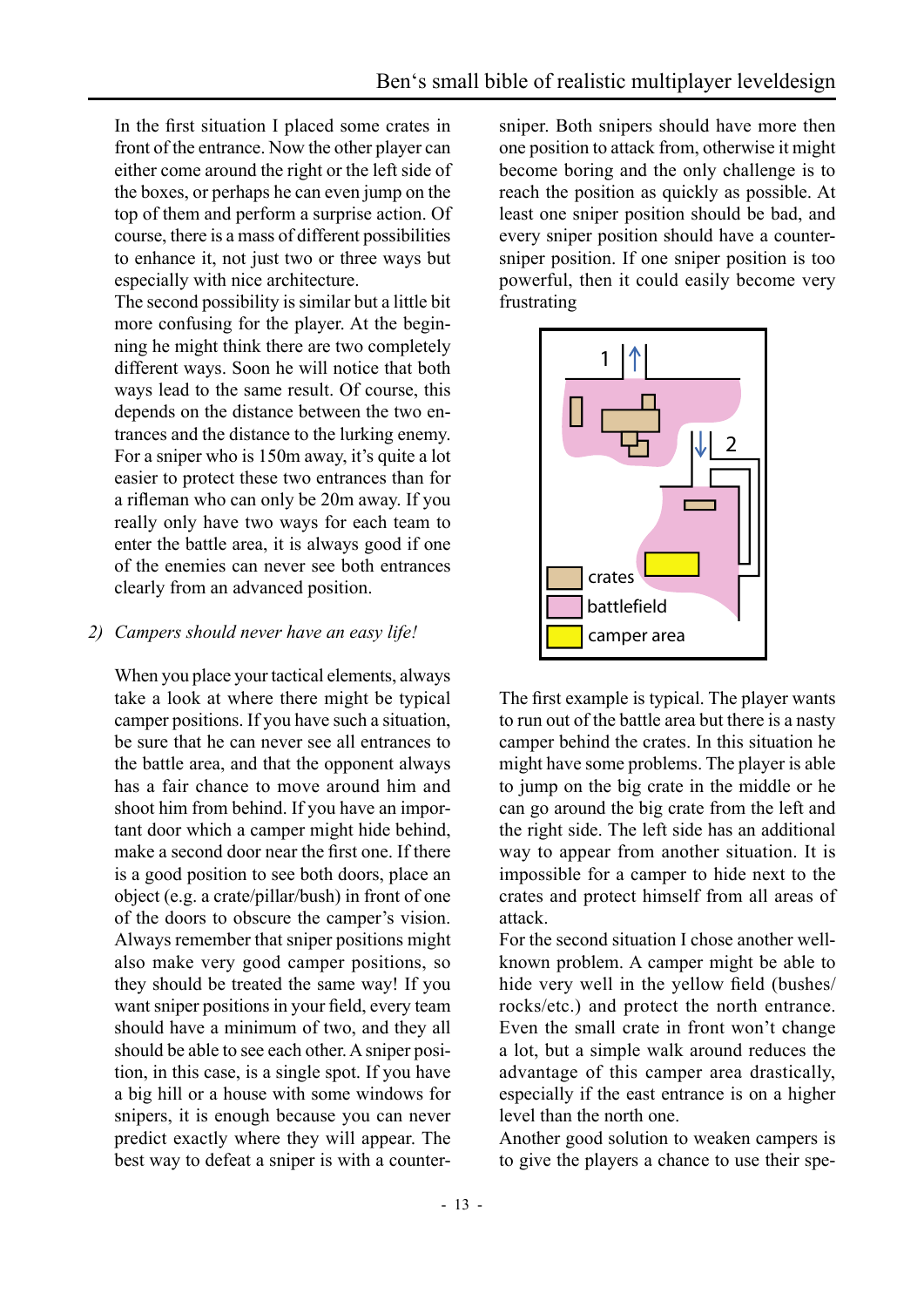cial equipment or to use the special features of your engine. For example, you have to cross a long tunnel and you know that there is someone with a sniper rifle at the end just waiting for you to jump down. Why not make it easy for the player to throw a flashbang inside or quickly run to the entrance of the tunnel into an alternative route which you can only reach with the help of a smoke grenade? Of course the smoke can also comes out of a pipe or you can switch off the light, etc. It is the same with windows; a grid always looks nice but if it makes it too difficult to blow out the sniper with a grenade then it is bad for the gameplay.

 In my sketches, I only work with easy elements like walls and crates. With more complex architecture and interesting terrain, you should find enough new situations to avoid the widespread camper problem. You will never prevent it completely but this will make it more fair and fun.

*3) Give the player enough tactical possibly, make him unpredictable.*

 If there is only one big cover in the middle of your area it's quite easy to know where your enemy might be. If you see a grenade falling next to your foot, it would be cool if the enemy doesn't always know that you have to come around a certain corner to find him. The player should be able to move less predictably through the field. It is quite boring to know that in every round/match, very similar situations will happen.

 If your area is just flat without any higher levels, it doesn't just look boring, it is also bad for cool tactics and the enemies normally always know at which height is/are your head/nuts. A good terrain and architecture with different floors is really a blessing! You can prevent a lot of complex cover placement with some hills and valleys. Firefights between levels of different height are always fun in urban environments, especially if you can switch them quickly. Terrain levels might give a fresh variation of different views (e.g. from a high

hill you can see behind the rocks where you presume a nasty camper is hiding, or down in the valleys you can see below the car and shoot at the feet of enemies who might hide behind it). You really have to check all different kinds of positions and their tactical possibilities and be sure that everything is fun & balanced! Use alternative kinds of cover; soft cover (e.g. bushes, grass), half cover (e.g. small boxes, trees), and full cover (e.g. big rocks, house). For example, if you want to prevent the sniper in the upper window seeing the roof on the right side, just place a tree in-between. Now only lucky hits and covering fire through the tree might be a success and in a lower level, the tree trunk is a nice half cover. If you want one team to be able to pass easily from one big cover to another, just place several bushes there. However, as soon as they are spotted, they might have a real big problem. Such elements can not only be tactical and funny for the stealth player, they can also be exciting too. Sadly, it is true that a lot of level designers forget to include these soft cover elements (bushes etc).



 This is just a simple example of tactical variations. The player is coming out of the south entrance. He can choose between the left and the right way around the crates (full cover), to reach the other boxes. Behind this crate he has four different possibilities: the two different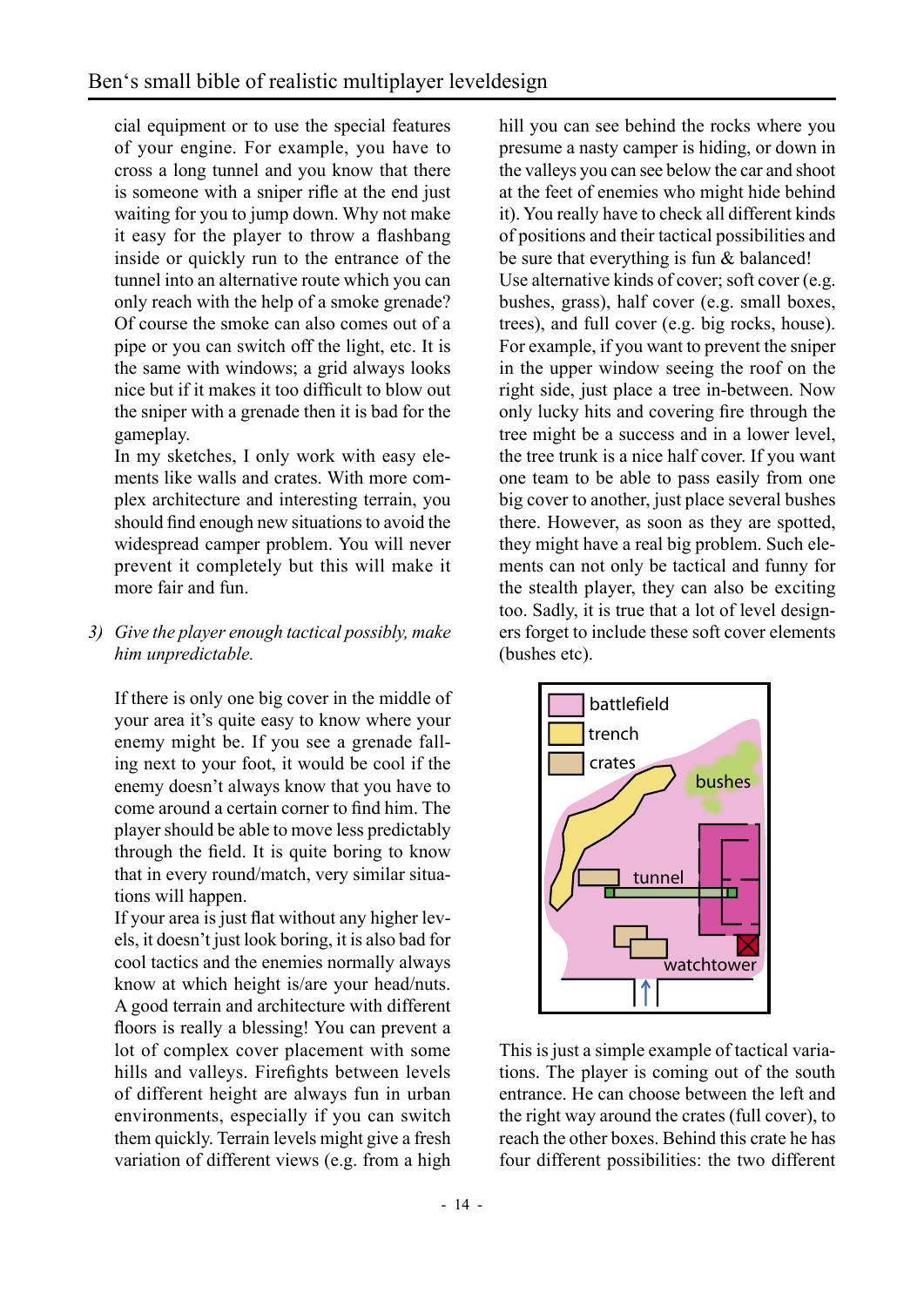<span id="page-14-0"></span>sides of the box (normal), the tunnel which leads into the house (surprise change, higher level) or jumping into the trench to sneak forward (stealth way and higher level). If he chooses the right way at the beginning he can go into the house (CQB and windows are half covers), in the watch tower (sniper point) or he can climb on the roof of the house (high level) with a few air-conditioning ducts (half cover). At the end of the house he has some bushes (soft cover) which might help him to sneak forward but won't help him if he is on the roof.

#### *4) Include special ways for special players.*

 No, I don't want to tell you again that you should include stealth and rush ways. Real special ways should support people who like to take extreme risks or absurd ways to really surpass the enemy. I wouldn't say that this is a must to have in every battle area, but a few in your level would really increase the fun factor. I'm thinking about hard jump combinations (e.g. to reach another floor which you can use to walk around your enemy, or to reach the upper part of a tree to hide inside). Other special ways would be secret and hard to find; climbing tracts or areas which you can only reach together with a teammate (i.e. a ladder). I don't think I have to make a special sketch for this last rule, just don't forget the pro and hard-core players might really thank you for such small ideas.

 Imagine a main battle area like a large room which gives the player a lot of different possibilities to cross it. If you add some more, smaller routes to improve the tactical possibilities in your battlefield, then treat them the same as you would the strategic routes. For example, the short way is fast but more dangerous and the longer/more difficult one could make it easier to avoid campers. There should be never an ultimate route (or routes) or an ultimate position. Everything must have advantages and disadvantages depending on the type of player! Keep this in mind and try to follow these rules as closely as possible, and the players will have some really exciting firefights in your level.

 Don't be afraid to force the players to move fast on some ways or to stop them if you have to. If you don't want the players to cross the square very quickly, just place the only good cover at the border (in the middle there is some kind of 'death zone' every smart player will avoid). If you want the player to move a little bit faster, just make a bigger hallway with no cover and you'll see that every clever guy starts running here. Okay, you don't always need to make it so hard but sometimes you have to, especially if you have moving missiongoals like VIPs or flag carriers. I'll talk more about this topic later.

#### **CTF Example**



Okay let's start talking about the main battle areas of your CTF example map. Normally, you don't have to draw the areas in your sketch. I guess you are smart enough to imagine it yourself. The following explanations about the areas are just examples to help you get the right idea about how to make it in your own map. The size of the areas have nothing to do with the sight/fight range inside, they just mark them.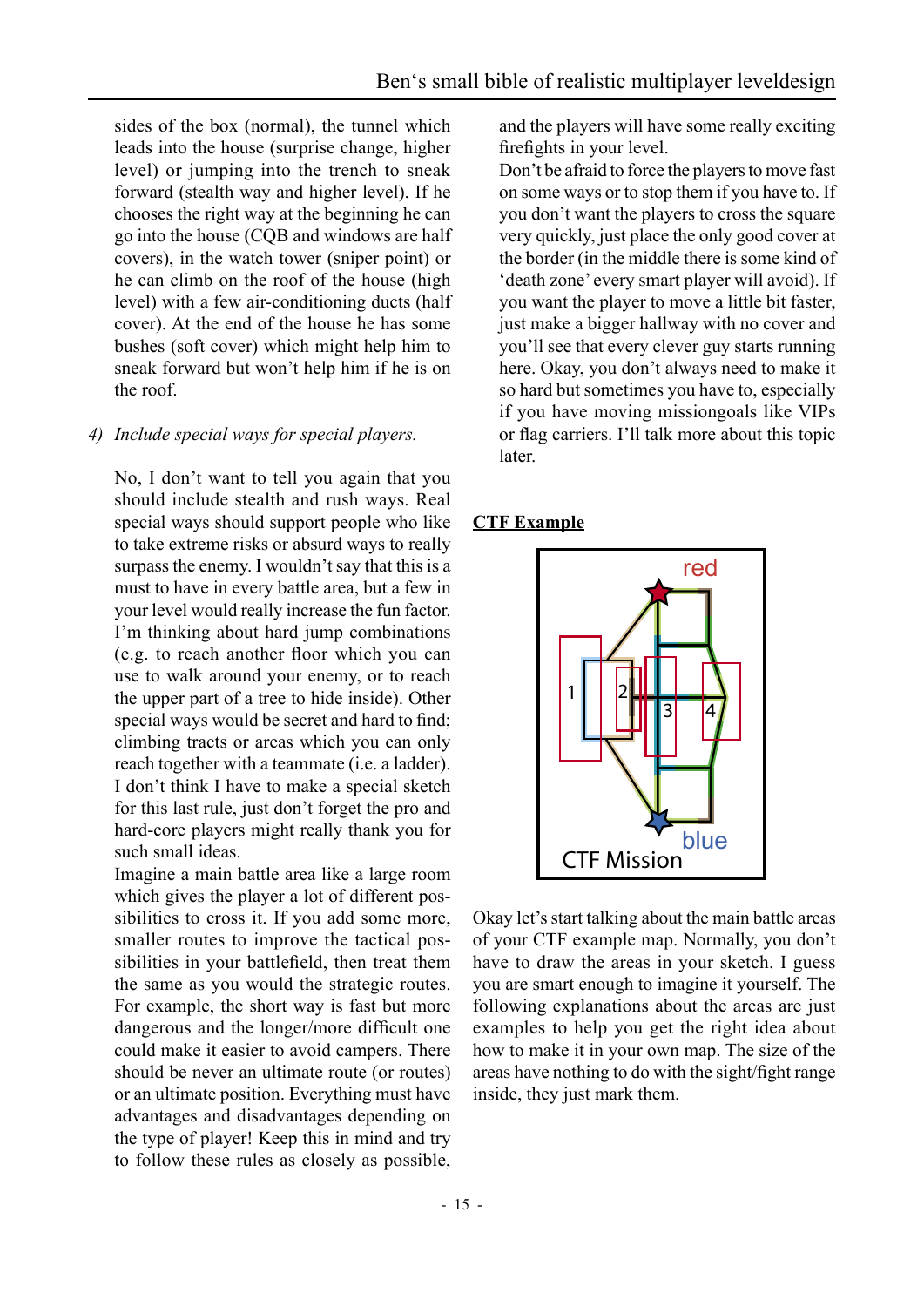#### <span id="page-15-0"></span>#1: Beach, long range, bright area, less cover

At the beginning the player can appear at a lot of different spots behind some rocks and bushes. The large part in the middle beach has much less cover and you need some backup support and cover from behind to reach the other side. If you take the high risk option, you can swim to a bigger rock on the left side in the middle. There, you can climb up and you have a greater advantage against the opposing forces. Imagine some fast-moving scouts and the player will have some real thrilling sniper battles here. It is a high risk to choose that way if you want to flee with the enemy's flag, but this can be your advantage because nobody would expect it. "No risk no fun"

#### #2: Cave & rocks, short range & CQB, dark light, a lot of hard cover

This is completely the opposite of #1. The dark light, the short range & CQB drastically reduce the advantage of a scoped weapon. There are so many rocks and bushes that two really lucky teams can pass without even seeing each other. At the beginning of the area there is less cover so these places are more dangerous. But you can start running over these 'dead zones' from a minimum of two positions to avoid too powerful camper positions. The middle part is a little bit higher than the entrances to that area. This is to avoid sniping possibilities for too long a distance between the rocks/bushes. This is a very good route to choose if you have the opposing flag because the enemy might lose you inside.

 $#3$ : Deep jungle & ruins, medium range & short range, medium light, some sight cover

Because this will be the main battle area, the number of tactical possibilities in this large, long field should be very high. I chose to add ruins because it increases the tactical variations, and because

urban elements and nature dominate the environment which helps the orientation. Tall trees and ruins provide the hard and full cover here. A tunnel and a small creek around the decayed buildings increase the number of tactical variations and make the area more interesting for stealth players. Even if you have some sight cover, there should always be some small fields without a lot of cover. It would be bad if, in the main battle zone, two teams could pass each other while running into the enemy's base without seeing each other. In the main battle zone, the players should really have a fair chance to find each other and have a lot of exciting firefights. The sight cover and the medium light should increase the thrill factor but it shouldn't become too dominating.

#### #4: Medium hill, medium range, good light, mainly hard cover with a few sight cover

The whole battle zone is on the top of a small hill, so the opposing players can't see each other until they come closer. Due to the mountain setting there are a lot of rocks and just a few bushes. The gameplay will be very basic: to run from stone to stone while fighting with the enemy. The area is medium-dangerous or easy and not for the special kind of player. A few more bushes on the right side or a small ruin exactly in the middle would make the area more tactically interesting. Then the fastest team can gain control of the ruin and have a good position to fight against its enemies. Of course the slower team should have a fair chance to blow out the snipers/campers in the ruin e.g. with several spots where they appear, more sight cover at the beginning, or some really good countersniper positions.

#### **BOMB Mission Example**

The bomb mission has one more battle zone but in general they are much smaller then the battlezones of the CTF example. If the strategic possibilities are higher then the battle zones are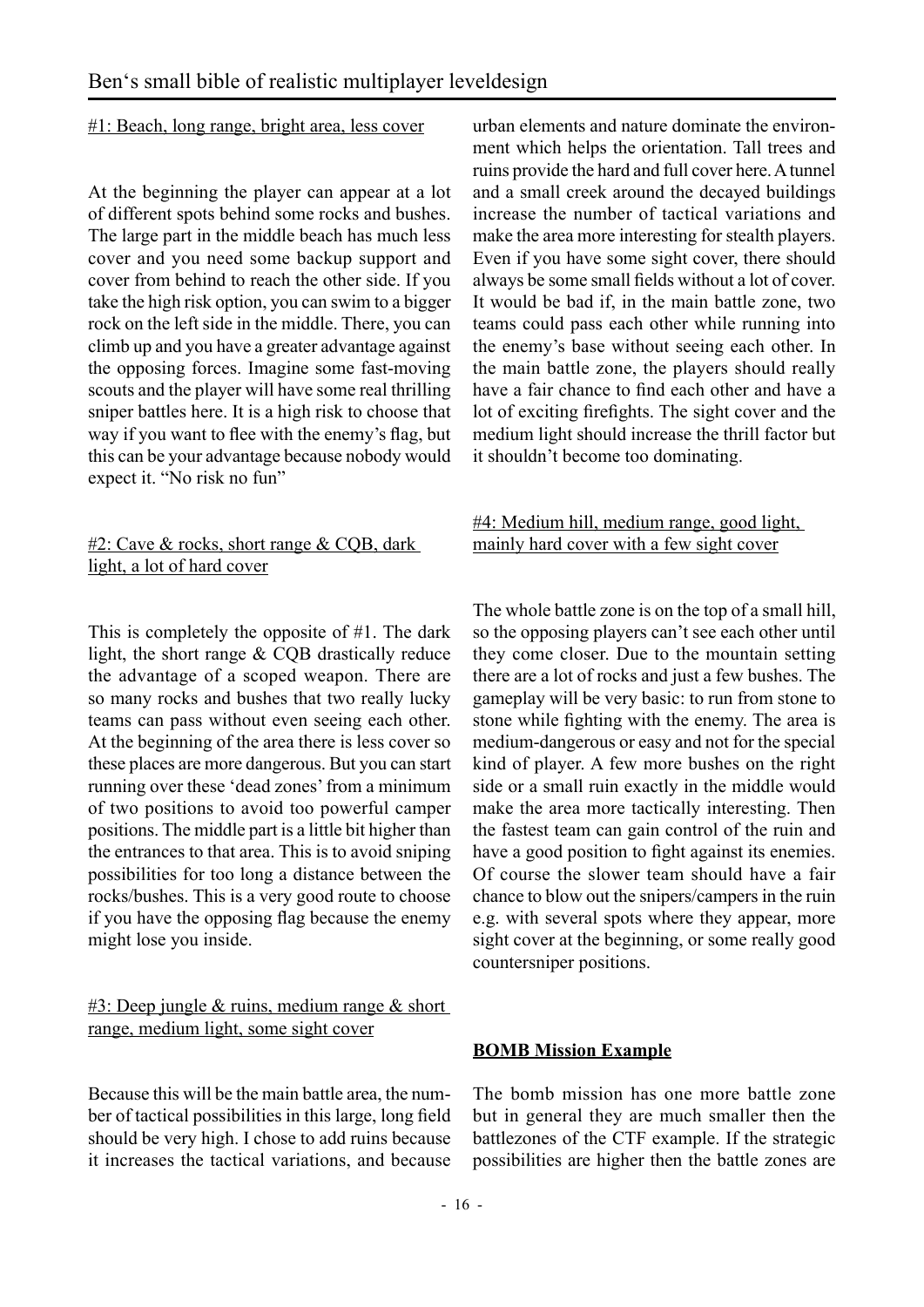getting smaller. This is a very simple rule and if u don't believe it just imagine a BOMB mission with 10 battlezone where every one is as big as the beach zone in the CTF example. I guess a majority of people would say: "Whoo damn big map but I thought the intention of the designer was to create some cool fights/matches instead of a sight seeing tour through North America". Of course this depends on the expected number of players for your map. I'll explain this in more depth later so let's continue talking about the battlezones of the BOMB mission example.



#### #1: Harbor next to the sea, medium/short range, good light with some dark spots, mainly hard cover

In the normal harbor setting we can use what I like to call the 'mapper's crate disease". Please try to place your cover objects only where they fit. If you are using crates and boxes, they should be next to warehouses, storage areas, market places or harbors. If you see whole Arabian/Italian cities covered by wooden boxes or islands/deserts overflown by crates then it is normally a leveldesigner with a low poly engine or someone without enough imagination. Hey you can blame me, too, but I got sick of too many crates and learned to avoid them. Just find other cool cover elements

especially architecture. You won't believe me but recreating can be done WITHOUT using crates all the time.

Never mind, now we are in a harbor area and we can use a mass of containers here. The battle zone shouldn't be linear. The player should have a lot of merged/linked routes that he can take e.g. jump into the water (slow but very stealthy) move between the crates (fast but might be risky because the enemy appears at a very short range) or through some nearby warehouses (darkness is stealthy but risky). To avoid a "liaison" with the enemies should be almost impossible but as soon as the fight starts the game-flow shouldn't slow down due to the many small tactical possibilities. Additionally, it's always cool to give the player some extraordinary playgrounds e.g. freighters, cranes or ferries. If you have the possibility to include such objects, then they should be part of the gameplay, e.g. the crane as a wonderful sniperposition, the top of a freighter as an alternative way, or a decayed, resting ferry as a connection between two sides of the water. It depends on the harbor setting, but a few plants are never wrong, except if it's a real high-tech/new industrial harbor next to a nuclear power station or chemical waste depot.

#### #2: Warehouse, short/CQB range, dark/medium light, mainly hard cover

One of the smaller warehouses in area #1 has a big entrance to some real storage areas. This directly leads to the left mission area. I guess for some of the level designers out there this might be the best place because they can place even more crates ;). In big storages you can easily add different high levels which might cause really cool fights between the metal walkways and the wooden boxes. Be sure that there is a real advantage to use a higher floor because normally it's difficult to find a safe way down again. Light can be a really powerful game-play factor in these areas. Fast and easy routes are illuminated by moonlight through big windows in the ceiling or artificial light in the lower levels. If you balance the upper and the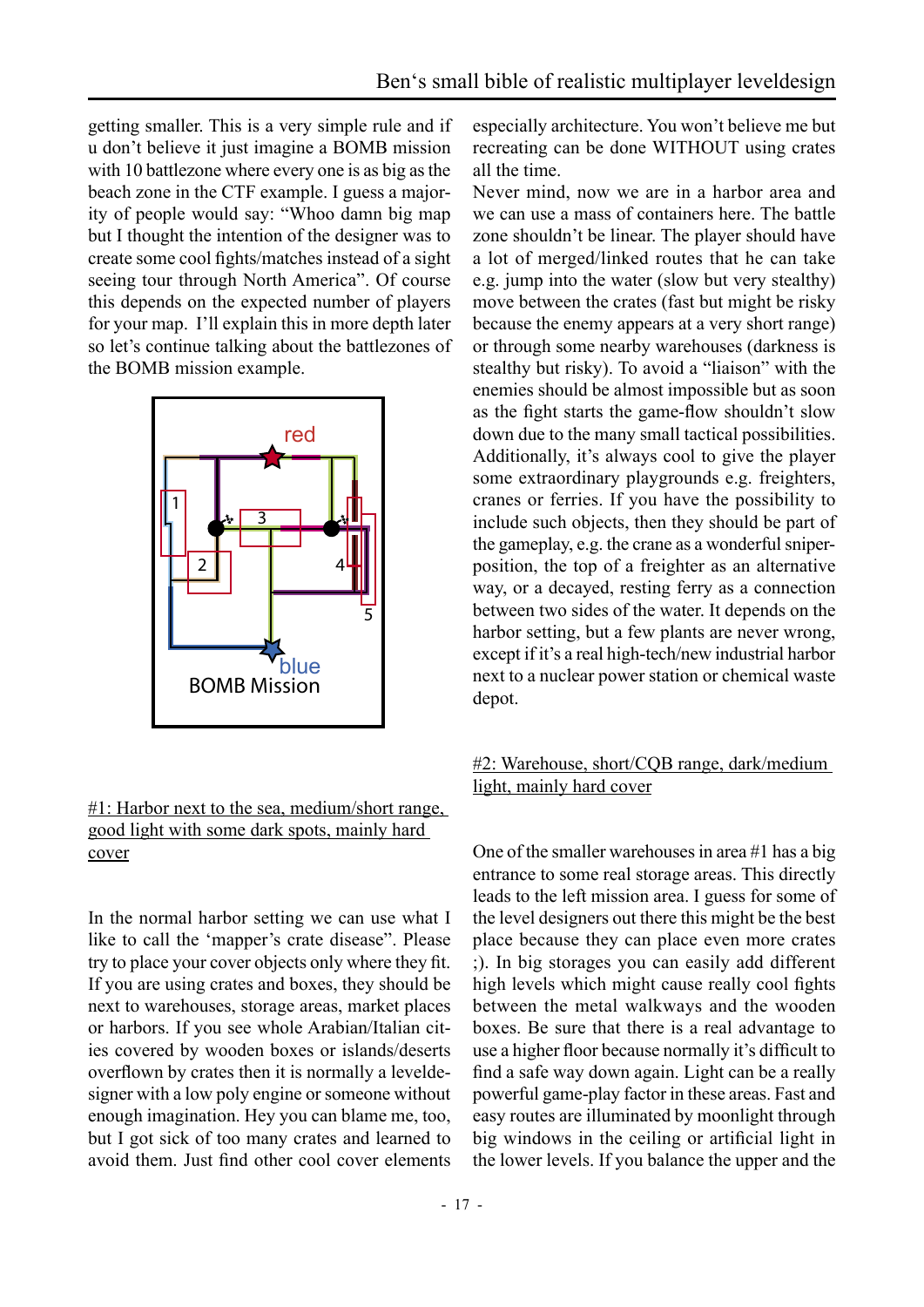lower levels in the right way (avoid too powerful sniper-positions, give the player a little bit of freedom to roam through the big rooms), you can expect some enjoyable firefights in here.

#### #3: Street/indoor, long/medium/short/CQB range, good/medium light, mainly hard cover with a few soft cover

To make a long street both fun to play and balanced is very difficult. Normally, long streets cause boring sniper battles if the street is narrow and doesn't have a mass of cover, (e.g. cars, doorframes, trees, etc.) or alternative ways through apartments/backyards/gardens or over roofs and balconies. Such urban battlefields are normally not in harmony with the engine used. Balance, fun and performance are the understandable reason why most level designers would choose many more corners instead of a mainly straight street. If you still want cool street fights like in the movie "Heat", plan it seriously and think carefully about the snipers and campers. Make sure that the attackers have a fair chance to reach their mission areas. Shortcuts or stealthy ways through indoor areas are a good solution to this problem. Snipers are normally useless in a CQB situation and if you have some more small ways than usual, campers avoid camping in alternative routes. In the game world, you can compare it with a sniper battle in a long hallway which is rarely always great fun. Sniper fights, especially in urban areas, should be in wider spaces rather than narrow ones.

So let's place a few low poly cars and several trees on both sides. Additionally, the entrances to the houses provide really good cover. Several stairs and cellar entrances increase the amount of normal cover on the street. Now we add some places to make the attacker more unpredictable, like some balconies/windows or shortcuts through parks/gardens/backyards. The defenders shouldn't have a mass of cover at the end of the street. It is better if the defenders have to move around a lot and choose different cover objects further away to be a real danger to the attacking troops. Defending positions should never be so powerful

as to see the whole street. Use the trees as sight cover to force the defenders to occupy a minimum of two or three positions in order to watch the whole street or battlefield. Of course, the enemy must also have some nice counter-positions.

#### #4: Sewer, medium/short range, dark/medium light, a few hard cover

Normally if people think about tunnels in multiplayer maps, they think about nasty guys who wait at the end of the duct with a scope until an enemy walks around the corner. So if you really want to make a longer sewer system, try some of the following ideas: don't make the tunnels too narrow, the background of the corner for the attackers should be darker, the corners where the defenders might wait should have a bright background, try to make more than one tunnel (or other alternative ways e.g. through cellars or let the players go up and down through a backyard), avoid really long tunnels and think about the special equipment in your game, especially all kinds of grenades! For the players, tunnels normally always look the same and they might lose the orientation very quickly. So add, for example, some obvious graffiti, unique trash constructions (e.g. toilet paper which points into specific directions, newspapers always lie on one side of the sewer, etc.) or, for the attacker, the tunnel always goes upwards.

#### #5: Backyard, medium/short range, medium light, mainly hardcover

A typical backyard is the place where the criminals in an ordinary police series nearly always run away from the cops, climb over a mass of fences and walls and finally fall over some plastic trash bags. I think this already explains the key elements that make a typical backyard. You need a lot of up and down in combination with fences and a lot of small cover like garbage bags/boxes. If the setting fits then even some decayed ruins, pipes or balconies increase the amount of possibilities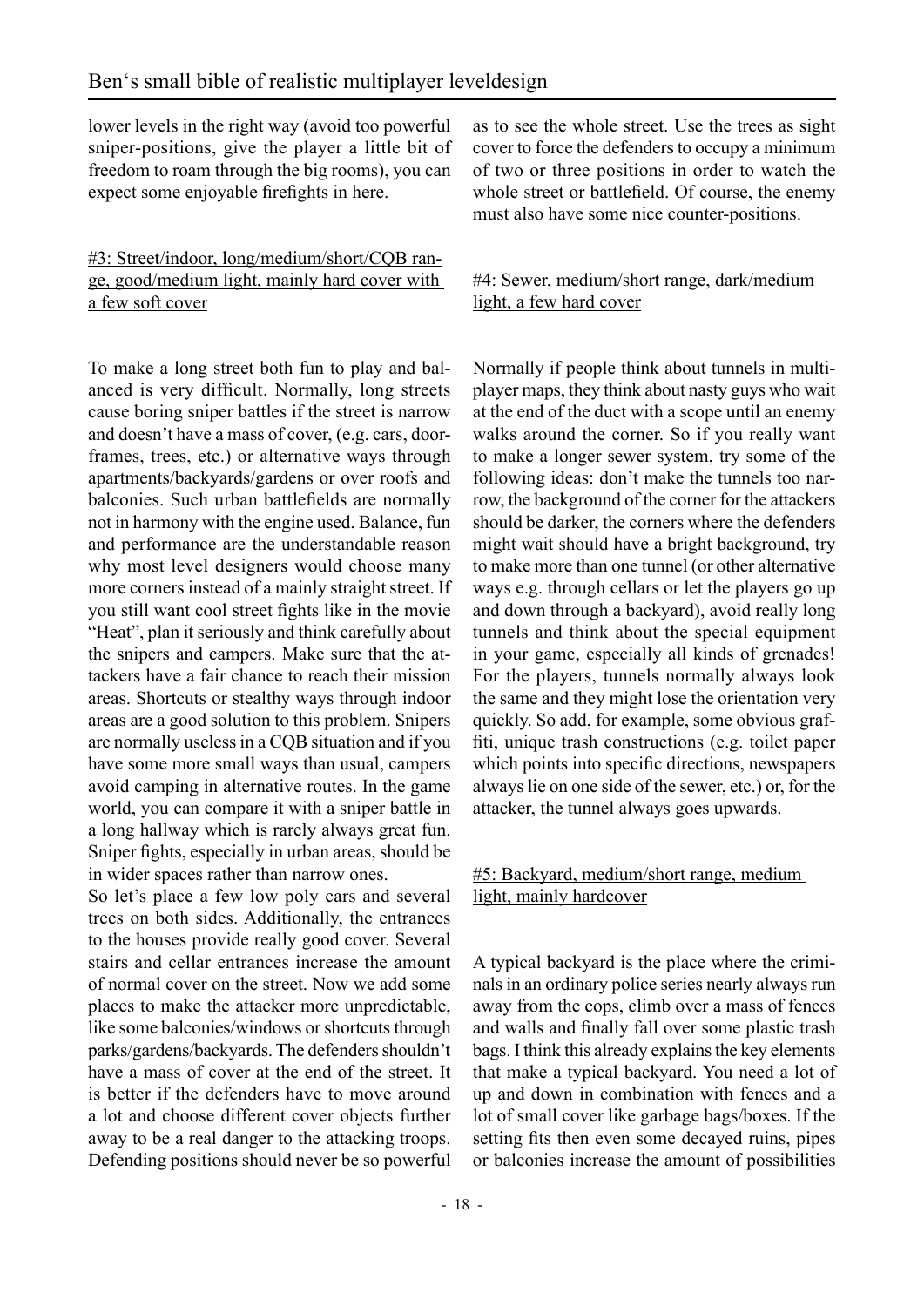<span id="page-18-0"></span>for the level designer here. Just follow the basic rules, make some cool positions and always add another counterposition so the enemies can force the opponent to keep moving. Be sure that the backyard has its typical lighting, make it really wet & dirty, and avoid placing too many crates.

### **Mission areas**

#### **Introduction**

I guess you guys still don't have enough about battle zones but now we have to talk about something new. Mission areas are similar to battle areas except for two things: they are more critical/important and normally one team don't just walk/run/'bunny hop' through it, they are actually doing something there. The mission area is the zone around the flag in CTF, the place of the hostages in HOSTAGE RESCUE, the bomb spots in the BOMB mode, etc. All the time one team has to do something in a map, aside from 'only kill enemies' (DM/TDM). Because of this, they need some special attention. In general, you might say: "It doesn't matter what happens in the whole match as long as the two teams come together in the mission areas". I wouldn't agree with this because the map needs a high fun factor across the whole map. On the other hand, it is true that in the end the two teams should at least meet in the mission areas.

Normally, one team is defending and the other team is attacking or every team has to attack/defend. If only one team has to defend, it's harder for the attackers. If they have to attack *and* defend, it assumes some basic allocation of available work in the team like roamers, defenders or rushers. Think about the different roles of the different teams before you start building your mission areas. A stupid example would be a building without any entrance, absolutely great to defend but kind a dumb to attack.

If you compare the walk of an attacker through a map with the escalation of a classic drama, then the mission area is the climax. The adrenaline of the player has to pump through his veins if he is

10m away from the flag, he has to sweat like a pig while he is placing the bomb or has to collapse after he brought the VIP to the rescue point with 1% health. Mission areas have to be exiting and risky but never unfair! "**No risk no fun!**"

#### **Basic Rules**

Like for the battle zones, I have set out some basic rules for the mission areas and their placement. These rules can be very different and are strongly affected by the game mode you use. So please read them carefully and only use the ones which might fit with the mission goals of your level.

*1) The difficulty of the mission area depends on the time the attacking team has to stay there.* 

 In the standard CTF mode you just have to grab the flag and continue running to your home base. Normally you only have to stay in the mission zone for a few seconds but, during the last time mission, objectives become increasingly difficult and more tactical. This means the designers have to change their old design opinions. If you lose 90% of your teammates & ammo just to reach the DOMINATION point, and you have to hold it for the next 10 minutes against a superiority of 10:1 without any good defending positions, something is obviously wrong.

 You have three possibilities to solve that problem. The first one is to make it really easy for the attacking team to reach the spot but then make it hard as hell to hold it. If the defenders have no real defending positions then it is obvious that the original attackers will find it difficult to protect their mission spot.

 The opposite would be that it is really hard to get control of the area but then it's quite easy to hold it. It is always hard to attack a well guarded fortress but if your team was able to do it, then why shouldn't the old defenders have a tough run against it as well?

 The third solution is to make the difficulty of the attack and the subsequent control almost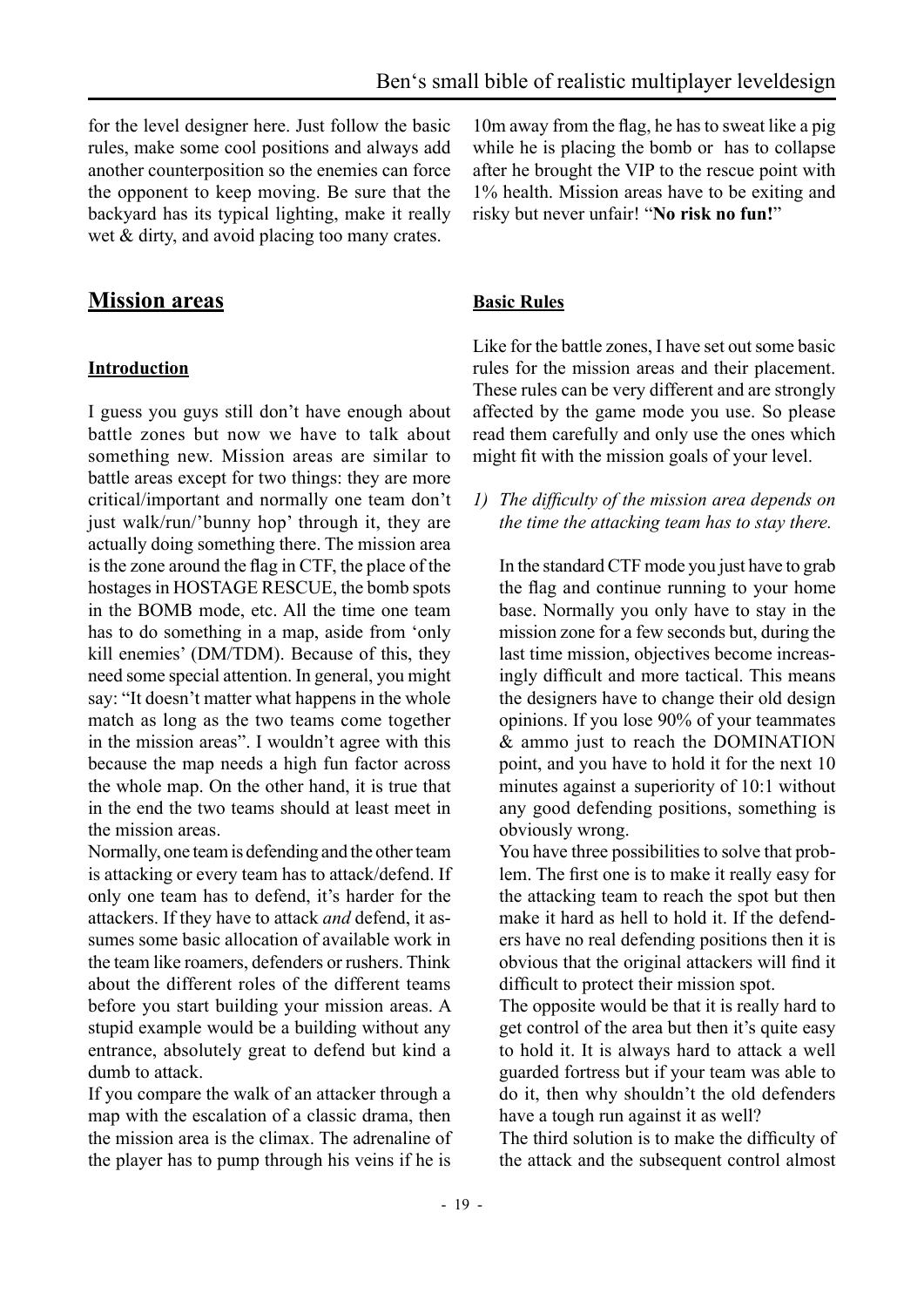balanced. Of course, this sounds like the best solution but it is also the hardest to achieve. I suggest that you should try to make your own mix and don't use too extreme situations.

*2) The difficulty of the mission area depends on the number of possible successful strikes from the attacking team.* 

 Okay, it sounds weird but just imagine a CTF match where my 85 year old grandmother can easily defend the base for 4 hours against 20 hard-core, bloodthirsty, professional Quake players. It might seem ridiculous and frustrating but, believe me, something might have gone seriously wrong with the design of the mission area.

 In a CTF map, for example, there should be a fair chance that a good run against the opponent's base is a success. This doesn't mean that every time you walk to the enemy's flag you can grab it and move back. Normally, defending something is easier than attacking it. This is the reason why not every assault should be a success. A good tactic and a little bit luck should be the key for a successful strike and the level designer should give the teams a fair chance to do this. Remember: "*The best team should always win!*"

 Now you can say that in a real mission based map (e.g. with a BOMB objective) the challenge for the attacking team is always harder then for the defending one. In my opinion, in a round based game with clear attacker and defender roles for the teams, the ratio should be something around 2:3 or even 1:2. If every team has to attack and defend, the ratio should be of course equal like in CTF or DOMINATION.

*3) If the defender team has more than one mission area, they have to stay close together.* 

 Normally, if the defenders have more than one point to protect they have to split the team. The attackers can stay together and, if the skills between all of the people on the server are about equal, the attackers can win against the outnumbered defenders. So the other teammates have to run to the other mission area and try to rescue whatever they can. Now imagine a BOMB mission where the bomb timer is 20sec and the fastest player need 40sec to run/jump/bunny from one bomb spot to the other one (and we shouldn't forget the disarming time). As I already mentioned earlier in this article, always run around in your map with a stop watch. Take care to look at the routes between the mission areas. For example, if the bomb time is 60sec and the disarming time is 20sec, then the minimum two ways between the mission spots shouldn't be longer than 10-20sec. You should always give defending team some extra time to fight against the original attacking team, depending how hard it is to reach the bomb.

*4) A defender should never see all of the entrances to the mission area from one good position; keep the hot spots free from campers.* 

 This automatically means that every mission spot has a minimum of two entrances. Actually, there is no problem if the camper decides to keep all entrances in his field of view, as long as he stands in the middle of a big open space. This important rule is for the defenders and maybe for the attackers, too, which depends on the game mode. If the attackers have to stay in the zone for a few seconds/minutes, they quickly become campers too. This is absolutely normal but just don't make it too easy for them.

 Just imagine a hill with a mass of sight cover next to a mission spot where the attacker first has to run 30m over an open field. At least, you have no real fun checking all of the thousand possible sniper positions whilst making sure that you reach the hot area alive. The argument that mission areas should be really challenging is okay but it shouldn't be frustrating!

 If you have a lot of hard cover around your defended objective (e.g. crates/pillars/rocks), make sure that the camper can never hide in one position where he can see all entrances. There should always be one side open which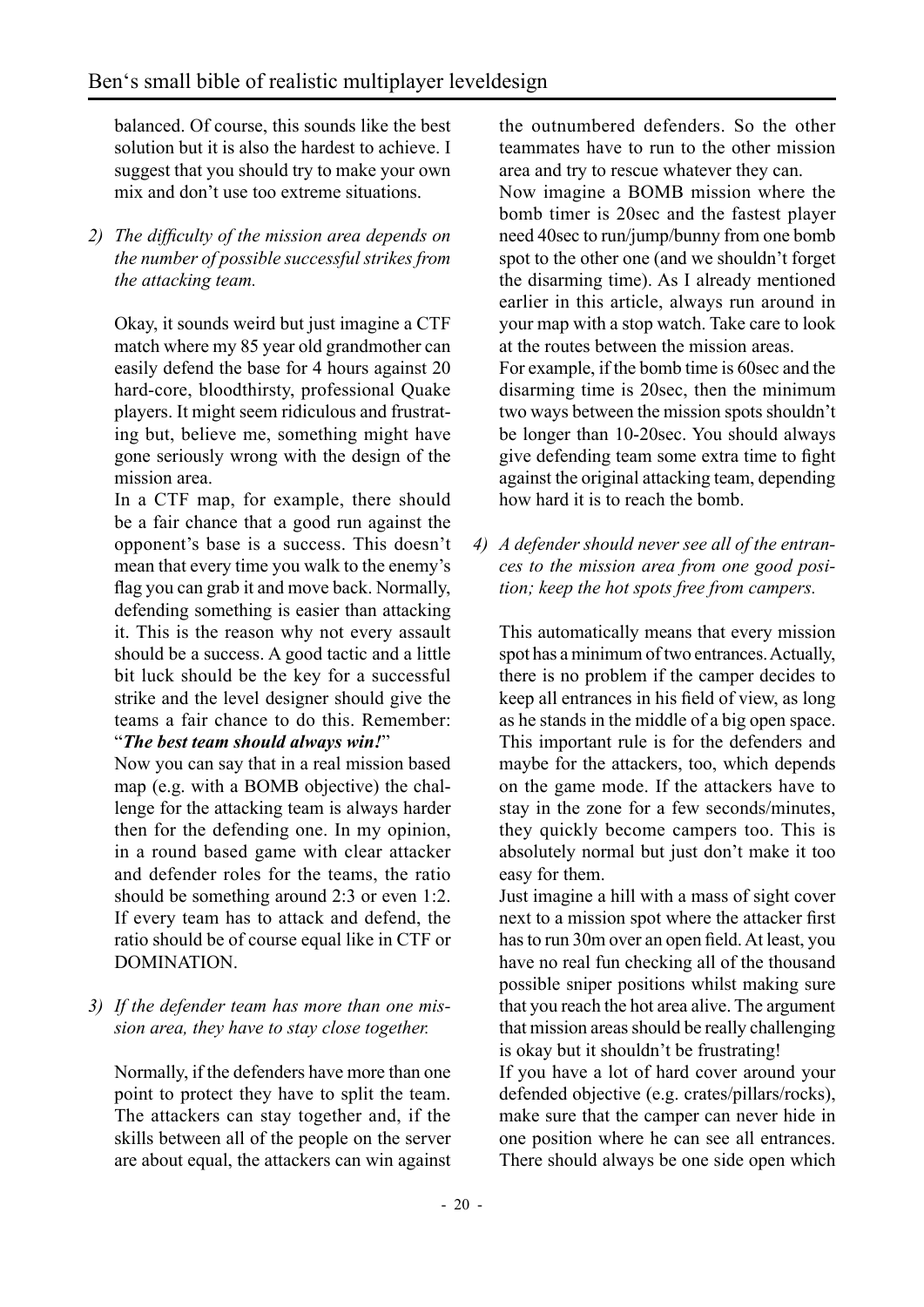<span id="page-20-0"></span>he can't protect when he is watching another possible route to the mission spot.

*5) More mission areas for the defending team automatically means higher difficulty for the attacking team.* 

 I guess that is very obvious, as soon as the defenders have to take care of more than one position they have a big disadvantage and need a small bonus (or the attackers a small disadvantage).

 Just imagine a team which has to protect five different bomb spots or a very big DOMINATION area. They should have an easy job defending the area(s). An unpredictable enemy is always the most dangerous one because they have to encounter something equally challenging (e.g. a fast connection for the defenders between the objectives with a very good fortification). Now the protectors have to move a lot but as soon as they detect the attackers, they can beat them easily. This means the tactics/strategies of the assault team have to come behind enemy lines, unseen, instead of playing Rambo.

*6) The mission goal has to be absolutely obvious in the area!* 

 Make absolutely sure that the mission spot is very easy to detect. For CTF, this is more or less a minor problem because a flag is normally very easy to spot, except if you hide it deep down in a dark pit. Designers for a BOMB mission, fore example, should be much more careful. If the player reaches the large mission area, which is a big warehouse full of wooden crates, and he knows that he has to blow up the brown crate with the drugs, it might cause frustration. Make the drug box green, with special bright light around it, a big red cross on the ground or place some unique and obvious objects around it. Every noob player which enters the warehouse must say: "Hey these single green crates in the middle of the bright room, with the red flags around and with all the red arrows pointing at it must be my mission objective." Okay, this might be a little bit extreme in a realistic setting but I think you get the point.

#### **Moving Mission areas**

You can forget most of the text I wrote in the previous chapter if you have a level with a moving mission objective like a VIP or train which one team has to protect and the other team to kill or destroy. There are normally two kind of moving mission objectives. A player controlled character/vehicle and a scripted objected which always uses the same route.

Firstly, take a look at similar VIP game modes. You should find a minimum of two rescue points or one bigger area; otherwise the defending team would just heavily camp around one spot instead of roaming/moving around. Calculate the areas where the two teams encounter each other for the first time. These battle zones have to be quite complex or there has to be a high number of different, smaller battle zones. All of these battlezones need at least one alternative way out besides the obvious short way to the rescue points. As soon as the defending team knows where to find the VIP, they will try to intercept him on his way to the next rescue point. If it is absolutely obvious which route will be taken by the VIP, it is too easy for the defenders and not really much fun. There still should be some kind of exciting challenge after the first encounter. When the defending team has no real clue which will be the chosen rescue point, they have to roam around again and hope that they get the right one. Good team play is the key to success here, for both teams.

The second possibility would be an object which moves on a scripted route. One team must try to defend the train/truck/ship until it arrives at a certain area and the other team will attack it and try to foil the opponent's plan. As soon as the two teams see each other for the first time, a long battle zone begins. Along the way there are usually several small defending positions and main battle zones. Around these spots, the fights are particularly hard and between them, fights are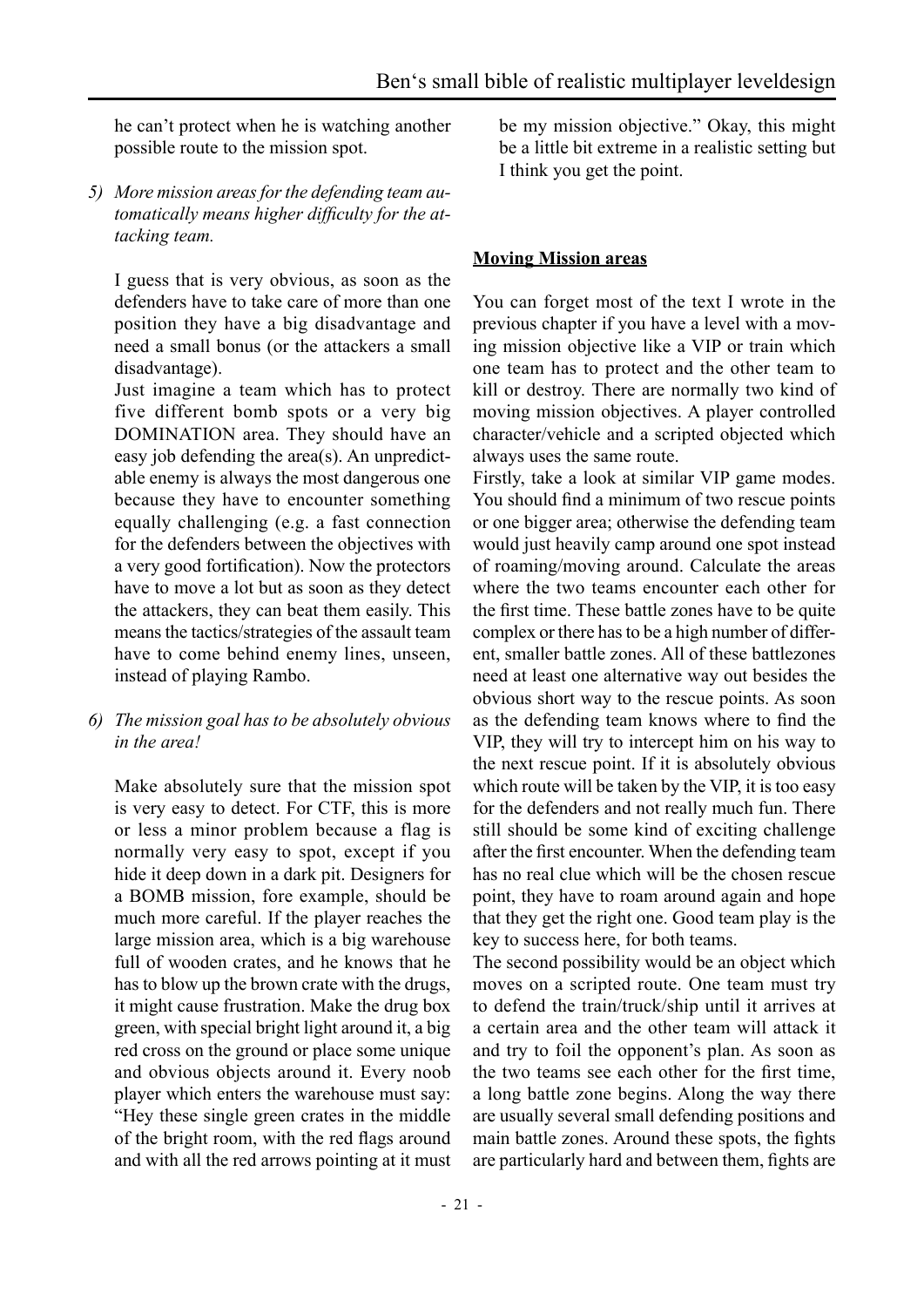<span id="page-21-0"></span>more infrequent. Because the objective is very predictable, there should be several alternative ways for fast guys to attack these defending positions from the side. If the defending team has to do small missions at these hot spots, treat them like normal mission areas.

Take care about snipers and campers as I have already explained. The rescue points, in particular, are very critical. Some positions that are too powerful can destroy the whole fun of roaming and searching for the VIP in the areas before. Everyone would just stay next to the extraction spots if it is that easy to protect them.

#### **CTF Example**



For the CTF example, both mission areas have to be similar so I only need to explain one of them. The area starts shortly after deep jungle in the middle, after the cave, and after the rock/mountain area. The whole area has a 'military base'-setting with some small huts, tents, bunkers, and watchtowers etc.

The cave exit is already very easy to defend because it is quite small compared to the two canyon entrances. So it doesn't have any special defending constructions unlike the main/short way through the middle. This route is the fastest one and, because of this, the defending positions here have to be the strongest ones. Of course, it

should not be impossible to attack, but some obvious bunkers, sandbags, etc. are definitely okay to slow down the enemy here. One watchtower has a main sniper position where you can just about see the cave entrance and most of the way down the middle. He can't see the last entrance because there are several trees as sightcover on that side. It might be a good sniper spot but everyone knows that the watchtower is there and the sniper has no real possibilities to hide himself very well. The way from the beach is one of the longer ways to the base but, because the sniper tower can't see it, there should be a few weaker special defending positions.

The flag itself is not on a very big open place. It has some huts around which have no windows so the campers inside the buildings cannot protect the area to all sides. The players inside the watchtower can see the flag from above but if you don't kill the guy up there until you reach the flag it's your own fault. Around the mission area, sight cover (e.g. bushes or long grass) should be rare otherwise they might become favorite spots for campers.

#### **BOMB Mission Example**



Of course we already know two mission areas for the BOMB example. Let's say the attacker's team has to blow up some special crates with electricity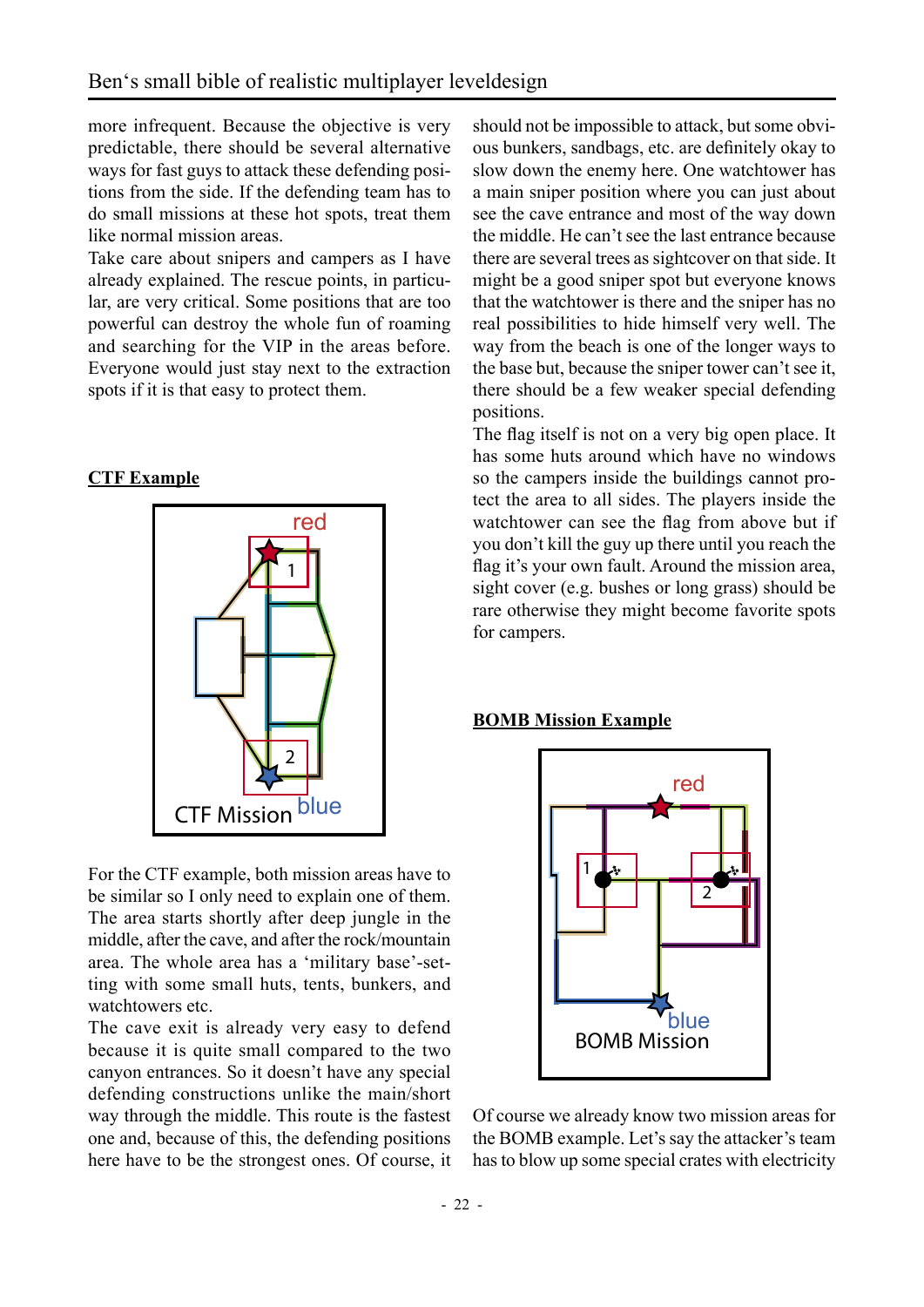<span id="page-22-0"></span>for SCUD rockets, whatever, just something easy to detect.

At spot #1 we have a warehouse (brown), a street (green) and a backyard (purple). For the attackers, the fastest and easiest way is obviously the street. So the defenders have several very good defending positions behind cars, inside shops and windows to make it very hard for the attackers to come closer. Especially high defending positions are very good because attackers have problems finding good cover behind cars or other low objects. Several sniper positions should make the defending sharp-shooters more unpredictable. Remember that the defending team might start an assault in the back of the attackers force if they come from spot #2 and this shouldn't always be a massacre. The warehouse area should have less good defending positions because CQB, stealth, and short range battles through the warehouse are normally hard enough. The different high levels in the warehouse create different ways out of the mission area. From the upper ones it shouldn't be possible to go down very quickly but these are still very good positions to support the rest of the attacker's squad and to surprise your enemy. The backyard area is normally a very rare route of the attackers but some stealth/scout players might give it a try and should have a reward for the long and risky walk.

Spot #2 is a less open space than spot #1 because on the left side it has a CQB indoor section and, on the right side, a backyard part. Only in the direction of the defender spawn point do we have a more or less long/medium range section. So the majority of areas surrounding the mission spot  $#$ 2 are CQB and short range. This will mean that it might be harder for the attackers but they can appear very quickly very close to the bombing area. It is definitely more of a stealth and tactical challenge for the attackers to reach it. The indoor part could be something like a decayed flat with all the nice possibilities you can have in such an environment. Broken holes in the wall, kitchen, furniture, and several alternative ways should spice it up to a high thrill factor. Lighting here shouldn't be very dark; especially the corners should be bright enough so that no campers can hide here. In general there must always be two

ways for the attackers to enter the room or another way around the room; otherwise campers have a huge advantage in this close battle area. The hard part for the attackers here should be to enter the house because it is still a very short and quick way. Several open windows and doors give the defenders a lot of possibilities to appear, and they can still attack from spot #1. The backyard part should have several different high levels because the houses are very close together. Jumping over bigger metal trash bins, climbing up on balconies or a small shortcut in a cellar is really the minimum if you want to make this section fun. Light should be gloomy but definitely not too dark because it is a very tight area. It is okay if the middle of the backyard is a little bit darker, or there are some spots which are really dark, as long as the background from both sides is bright enough that you can see the shape of the player. The third possible way is the complete opposite of what the attacker had before. He is coming out of a gloomy/creepy tunnel in a medium and long range section. This won't be very easy for the attacker and, additionally, it is a very long way compared to the other ones. So it should be much easier for the attackers if they choose this way, otherwise nobody will take this way and building it was just a waste of time.

### **Movement Modifiers**

Now I just want to talk a little bit about different situations which the player can pass and what you have to take care about. Of course, un-climbable walls, pillars or containers are movement modifiers, too, but I already talked about them at length and, in the next part, I would like to concentrate on typical passable sections.

#### Small hills or stairs:

Here I mean smaller situations where a passable section blocks the view between two players (e.g. longer stairs inside a building or a small hill which is just a little bit higher than a player). They are quite common in levels and are a good solution if you need cover but it shouldn't really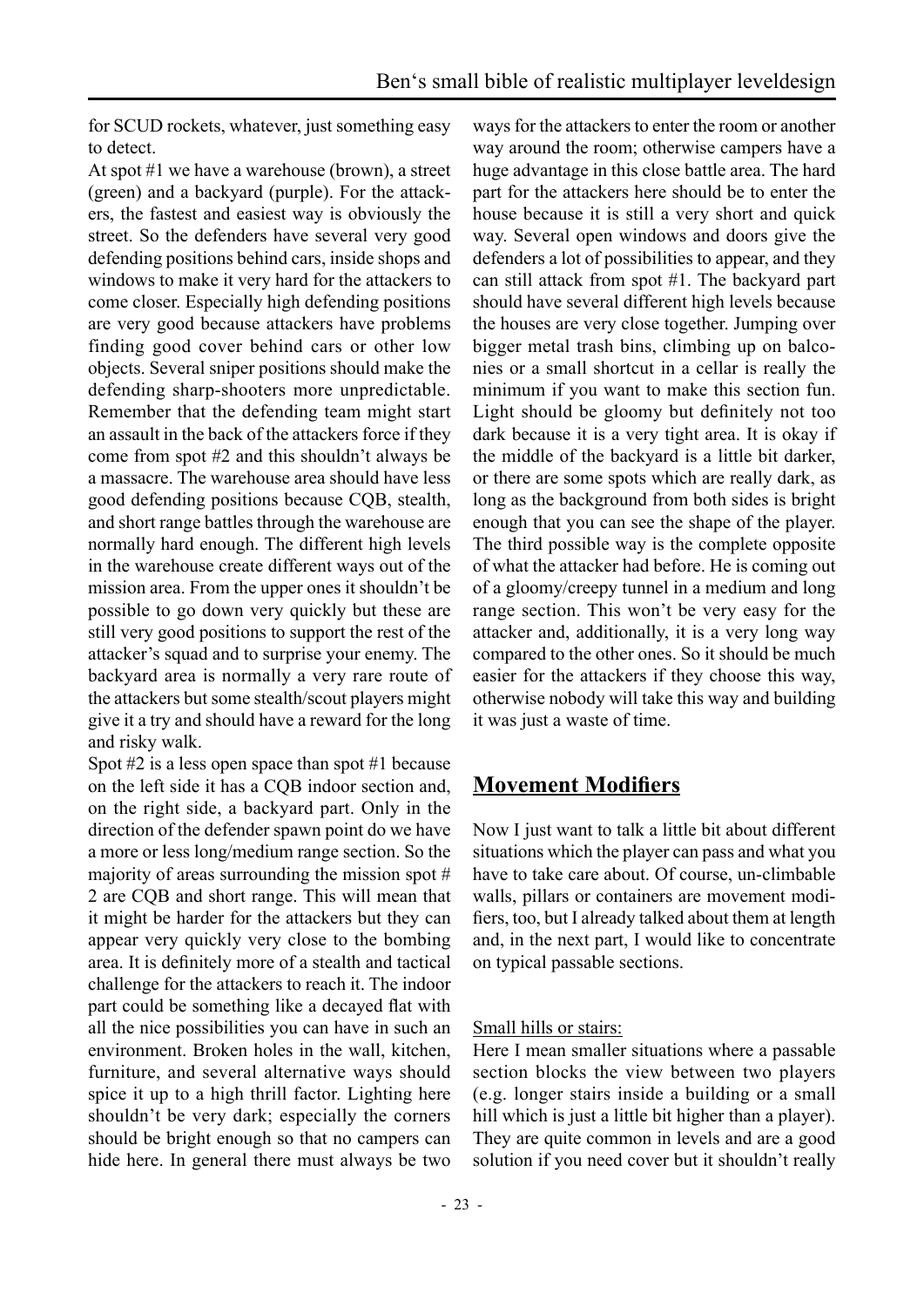slow down the game flow, and the action between different high levels is much cooler than just on a flat ground. Due to its small distance, there is no real disadvantage for the player who has the lower position unless the enemy can see his legs before he can shoot back. Such situations can be very frustrating on main ways so please try to avoid them as much as possible. In houses, or on more sneaky alternative routes, they are more or less allowed but not really welcome. If you have serious problems with such a passage, create some good possibilities to throw grenades (especially flashbangs) or build a window next to it where you can see the nasty camper position in his full beauty.

#### Bigger uphill or downhill sections:

If the high level is not very big just treat them gameplay-wise like flat ground. Especially outdoor maps should never be just flat because it looks/feels unnatural and boring. In my opinion, even bigger streets or places should never be 100% flat; small changes really create a completely different feeling. As soon as the height differences and distances become bigger, and the player really has to look up or down for a longer time, it can quickly becomes such a 'D-day feeling'. I think that in general, it is harder to defend/assault from a low position against an elevated position. In this case, good cover and possibly alternative ways or specials are necessary. On the other hand, a lot of people forget the sight factor in such a situation. If you look downhill it is normally harder to spot a player than if the enemy is at the top of the hill with the sky in the background. Of course, taking into account the usual camouflage factor of your game. If you have just red T-shirts versus blue T-shirts, the last point is less important.

#### Jumping passages:

They can be used to spice up your level but please don't use them too much because jumping in a FPS is always a mess. Jumping up some crates or rocks is no real big deal but jumping from one house to another one, especially if the jump is not very easy, can quickly become very frustrating

for the majority of players. On the other hand, hard-core games really like such passages so it can be cool to have a few less obvious situations like these in your levels which make the good gamers happy. There are two things you should always remember if you are going to have the player jump somewhere. The first point is that you normally only look in the direction where you want to jump. On flat ground it is no big deal to strafe or to walk backwards but if you jump you normally don't have a lot of time to look around and search for enemies. So be careful with longer and harder jumping parts in hot areas. The second point is sound. If the player wants to pass such a part in your level he is normally making specific jump sounds which can be located by better players very easily. Try to be sure that after the passage there is a little bit of cover regarding its danger level so it doesn't become an absolute death zone all at once.

#### Doors and holes:

Such situations are very common in multiplayer levels but as soon as they are in battelareas without alternative routes they become bottlenecks. The size of them should normally regard the amount of people that pass this section and its environment. For example, if the main way into a warehouse battle zone goes through a door, it should be more like a gate instead of a thin scratch in the wall. However, nobody will really complain if the sneaky alternative route leads through a normal door into a common house. Sometimes they very quickly become death zones if they are very small and lead directly into a hot battle area or mission area, especially without useful cover behind it. If there is absolutely no real solution (e.g. due to a performance reason), then the minimum is some bushes as sight cover against campers from the other team.

Doors which you first have to open are always elements which slow down your game flow and should only be used due to performance reasons or as a tactical element. Personally, I am not a big fan of usable doors in multiplayer maps because I always try to speed up the gameplay. It is rare that I really want to slow down my play speed unless I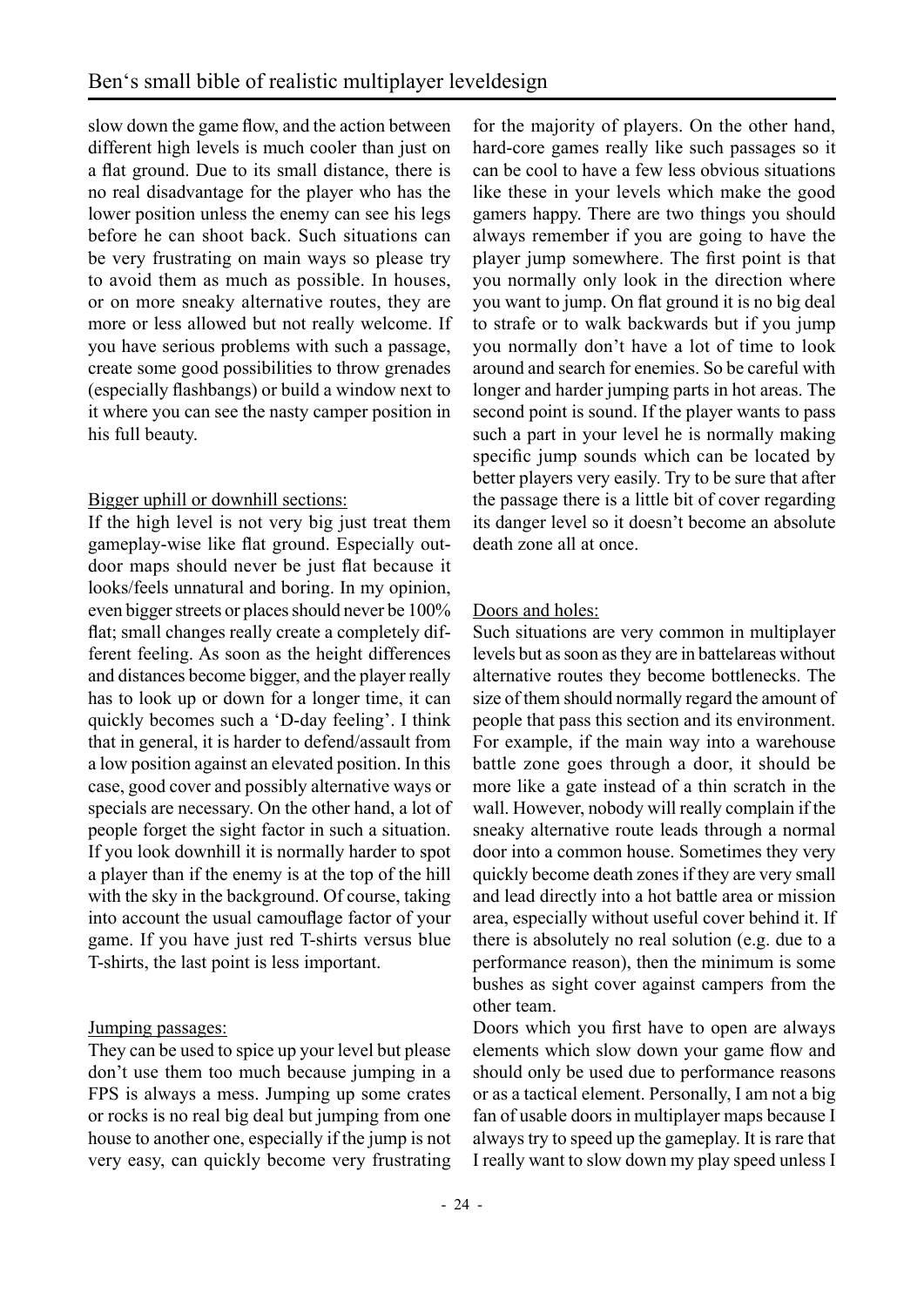<span id="page-24-0"></span>notice that one of the routes is too fast or that one team needs a disadvantage in one area.

#### Small tunnels and air vents:

Every time the player has to crouch or go prone he is weak. He cannot react very quickly (e.g. running to cover or turning around if he is prone). So place such situations carefully. Normally, a small hole is not a big deal except if it is in view of an enemy defending a position. If the player has to crouch or prone for a longer time (e.g. in an air vent), in most cases it is a trap as soon as he is noticed. The enemy can easily throw a grenade in the tunnel or shoot through the thin walls. Surviving such a section should be rewarded (e.g. coming out behind the enemy's lines or with a very good position to stalk opponents without a lot of risk). The risk factor of entering and exiting should depend on the advantage the player will get.

#### Ladders:

They are a quick and a very easy method to connect two different high levels. Ladders have the huge advantage, for the level designer, in that you don't need a lot of space. On the flip side, being on a ladder is a disadvantage in most realistic games because you can't shoot. This is the reason why you shouldn't often place them in hot battle areas, unless the player can reach a very good position (e.g. a sniper tower or a sneaky shortcut). Additionally, they slow down the gameflow so you should think carefully about whether this is what you want in this specific situation. Normally you should try to solve it with stairs if it is easily possible.

#### **Hallways or what happened between the Areas**

I think you have probably noticed that I am always talking about zones and areas but rarely about what happens between then. In general, you should try to keep the passages between battle- missionareas very short because they can be bottlenecks and just walking isn't as fun as fighting. The width

should always regard the amount of players that will pass the section. A main route should be much bigger and maybe have some small alternative routes nearby and inside the connection and also a sneaky, alternative route. There are three typical kinds of connections depending whether you want to slow down, speed up, or just want to keep the game flow neutral.

The first way is to slow down the game in hallways or canyons. If you want to achieve such a situation, do not create alternative ways, just a normal, more or less wide hallway or canyon. Then the cover elements like rocks or pillars should be placed at the sides without an opportunity to walk around. As soon as players from two teams meet each other here, they normally take cover behind your objects. They have to stop unless they go in the middle again and start fighting. At least this slows down the gameplay and makes this section more dangerous. You shouldn't use such a type in routes which are already very long because these ways are more often used by faster players and they don't like it if they are suddenly in a slow gameplay section.

The second way is to keep the player moving and therefore speed up the gameflow. One possibility is to create small alternative ways or shortcuts very nearby and with several connections to the main route. For example, a cellar which leads parallel to the road or a second route over balconies while the rest of the players keep running on the street. The second possibility to increase the flow is intelligent cover placement. If the cover (e.g. trees, walls, pillars) is in the middle or built so that you can continue walking in the original direction, then you can keep on moving if you see an enemy. Just switch the side of the wall and for a few seconds the enemy can't see you because you have changed your position. At the end, it doesn't really matter exactly what you build as long as both sides have the opportunity to change their positions erratically as soon as they see each other. It makes the fights between them more interesting, and the areas more fun. If you build it well, the player won't really notice the difference between the areas and the connections and this is the way it should be.

The last way is actually the worst one and should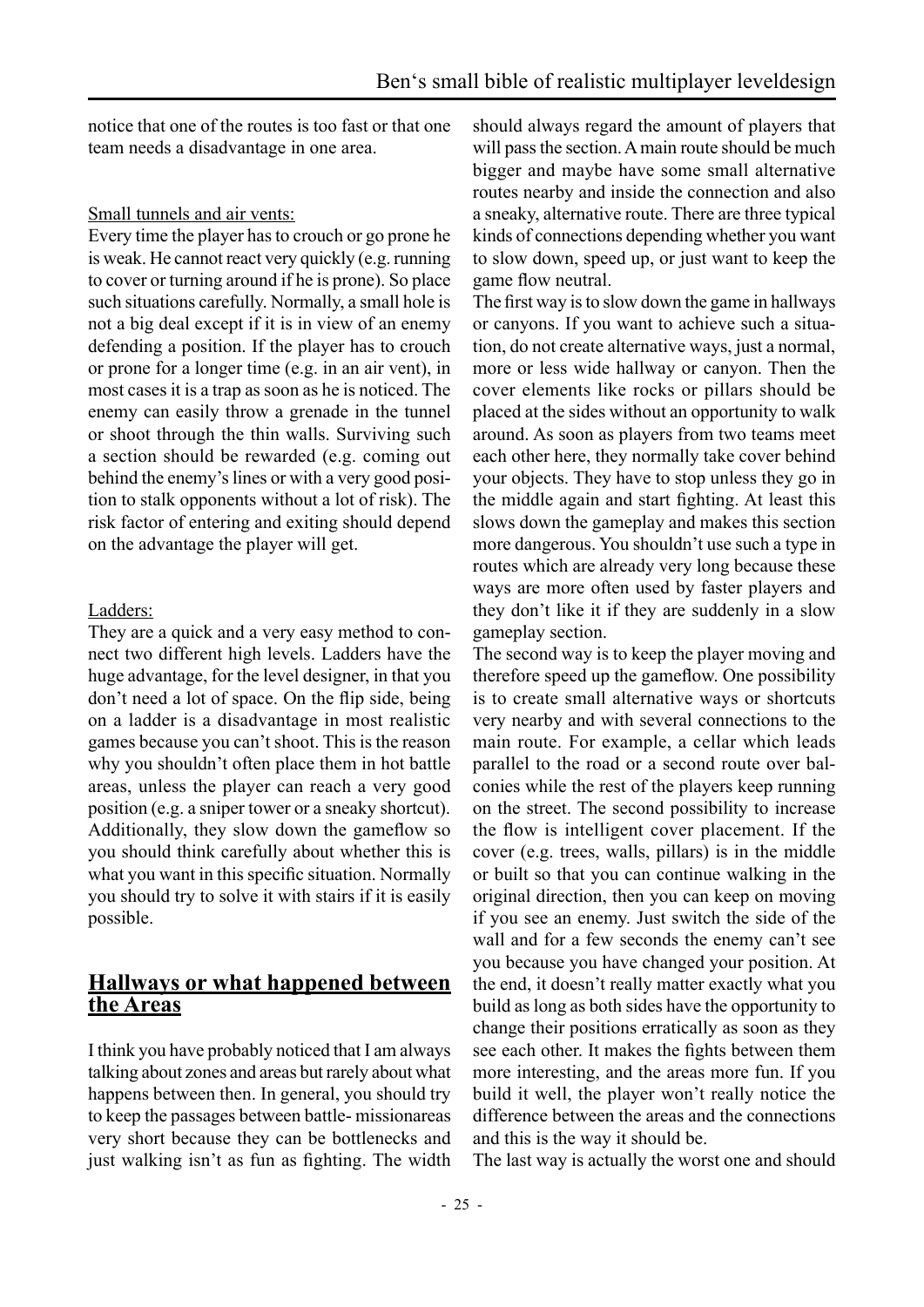<span id="page-25-0"></span>be used carefully. It is simply a hallway without any alternative routes or really good cover (e.g. a normal, boring hallway which goes around a corner). No team has cover and the fights are normally very quick. They are very simple, less interesting and not a lot of fun. You can use these for less important connections or just keep them very short. The really big problem appears if they are long because then they turn into death zones. Make absolutely sure that you avoid long hallways without any alternative ways or enough cover, especially between important areas.

# **Spawn points**

Placing the spawn points is a very important part of your level design but a lot of people simply finish their levels and throw in their spawn positions sloppily. A good placement is the base of your levels and is normally the first experience the player has in your level. Okay, I hope that points 30m above the ground were due to not enough sleep or a wired code bug. In general, the spawn points should have a minimum of 0.5m - 1m (different from game to game) between each other and the people should spawn as a solid group, and shouldn't appear somewhere else (e.g. at the 2km long beach.)

Additionally, it is important to avoid spawn campers (people who wait next to the spawnpoints and kill player as soon as they appear) because this is extremely frustrating. One possibility to avoid spawn campers is to split into several smaller groups with different positions. Another solution is placing a lot of spawn points so it is difficult for the camper to predict where the player will spawn. Of course, you should try hard to avoid camper positions next to the spawn points (e.g. with walls, sight cover or one way doors). Placing the spawnpoints in the middle of a big open field where a mass of campers just have shooting practice against completely helpless players is obviously stupid.

You should also take care about the direction of the spawnpoints. If the player first has to make a 180° turn until he knows where he is and which direction he has to go, even the worst camper has

all the time on earth to kill him. The killed player might be a little bit frustrated and confused. The easiest way is to let the player look in the direction he has to go and have absolutely nothing to camp for behind him. Especially people who play a map for the first time normally just start walking in the given direction. If the first seconds of the map are already frustrating and confusing, the map will be rated badly and people will give up playing very quickly.

Also, keep the spawn point a little bit away from the mission objective, otherwise you die while defending it and respawn next to it again. This is simply not fair to the attackers who have managed to come so far. On the other hand, the attackers can quickly move a few additional meters and become spawn campers because they can see the start positions from the mission spot. If they have to move a few more seconds to the spawn points, it's very rare that they wouldn't prefer to win the match or to get a point at the mission goal instead of becoming spawn campers. Of course, there will be always kiddies who will do it but just try to follow some of the hints above and it shouldn't be as much of a problem.

# **Stopping the Player**

I guess a lot of designers don't really think how to stop the player until they are already deep into building their level. The barriers to stop the player leaving the level or to reach special spots sometimes look like quick solutions.

In general, you can say that invisible walls should be prevented as much as possible. Personally, I have fewer problems using an invisible wall to block a street which would lead out of the map if there are some other obvious elements which show the player that the street is blocked. Some simple, easy to see road blocks where the player can't jump over is, in my opinion, okay. The same goes for special fences which I only use to surround the level and are impossible to pass. Of course, a natural or realistic border is much better, like houses, high walls, mountains, etc. but if your map is a village which is surrounded by rocks it feels unrealistic. Especially in maps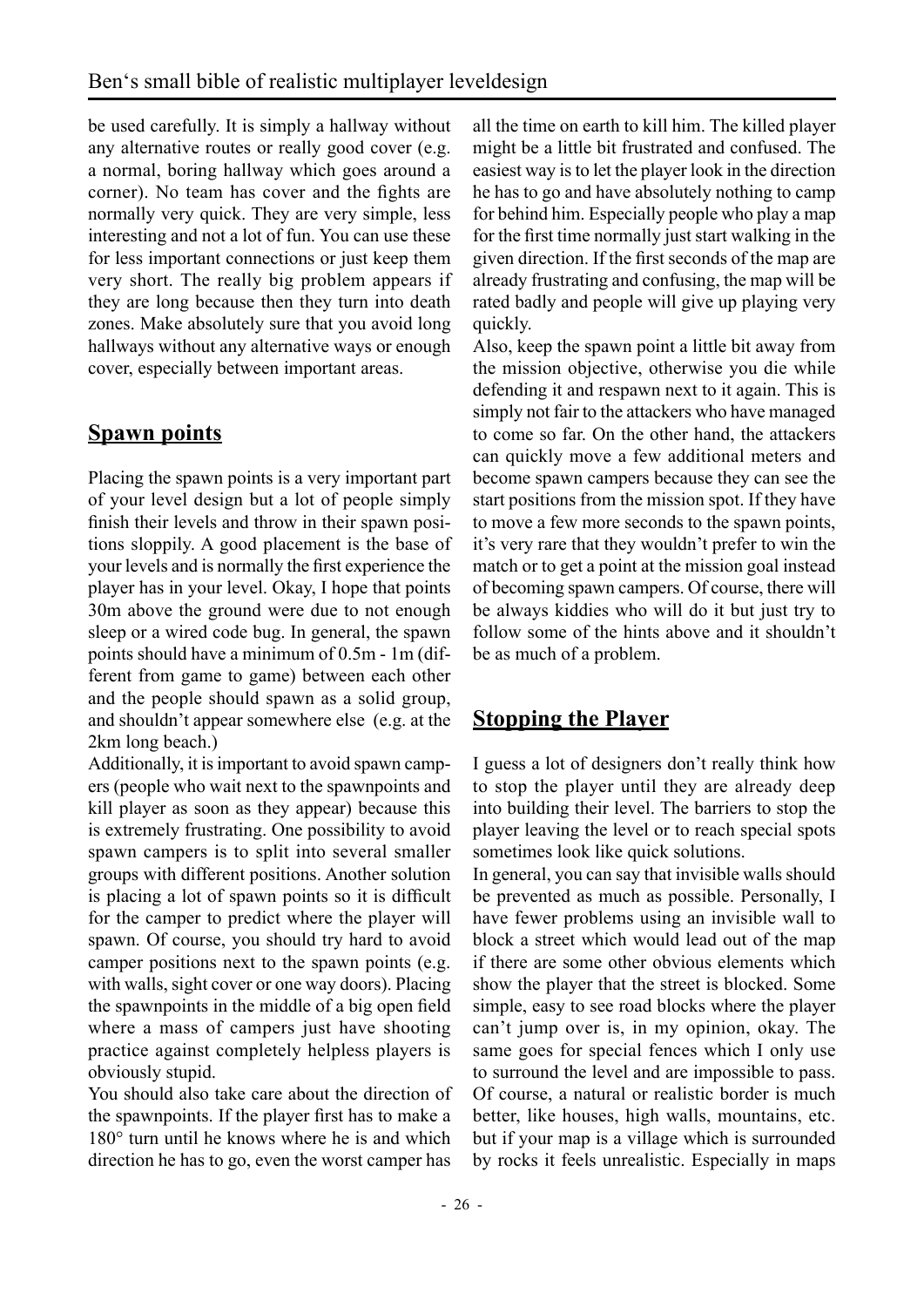<span id="page-26-0"></span>for non-arcade games, you should really try to prevent that 'arena-feeling'. Other smarter solutions are, for example, water which pushes the player back with the flow, or to create a mix out of the different elements.

Other barriers can be used to stop the player reaching spots inside the map (e.g. to prevent them from jumping on a roof which wasn't planned to be reachable). If the player can reach such spots by just jumping or using special moves, it is normally bad level design! As soon as the player uses 0.1 cm wide trims, just add an invisible ramp that he slides down. If the trim is obviously passable, then please don't use invisible walls, just make the trim smaller. The same goes for slopes; if the player can jump up the hills in your game, make them steeper or stick a rock inside. Adding invisible walls here is just lame.

Something different is if the players use some kind of 'human ladders' to reach higher positions. To a certain degree it is cool to support teamplay but if you need 4 or more people to reach the roof of a house, it will completely destroy your game design and balancing. I think it's fair to use invisible walls to stop these extreme possibilities. Unlikely arcade games places which you can reach with extreme moves like rocket or grenades jumps should be prevented in realistic games, too. On the other hand, it's quite rare that a game calls itself 'realistic' and you can survive such moves.

### **Tactical Summary**

The player might feel your well balanced strategy plans but he will always see and get in touch with your tactical elements as well. Balancing them is much more difficult because players will always give their best to find weak spots and use them for their advantage. It doesn't matter if they find an extremely advanced sniper position where you didn't intend to have one, or if they start to camp in the hallways instead of fighting in the battlezones. On one hand, players seem to be stupid because they don't do what you want but, on the other hand, they are smart enough to destroy your map if you haven't planned it well.

Try to ask friends how they would move through

your map, where they would camp or which area is, in their opinion, unbalanced. Don't be surprised that multiplayer is normally played by several human beings and they all play/feel it differently. If you have played a lot you should know what normally works in other designer's maps and what kind of elements are good and bad. Experience and fair criticism from your fans/friends/teammates are still the best way to polish your map. A good map simply has to grow like a good painting and it won't get better by itself.

Especially today, multiplayer is bigger and more complex in terms of gameplay and level design so it is impossible that your very first version is already perfect. Ignorance and arrogance are the poison of the community. Of course, people will always fight and argue but please try to be more or less fair and try to respect the opinion of your friends and fans.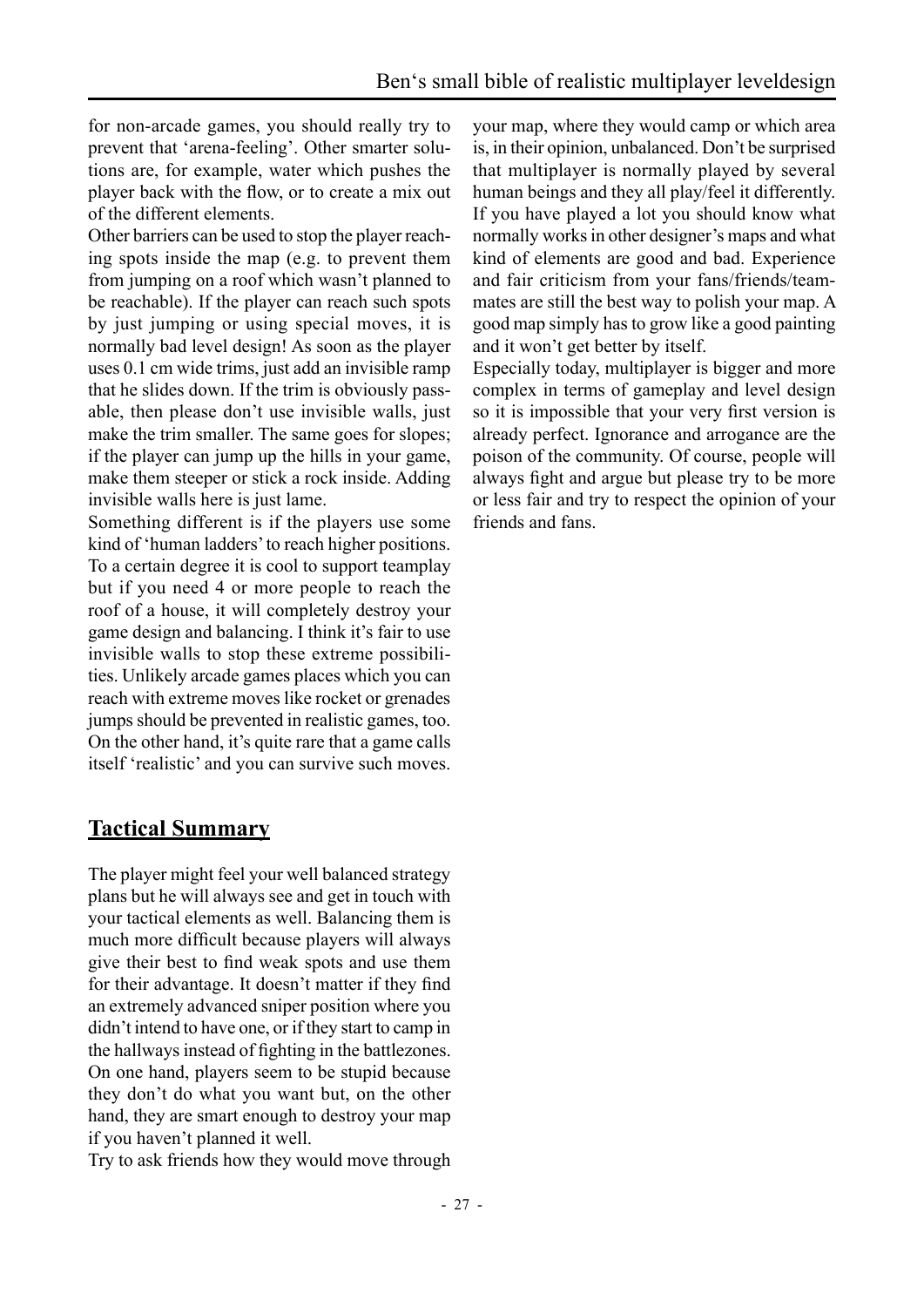# <span id="page-27-0"></span>**Navigation/ Orientation in the Levels**

# **Introduction**

I think it's nothing new for level designers that they have great concepts for a really complex and cool map but as soon as they release it, nobody is playing it on the servers. Especially big maps are simply too large and misleading. Of course, the designer knows the map inside out but people playing it the first time get lost, are frustrated and will never give the map the chance it might deserve. Not without a reason, small levels with very simple design are often the most successful ones. This is the reason why it is very important to give the player a lot of guidance and landmarks which helps them to orientate. Of course, if the game you create the level for supports big open fields, maps in his HUD, or compass with waypoints, it's less important. But even here you should never neglect adding navigation spots and to split the level into recognizable parts. Never forget that, if the player gets lost in your map the first time, it doesn't matter how great your gameplay ideas are because he will never experience it and will switch the map/server in frustration. Orientation and navigation are very important for the success of your map, I can tell you this from my own personal experience.

# **Eye Catcher/ Special Areas**

As I have already mentioned above, one of the best ways to help the player orientate in more complex levels are special eye-catchers or special areas which the player will remember. If you remember the last examples for the BOMB and CTF modes, I split the level into different, very unique parts which gives the player the first basic understanding of where he is. As soon as he knows that he is around the harbor area and not in the backyard he might remember what to do if he comes here again. Especially for team communication, it's a great help. After a few minutes or rounds, there

will be a simple pattern of different areas in the mind of the player and he will start to use this for tactics and he can choose his route with purpose. For example, he knows that the harbor area is more medium and long range but after it there are the warehouses which will lead directly to the mission objective. He knows it is short range and CQB so he should be careful and take the right equipment. If the whole map looks very similar, it doesn't really matter if the designers have placed a few more rockets here and a few more plants there. For the first impression of the player, everything will look the same and the map will become uninteresting or at least frustrating. Light settings, architecture, vegetation, styles, textures, furniture, visual range, and sound should vary as much as possible in your map but should also be consistent in the different areas! On the other hand, don't make it too extreme because if the player has to remember too many different areas or styles it becomes confusing and the result would be the same if everything looked the same. There have to be just a few easily memorable and very distinguishable landmarks.

This is the first step for the player to get a very rough understanding. It is similar to your strategic planning, but now the player needs help to orientate himself in more detail. In the end, it doesn't really matters if the player knows he is on the beach or in the jungle if he doesn't know where to go. What is the right direction or where might the enemy come from? Now you should add some special objects or elements which help the player to navigate in detail. For example; the player runs into a house and around some corners and as soon as he comes out he already lost orientation. If he then sees a nice looking red car at the right side and cool graffiti on the wall on the left side, he might remember. The next time he might choose the left side because the way passing the red car only leads back around the house. Of course, this only works if you only have one nice looking red car and one such special graffiti in your level. Other objects can show the direction: if the blue player runs out of the jungle on the beach and he sees a boat wreck he might remember that the nose of the sailboat leads to the red base and he had better use the other direction. Such small clues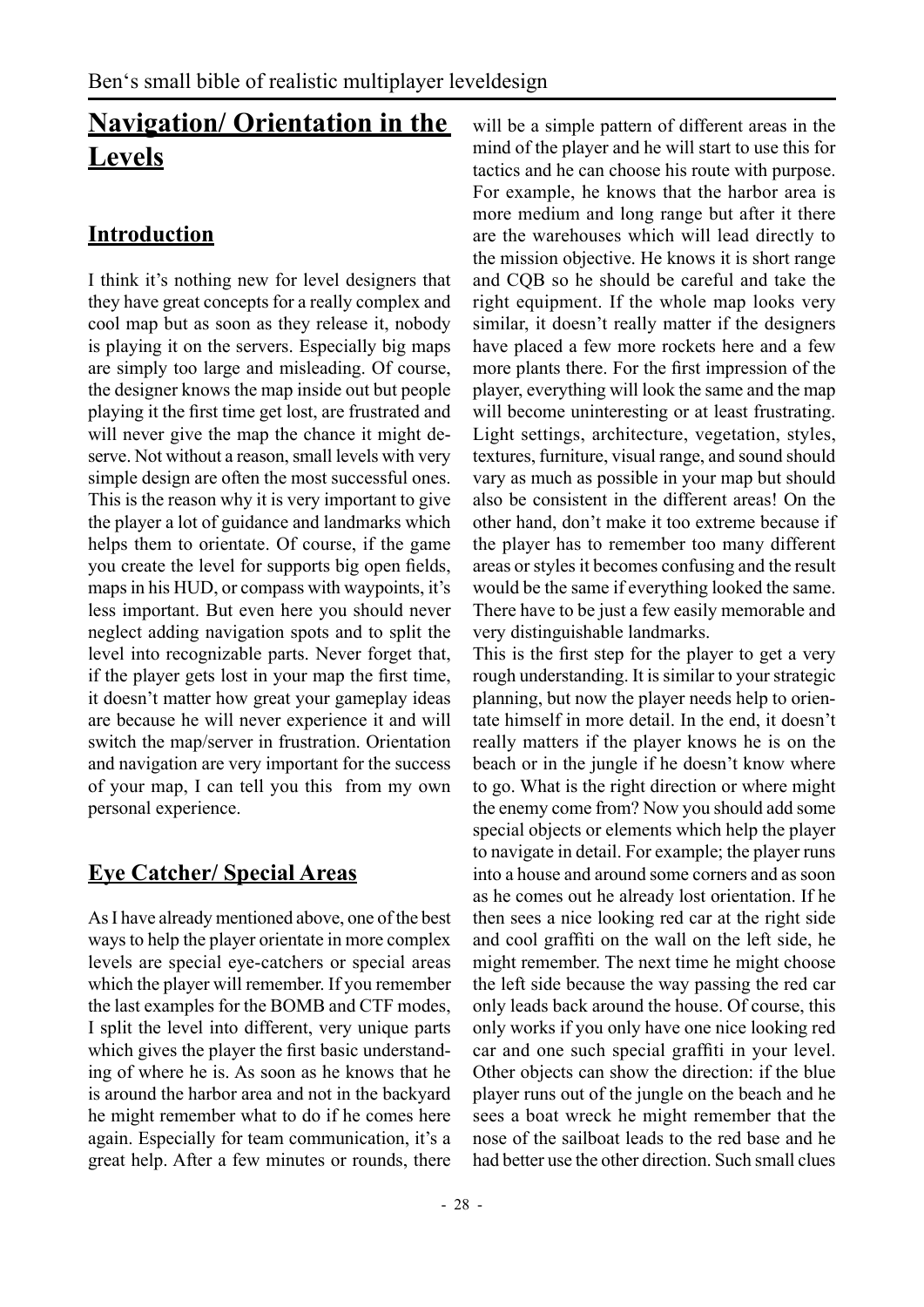<span id="page-28-0"></span>and unique elements can be extremely helpful. Things which the player can already see from a long distance or things that are visible the whole time are even better. A big crane which is visible and always points in the same direction, a skybox with a sunrise on the right side, or a big tower with several bright lights in the middle of the maps are other examples. At least at every cross or on every big area you should have such elements.

### **Overview/ Understanding of the Level**

Such hints mentioned above might help the player remember the map quicker but the very first time he still doesn't know exactly where to go. That's why overview and quick understanding of the map is even more important. Try to think about that when you make your strategy plans.

First of all, when the player starts he should already spawn in the right direction so he only has to go straight. Around the spawn points the layout should be quite simple and absolutely not complex! Really try to strongly guide the player in the first seconds or let the player see several exits/entrances which he can choose from but then no more cross-routes before he comes to the first battle areas. A good, recognizable part of the level at the beginning without any conflict with the gameplay also helps a lot.

The main routes should be very obvious. If you play the map for the first time, the chance that you first follow the bright bigger hallway is much higher then if you choose the darker, smaller alternative route into the battle area. At the beginning, the player should be guided by easily recognizable routes and, as soon as he knows the map a bit better, he will start to try the other ways and with the elements in the previous topic he will quickly be able to connect the different ways. This is the reason why you should split your levels with urban settings in battle areas and have connections between them. The player will go into the area and the only exits are easily visible. Logically, a level with just a mass of small rooms and hallways is much harder to learn than a well structured one.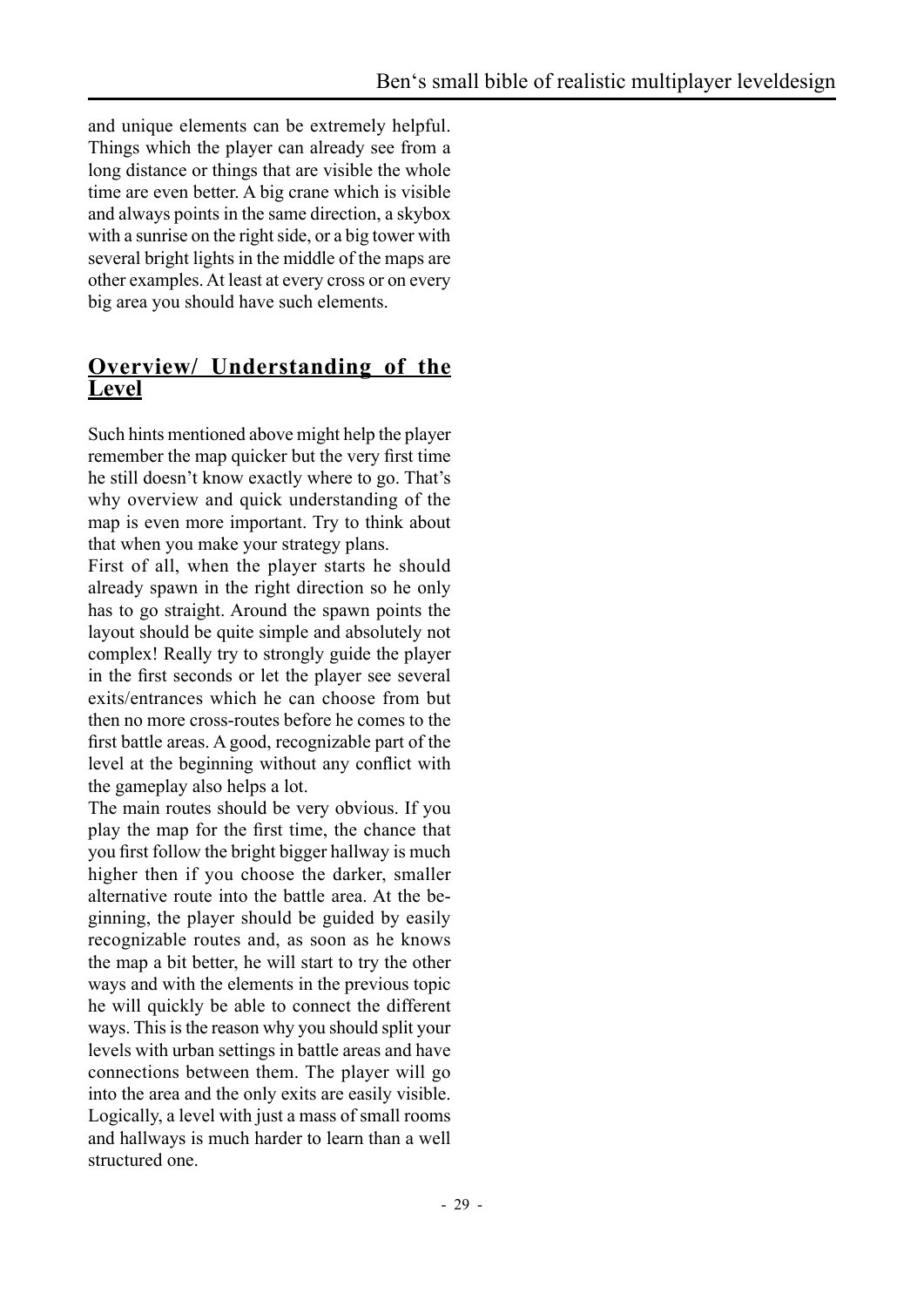# <span id="page-29-0"></span>**Different Level Sizes**

The size of your level has a huge impact on your gameplay and is heavily influenced by the game mode, whether you have vehicles, and the game you create the maps for. For example Battlefield 1942 maps simply has to bigger then a normal Raven Shield map because in one game you have vehicles and in the other game you play some kind of a S.W.A.T. team.

Okay, vehicle maps should be obviously big and quite open. So what kind of criteria should these big maps have? They should be very open because a big map with static routes is either very complex with a lot of alternative routes (which only confuse the player), or they are boring because you can't switch the route for half a minute. Short maps should be very compact but be careful that they don't become too boring by limited possibilities. You have to find the perfect compromise between pliability, navigation, orientation and still guiding the player somehow. Bigger maps are generally for more players but please make them wider instead of longer! Nothing is more annoying than having to walk for half and hour before something happens. On the other side, it is bad to create maps which only start to flow if the server reaches the

maximum number of player for the game. If the game only supports 32 players then a big map should already become really fun with 20 people and even with 10 people it should still be entertaining. It's better to create maps which are really fun with just half of the players so you are flexible and the chances of the map being played on both small and large servers is much better.

Let's first talk about non-symmetrical mission based game modes like BOMB and discuss how big you want to build your map. The times you can see here are just examples and in the real game they will never so exact.

In general, the attacker team should need two times longer to the mission goal than the defending team. So I've drawn three examples which you can see above. The first third of the attacker's route is where tactical possibilities should really start at the latest. Here, the ways should start to split. The amount of cover increases and the player should start to take care instead of just blind rushing. In the first third there should be absolutely no possibility for base campers!

In the first example the attackers need 90 sec to reach the mission objective. Some people might say that this is not a long time for a really big map but if you look at the time where the player might have their first encounter then you see it is 67.5



sec! Do you really want to walk/drive for over a minute before the action might start?! Probably not, so a 90 sec map is definitely too big for the mass player who wants to have quick action. For the second example the attackers need 60 sec to reach the mission spot and the first action might take place at around 45 sec. For me, that sounds like the maximum passage of time for a map that will have some success.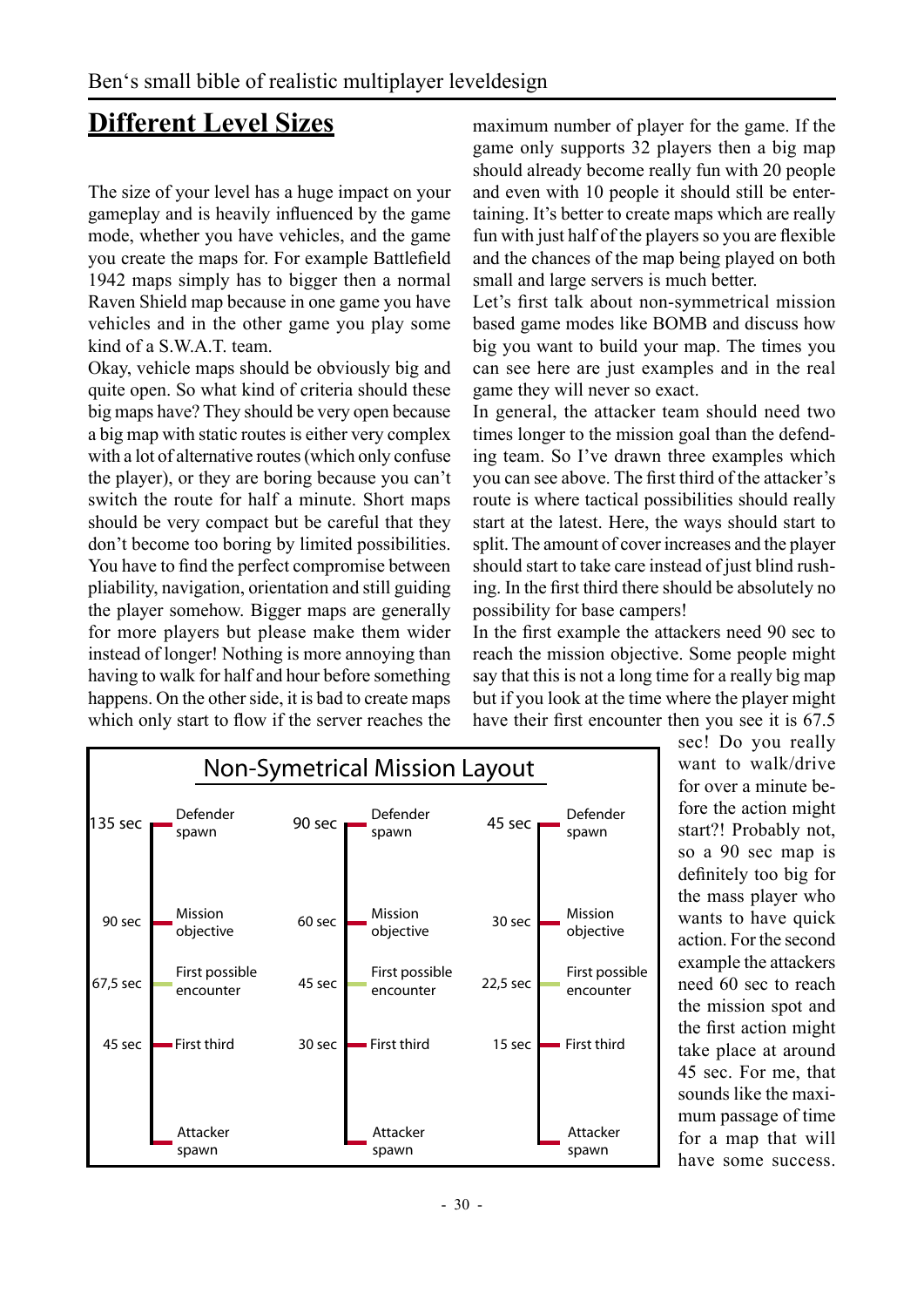Of course there will be always hardcore tactical players who don't care how long they walk, but this won't make your map universally popular. The last example is shorter with 30 sec to the mission goal. With 22.5 sec to the first encounter, it is a pretty fast one. If you make it even shorter, there is a high risk that fast defenders will come too close to the attacker's spawn positions so be careful. Some good advice is that short/fast maps should have a lot of urban elements because in purely outdoor maps it's very hard to control the speed and the routes that the players take. If it's not really a swamp map with a lot of fog. the distance a normal player runs in 22.5 sec is definitely shorter then the normal view distance in modern outdoor maps. So be very careful with snipers/campers around the spawn points.

and starts running straight away, the attacker from team A can encounter him again after 67.5 sec if he hasn't lost any time in the first fight! After another 22.5 sec, he can finally reach the flag and might already kill another player and now has to run back for another 90 sec. All in all, these are three minutes of an absolutely perfect attack and. as we all know, a perfect run without any lost time in a normal CTF match is almost impossible. So if you try it very often and walk around a lot you will usually need longer then 180 sec which is, in my opinion, already too long. Remember that in a normal CTF match you cannot even roughly calculate where the players will fight because of the normal re-spawning system in such game modes. The second example also takes a long time if we think that this is the most perfect way. But here,



the action is already much more packed. The two minutes of intensive possibilities for action sound much better for a big, enjoyable map. However, it is realistic that for a normal run you might still need around three minutes which is borderline. Now in the last example, 30 sec to the enemy's base seems to be suddenly very short but they remind us more about the fast, thrilling CTF matches which we had with

Now let's look at how the same numerical example looks like with symmetrical maps and with no clear defenders and attackers like CTF.

The times are from a case where, when the match starts, a perfect player from team B makes an attack against team A, grabs the flag and runs back to score with it. In the first example you would ideally need 90 sec to reach the mission goal. After around 45 sec you might meet your first enemy. If the dead player respawns at once the Ouake and Unreal games. Personally, I have less problems to run a between one and two minutes to capture a flag but they should be loaded with action which can only be achieved in medium or small CTF games or in big maps on big servers. So the bigger you plan such a map, the more open the map should be, otherwise the action would be too rare. On the other hand, small maps should be more compact because then tactical gameplay is even less important then pure combat skills.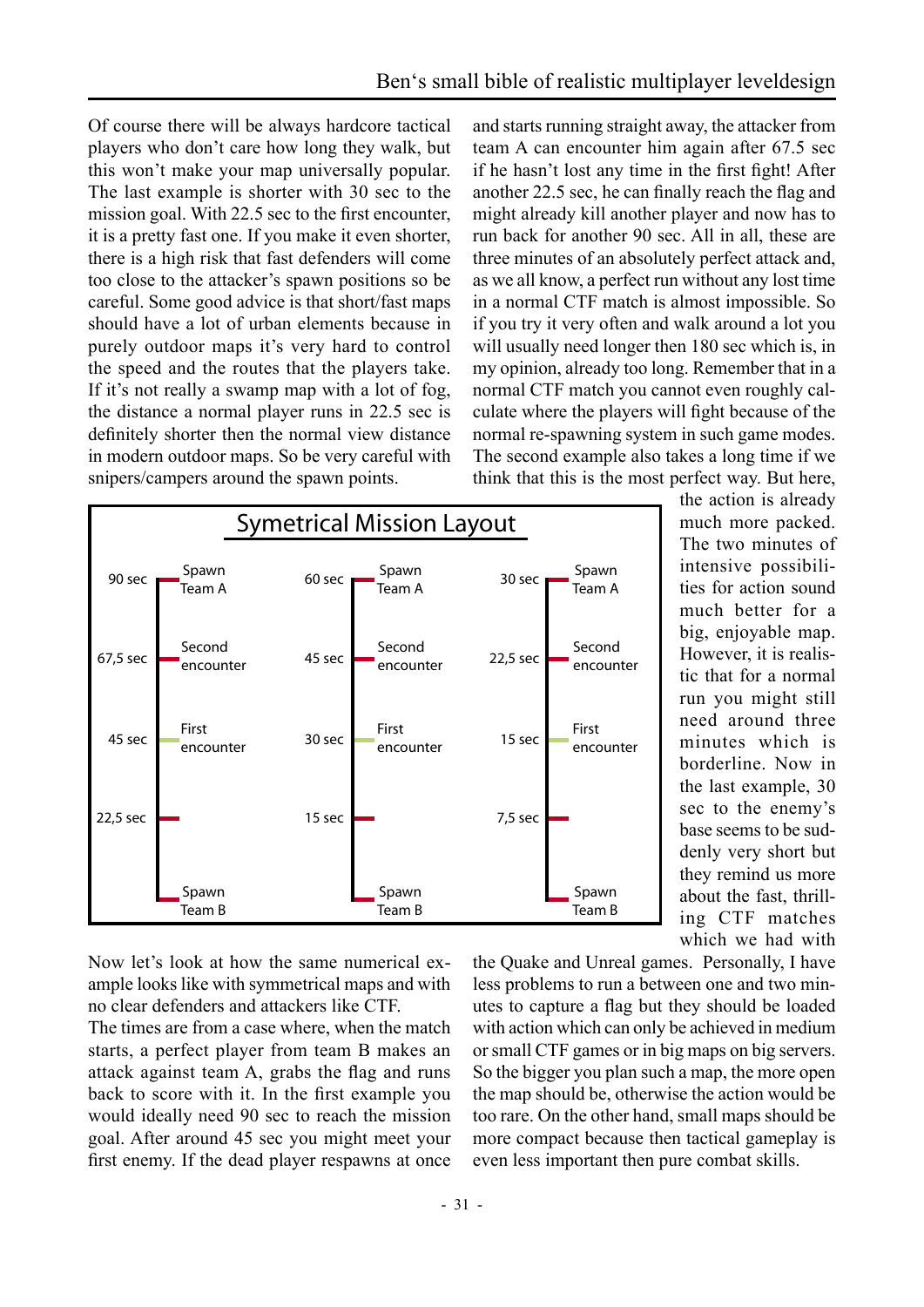# <span id="page-31-0"></span>**Art for Gameplay**

# **Introduction**

In this section I don't want talk how to make your level look beautiful. It is more about how art elements like lighting (**Visibility**), textures (**Orientation**) and architecture (**Movement**) might effect your gameplay.

It might be that I've already talked about some of these tricks in some of the earlier examples but now I want to complete the list and bring some of those ideas together.

Such elements can be in harsh contrast with the art factor which will make your level look nice and the art will support gameplay. Like in single player games, discussions between the art department and game designers or AI programmers can be daily. In general, the gameplay should rule over aesthetic aspects because fun is more important than "visual brain wanking". First design your levels and if you are the first time somehow satisfied with the final playability, start to make the level look nicer with less important details and color arrangements.

# **Lighting**

Like I already mentioned above, the main intention of using light for gameplay is definitely visibility. The brightness of an area affects the general speed of action and movement.

In a gloomy/stealth part of your level, the player will normally move more slowly and carefully than in a bright one, except in the case of quick surprise actions from an ambush or a camper. Also, dark areas give the player a higher chance to navigate through the area unseen but not completely unheard. I will talk later about sound for gameplay but, for now, don't forget that in darker areas, sound become more important then in strongly illumined ones. So your stealth ways should be generally darker then the fast ways for rushers. Even in outdoor maps with a day setting, you can influence the brightness with shadows from hills, buildings or trees. The darker a section is, the better camouflage works. So even a little bit of shadow can help a lot in the jungle. In some examples, darkness can almost completely eliminate cover. Just imagine a bright base which one team has to assault which is surrounded by pitch black night. The attackers can move around it almost unnoticed without losing sight of their goals. They will become big problems as soon as they come closer, but this offers them a completely different style of tactics than the normal "running-from-cover-to-cover". Don't forget that such ideas can become weaker if the game you design for supports nightvision, flashlights, flares or similar equipment.

I think it is slowly becoming clear that darkness can be used as a tactical element so let's talk about brightly lit areas. In these areas it is much harder to hide so a player might move faster. Because he can see the enemy much better, the action will be generally much cleaner and faster. Visual detection is much more important than sound detection so these bright ways are the preferred ones for rushers where reflex and good aiming are more effective than tactics. For the ambitious tactical hardcore player, this might seem frightening at first blush. On the other hand, real team play can now really be the difference. While moving from cover to cover, other team mates have to be wary of possible spots where the defenders appear and make quick pop-up attacks. Such quick defending strikes are much easier in bright areas so while running forward you simple have to trust your back-up team. Good real-world examples are actually indoor paintball matches. Camouflage is normally absolutely useless because of the colorful sports suits and the fact that you can die after one hit. Fast reflexes are of high importance but you need good support guys to keep the enemy busy and behind their cover.

The second gameplay factor of light is the help for orientation. If the player jumps down into a big cellar, he can quickly recognize it by the lighting. Bright light can lead the player on the main route, and color shemes can show him on which side of the CTF map he is located.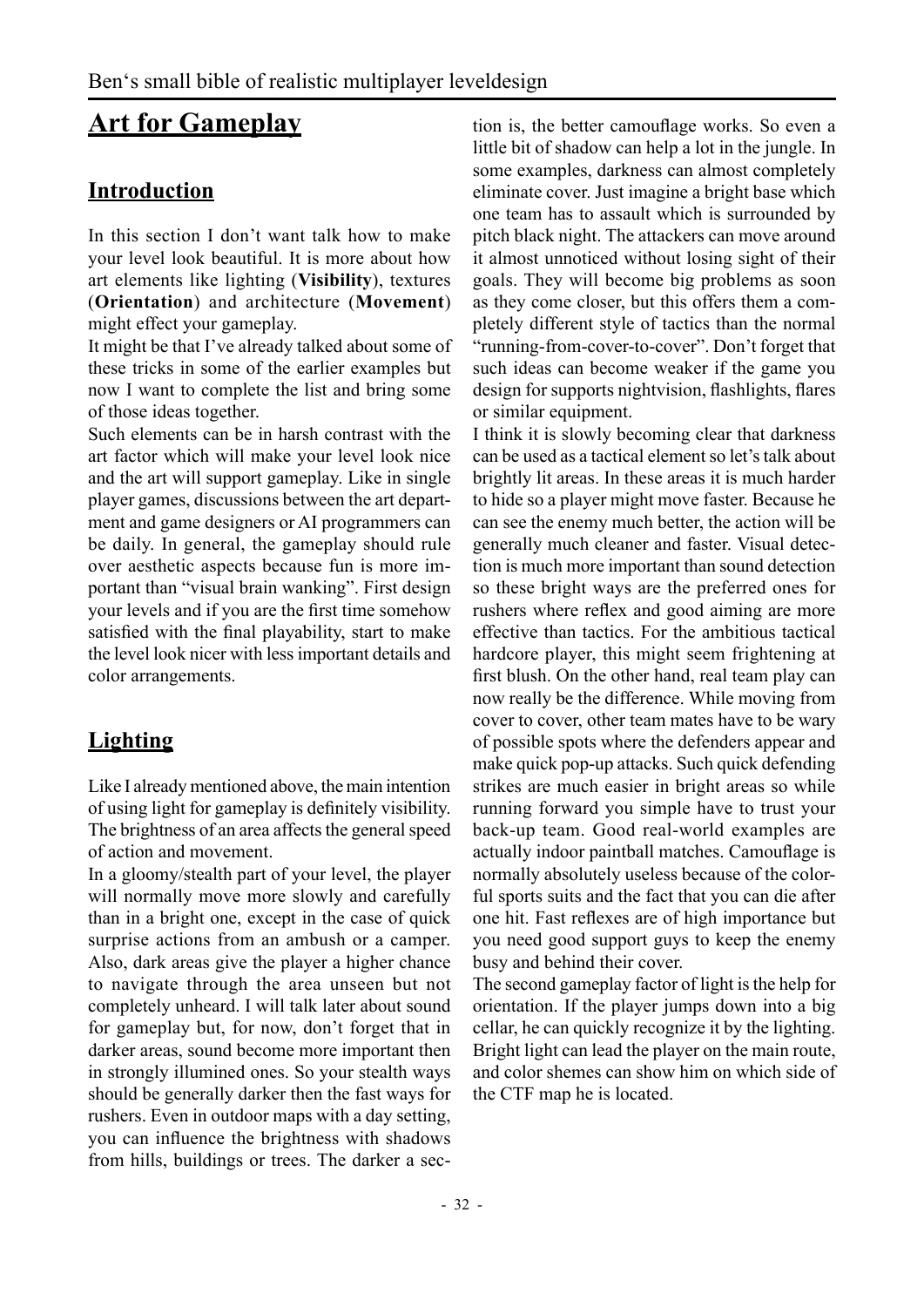## <span id="page-32-0"></span>**Textures**

Textures affect the gameplay completely differently to lighting because the main purpose is navigation and orientation instead of visibility. Of course, the textures also affect visibility but first let's talk about its main intention.

In arcade CTF maps, the bases have normally blue or red textures and not without good reason. As everybody knows, it helps the player to know exactly which base he is located in. In maps with a realistic setting, it might very stupid if the terrorist base has blue stripes and the S.W.A.T. spawn point has blue ones as well, so lets think about other solutions to use the textures as an help for orientation. The best way is actually to separate the maps in clearly different areas like we already did during the strategy planning phase. For example, a harbor area uses a completely different texture set to a backyard. Try to make sure that the textures are really different. For example; red, clean bricks and a gray, dirty concrete are much easier to recognize as different settings than two standard house textures with slightly different colors. Additionally, the chosen materials have to fit to the area; a wooden high-tech industrial complex simply doesn't look right. Now the player comes into an area which is dominated by brick textures and knows exactly which area he is in.

Large areas with memorable surfaces are even noticeable in a stressful fight or hunt because this is what fills most of the player's screen. Of course these simple hints and only work in maps with a lot of urban elements. In bigger, complex outdoor maps, where the navigation might be different due to a low view range, you should try to use your vegetation as orientation help. Palm trees at the beach, high trees in the big jungle, and small trees in the mountain are just an example, the same goes for grass, bushes or even flowers. For a lot of designers (especially if they've created a lot of SP maps), consistency is very important. In multiplayer, however, it is overruled by gameplay aspects, especially if it helps the player to understand the map much easier. Please don't make the borders between the areas too extreme otherwise it looks cheap. Remember: "*In realistic maps the* 

#### *gameplay elements should be hidden as much as possible to create a believable scenario.*"

As I have mentioned above, textures can also affect the visibility of the player. It is quite obvious that the right surfaces support the camouflage effect of the player skins. A black player is very well hidden in dark, night, urban maps, etc. These things don't need a lot of explanation. If you have a dark cellar and the walls are bright, the stealth effect becomes much weaker. So if you really want to modify the visibility by using light, make sure that the textures fit, too.

## **Architecture & Geometry**

In general, architecture directly affects the movement of the player and, of course, his visibility. One of the main intentions of geometry is actually giving the player cover, so let's talk about the different kinds you can use.

You can create half cover which is only really useful if the player is crouched or prone. It is harder to use and this decreases the effect of it. For balancing a defend/attack position this is a better solution than removing the cover completely because it is better to have weak cover than no cover at all. The second kind is full cover which protects the player completely whether he stands or crouches. This is actually the most powerful and frequently used cover in games; like bigger trees, columns or edges of houses. Behind such a structure, the player only has to fear indirect fire like grenades and air strikes so try to make sure that the enemy has at least a small chance to counter such a position or to shoot through. For example; a way around, enough cover in front so he can come very close, sniper and support spots to make sure that he stays behind the cover while the rest of the team move forward, or sight cover to sneak close.

Cover doesn't automatically slow down the game flow because here we have two kinds of cover. The first one has only one way around, like a column next to a wall or the edge of a big house. If the player hides there, he is much more predictable for the opposing player. He can only come out at one spot or stay where he is, so move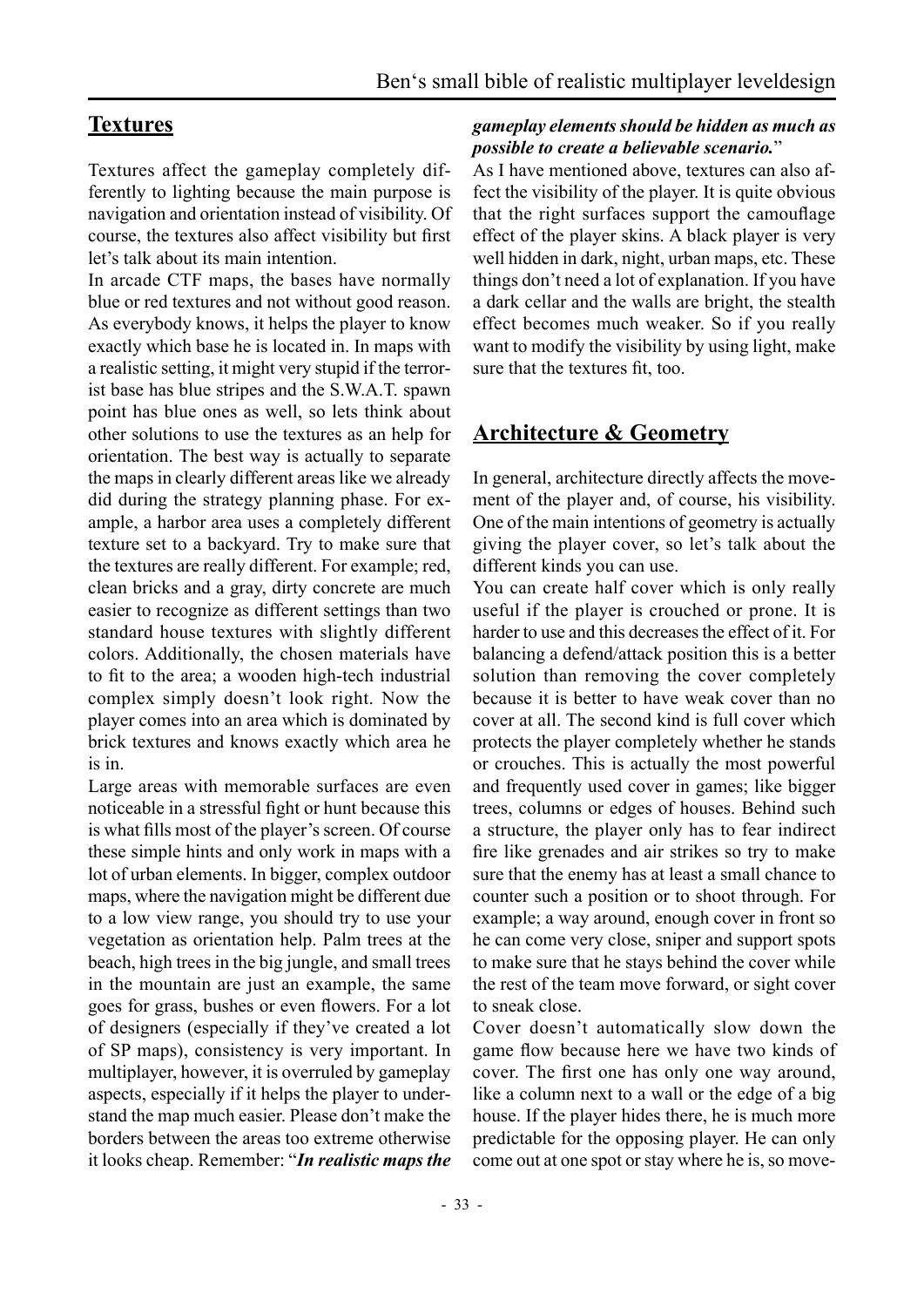<span id="page-33-0"></span>ment in such areas will be much more careful and therefore slower. For fast attackers, a route with such cover would become less attractive so move cover next to the walls/borders or make it bigger if you think that the defenders have a disadvantage. The other kind is cover where the player has much more possibilities to surround e.g. a column in the middle of a room, a stone/tree on an open field or a small house. Here, the hiding the player has many more ways to surprise the enemy; he can appear at two sides and sometimes he can jump at the top or even go inside. An area with mainly such cover is an eldorado for quick tactical players and normally it's harder to defend. Personally I like such situations with a variety of different possibilities but be careful regarding the balancing. A good counter against it for the defending team are some positions from where you have a good view of almost the whole area like towers, windows, etc. .

I think I have already mentioned this above but please don't always use the same kind of cover, especially crates! Of course, they are very easy to build, are very friendly to the performance, and you can get them in almost every size but just try to be a little bit more innovative. Okay, even I used it a lot in my harbour and warehouse maps in this article but only because it is very easy to explain and it is a short word ;-). I've already tried to build maps intending to use as few crates as possible just to see if it's feasible. I mainly used stones, trees, edges, columns, doorways, furniture, big machines, trenches, railings, windows, etc. Of course, it was possible and the only crates you can find are more decoration than part of the gameplay. If I can do it, you can do it too.

Architecture doesn't always mean cover so use your creativity not only to find different kinds of cover. Try to vary ways to go up and down, not always stairs or ladders e.g. with slopes/piles of dirt, ramps, broken pipes, elevator shafts, crates (or other objects) to jump up, cranes, planks or one way holes to jump down. Then you should think also about ways through walls, not always doors. Try to use windows where the player has to jump through, broken holes in ruins, bigger half open gates or pipes which the player has to crawl through or air ducts. The same counts for ways

over trenches or cliffs. Instead of normal bridges, think about planks, fallen trees, pipes, cranes or situations where you can only jump over while running/sprinting.

All of this variety can be easily used to balance the difficulty and speed of routes and to make areas more different from each other. Orientation and navigation becomes much harder if you always use crates, ladders, doors and the same looking bridges. Every time you place such elements, remember if you've already used something similar in your level think about something else instead. Another important factor of placing architecture or other geometry is the comfortable movement around. Very narrow passages in a battle field should be avoided. If you make gaps between objects then make sure that is obvious that you can't go between. A gap where the player is 2cm too big to fit through is just frustrating. Run around your level and make sure that even for an inexperienced player, the movement is easy and you can't get stuck anywhere.

# **What about Details & Beauty?**

I can't stress enough that performance and gameplay are always more important than the beauty of your map. Of course a nice looking map will get more attention at the beginning but if people notice that the bad performance makes the map unplayable with more than four players, nobody will play it anymore. Obviously the same goes for the gameplay, especially if all of your small details make the player get stuck or cause a very uncomfortable movement. So the main intention of details should be small gameplay elements like a hole/gap in a ruin, curtains around windows, a branch of a tree to jump on or a thin metal railing. The next intention of details is to create the right atmosphere. For example, break walls in ruins and place dirt on the ground, use metal support pieces in warehouses or clean looking furniture in mansions. If you and the players/testers are happy with your map and you have a good performance, start to add unimportant details like broken tiles on the wall/floor, adding a knob to your cupboard, folds in your carpet or make the pipes even more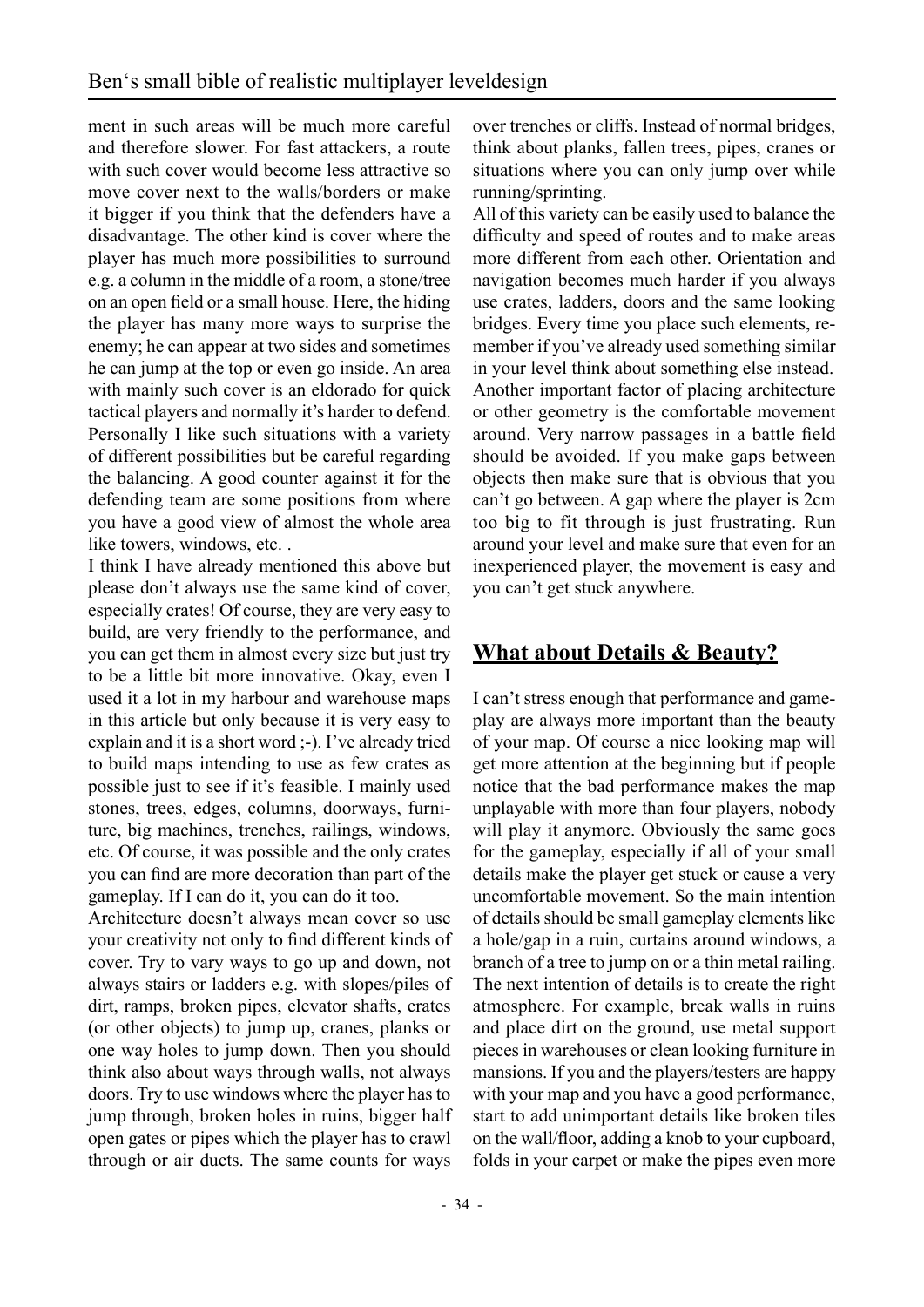smooth.

Don't go crazy with adding details in your multiplayer maps, normally player just runs through your rooms and as soon as the action starts nobody cares that you wasted 3000 polygons for the picture frame around your favourite FHM model. If you think that an area has a lack of details then first try to use textures or shadows. You can easily combine it with gameplay e.g. a cellar room: Place your lights so that the cover casts a lot of shadows on the walls/floor, use different wall textures, make the unimportant and boring areas much darker then the good looking ones, add some simple structures under the ceiling and throw some dirt on the ground. Normally that's already enough to make a room prettier using the existing elements without wasting a lot of time adding scratches in the walls/floor or placing high poly objects. Of course such hints are very general and I absolutely don't want you to make your maps ugly. Especially the main areas need special attention art wise because beauty is also very important for the first impression but pure art aspects are not part of this article. If you are interested in beautification, don't forget to check my other article(s) (more will come in the future) regarding art.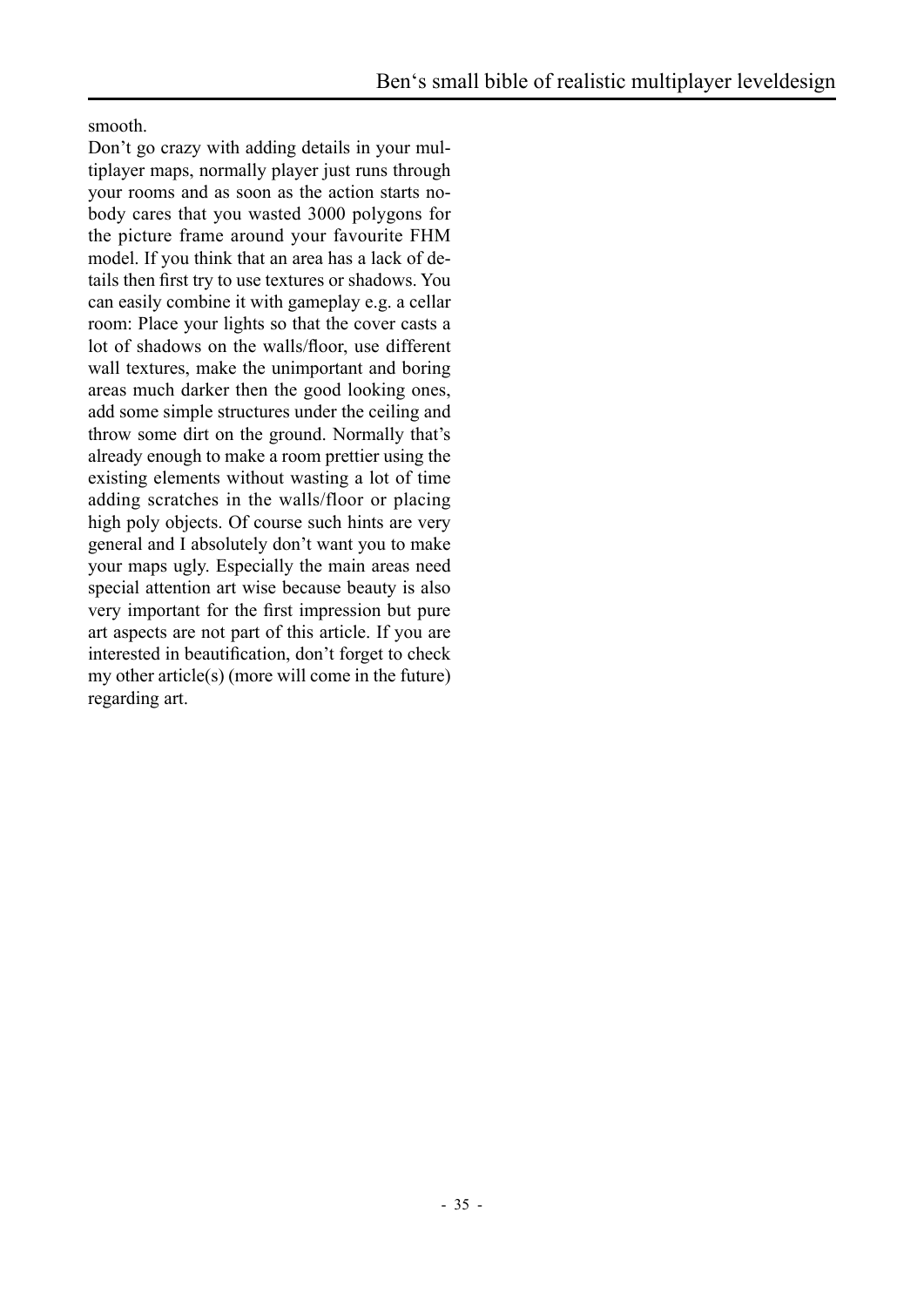# <span id="page-35-0"></span>**Sound for Gameplay**

Personally, I rarely used sound in multiplayer maps except to create atmosphere. Maybe because I created my maps in the good old days when surface textures with different walking sounds were something pretty new. Especially in areas where visibility is less important than sound detection. For example, in a dark room where you can normally sneak through very silently, some louder metal/glass plates are interesting and fresh gameplay elements. The same can be said for water passages because it doesn't only makes you slower, it is also a different, louder sound and every enemy in the vicinity can hear that there is someone in the water. Such small gameplay elements will become more interesting with better technology so don't forget about them if you create maps for the new cutting-edge games.

I also saw that several designers used to trigger sound elements if you move through specific areas, like a barking dog if you use the route through the backyard. Personally I don't like such things because there is no fair way to avoid them

... hmm unless you can throw a grenade over the fence to blow up the stupid mutt ;-). Something different are mission/game specific sound events like an alarm siren triggered by the enemy or pick up sounds of the flag/mission objective. They can of course be used to balance bigger maps with several objectives.

stay dead until one team wins. So the number of possible fights is much more limited and so is the size of the maps. Especially the rounds should be quite short because dead people have to wait for the round to end before they re-spawn again. So a bigger map will become quite boring, people have to walk a lot and dead people stay dead for a long time and get frustrated.

On the other hand, round based game modes can be much more tactical because the start situation is always equal in every round. You can calculate tactical situations much better because you know more or less where the main battle areas will be. For you as a level designer, this makes the design easier but bad places have a much bigger impact on the level design then in re-spawn maps. On such maps an unbalanced area is less critical because almost the whole map can be a battle ground. For example, a powerful defending sniper position can ruin the fights around a mission area every round, and the attackers will avoid the area as much as possible. If the player re-spawns continuously, such a sniper can be nasty, too. But as soon as he is finally dead, the fights might start to move to other places or they never really happen. Fights in such maps are less focused on certain areas but this doesn't mean that you are allowed to create a few unbalanced parts of the map. Both game types require a different design philosophy. One needs perfect focus on certain areas while the others must be a unit of well combined battle areas or just one huge battle area.

# **Round Based vs. Reinforcement Game modes**

There are two main differences in making levels for round based game modes and game modes where the players re-spawn constantly. The first one is the size of the maps. If the player spawn in the same positions every round, he doesn't want to walk for very long before the fights start. Of course this is similar to maps for reinforcement game modes but in a round based mode, the people

# **Mirrored vs. Uneven Map Layout**

It is a well known fact that the arcade game modes like CTF must have a mirrored map layout. This is okay as long as the maps stayed small with no vehicles and the gameplay was very arcadey. Since we can build bigger maps with vehicles and the main intention is to create a realistic feeling battle field, even unmirrored layouts became usual for CTF and similar game modes. This is, of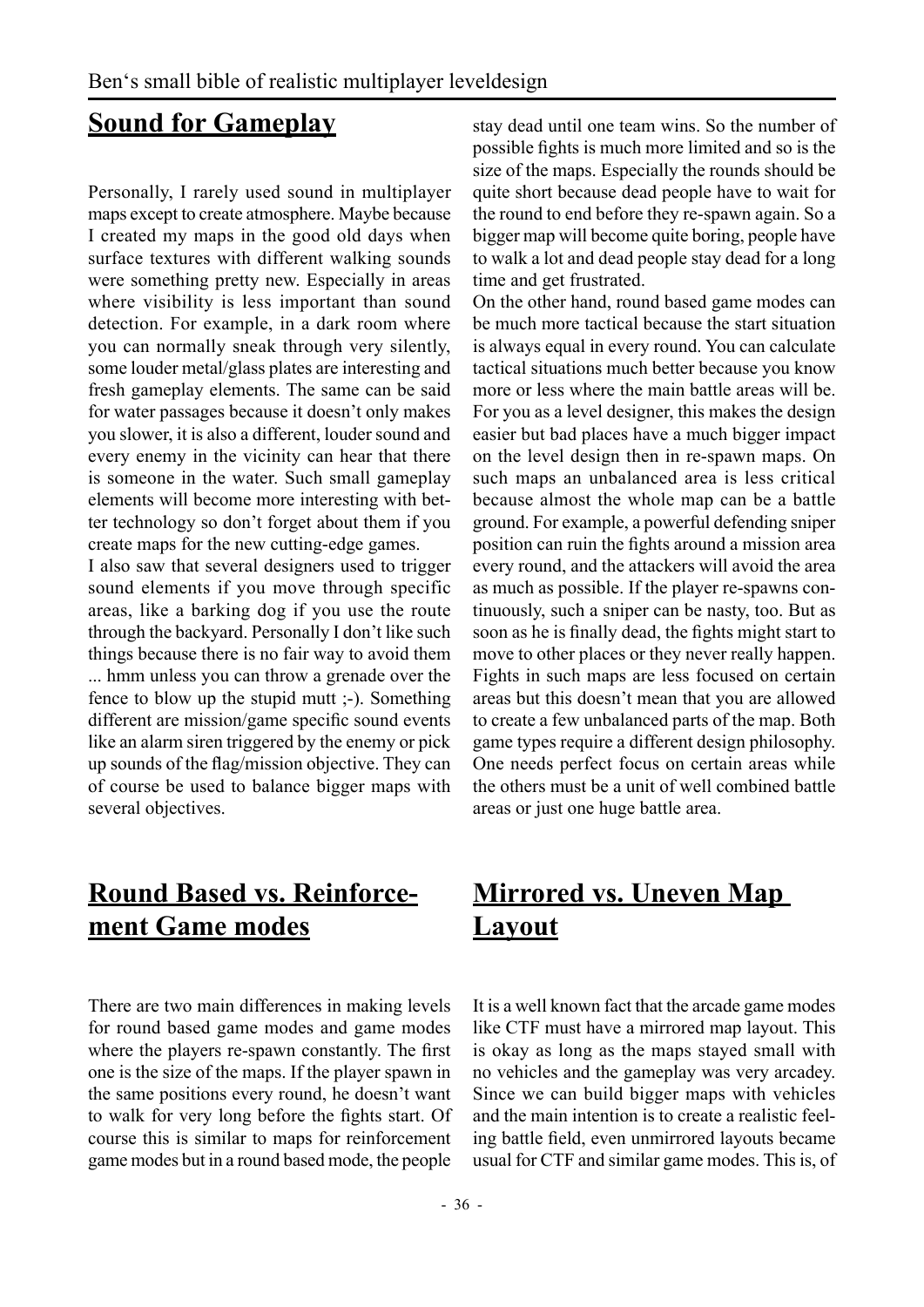course, nothing new for round based games with normally clear attackers and defenders. If the role of the team is clear, it is easier to calculate the balancing progress.

Mirrored maps are generally easier to build and to balance. They should be used for open and arcade game modes where the realistic feeling of the level is less important than the pure gameplay itself. For example, if you play CTF it is already unrealistic and then it doesn't really matter if one side of the city has blue paintings and the other side is almost the same with more red on the walls. The biggest problem now is to find a good solution to increase the orientation and navigation because you have two parts which are very similar. Of course you could make all the trees on one side red and the other side blue but I hope we all agree that this would look stupid even in fun maps.

For a realistic scenario you should try to find much smarter solutions. Like I've already mentioned above, variation is quite important so why shouldn't the bridge on one side be a couple of pipes and on the other side a few wooden planks. This can be used almost everywhere as long as the gameplay at both places stays the same, for balancing reasons.

Another idea, which can be well combined with the previous one, are different styles in the areas. One side of the map is dirty with broken old cars and a lot of graffiti and the other side is a more clean, noble area where the house owners wash their cars every weekend. I think it is logical that the break between the two styles shouldn't be very abrupt and should make a little bit sense. If there is absolutely no way to separate the two parts style-wise, you can still go back to the old school "colour solution". Using blue and red should only be your last way. Just don't make it so extreme and artificial like you know it from pure arcade games like Quake. Colourful banderols around trees, graffiti on house walls, marks on crates, cars or even flags are not great ideas but still better than any extreme solutions like blue vs. red grass.

Just make sure that it fits as well as possible or that it looks like a paintball team marked their combat areas. A completely blue stone looks way too freaky but if it looks like that someone painted

a big blue square on the stone it is already much better.

Unmirrored levels have the complete opposite problems than the mirrored ones. On one hand, if you do it a little bit smart and follow the basic rules in the previous chapters above, navigation and orientation won't be a big problem. On the other hand, now balancing is your biggest issue. That is the reason why unmirrored levels are much harder to design than mirrored ones. Making a few different textures and placing a few detailed objects doesn't need a lot of design skills compared with making a perfectly balanced map with two different sides. I've already talked a lot about how to balance unmirrored maps for round based game modes so this time I will concentrate more on how to do this for reinforcement levels. If your battle fields are very big and open, it is easier because a flat hill is almost the same as a flat valley. As soon as the terrain is really different and you have a lot of bigger objects, balancing starts to become difficult. For example, if at one side you have a bigger hill in front of the regular base defence, the attackers might have an advantage but on the other side you have a valley. Now you need to think about what you have to change so that the attackers have more problems with the hill, or how much cover you have to place in the valley so it is balanced again. You have to think about almost every place in the map and how to balance it differently to the other side. This is very critical and because it is almost impossible to calculate all kinds of combat situations, it is actually impossible to balance it perfectly. The only real solution is a lot of experience and a mass of testing the map if you want to create an unmirrored level where both teams have the role of attackers and defenders. Expect that the first versions of your maps get a lot of bad feedback and you will have to tweak it a lot. So stay in close contact with your test team and make a detailed test plan. After the first general tests you should start to concentrate on certain areas and let the QA focus on these areas until the feedback is detailed enough so you can really balance them. If you and the test team do the job well, nobody will really notice the small balancing problems. Of course some fans will always complain about this and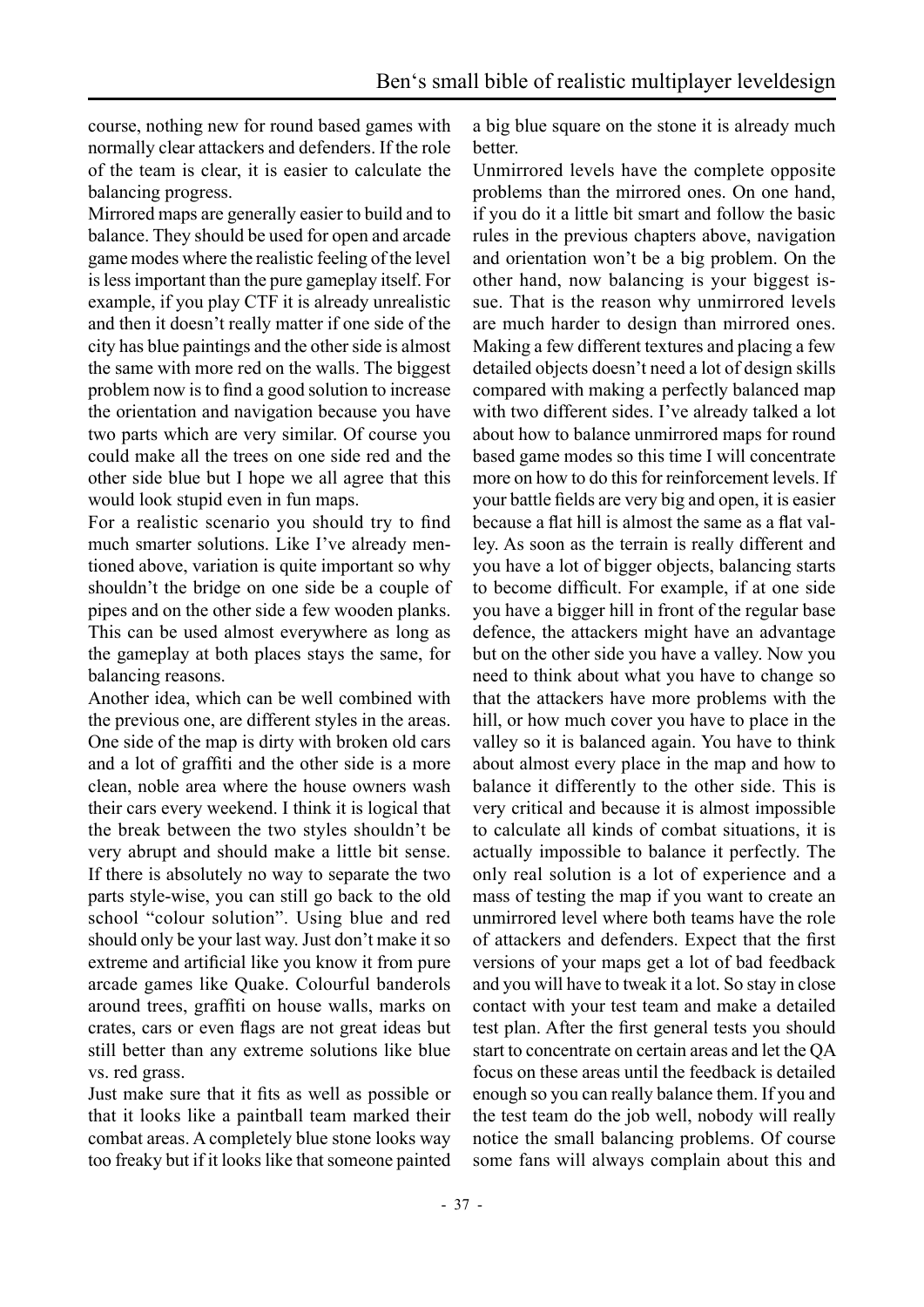<span id="page-37-0"></span>that area but it will be the minority and is simply the calculated risk of unmirrored maps. Just do it as good as possible.

# **Realistic & Arcade**

Even if your setting is realistic, the game itself can be very different. It can be something ultra realistic like American Army or something more arcady like Action Quake. The strategic design for both kinds of extremes is almost the same. They all need a balanced basic structure and good navigation/orientation. The real differences are in the tactical elements.

If the player can only move realistically for the majority of the game the player it is quite slow. If the player dies very quickly, tactical team play und unpredictable gameplay are the key game elements instead of rushing and making crazy stunts. Cover should be closer together and in bigger battle areas, support/cover spots for the attacking squad become very important. Always think about camper and sniper positions and how the opposing team can counter them with tactics. If one hidden sniper can cover the edge of an important house and the attackers can only peek around the corner and get a headshot or run for four seconds over an open field with no support from the back, it might become quite frustrating. If the first three squad mates have to die before you know where the damn sniper is lying, you should increase the tactical variation heavily. On the other hand, if one 40mm grenade can be fired accurately over 200m and kill everyone in a radius of 5m, the defenders also need the possibility to become unpredictable. In a realistic game it is simply a fact that the defenders have a huge advantage. So if the attackers want to be successful they have to change the tactics very often, use smoke grenades, counter sniping, covering fire, etc. to break through the defense lines. You as the designer, have to give them all these possibilities and if the players don't use them and keep playing like rambos it is simply their fault.

On the other side, if the player can run with 50 ki-

lometres an hour, he has to care less about snipers if he has to sprint four seconds to another cover spot. Taking the risks and cool stunts are strong elements for the fun factor of more arcade game modes. Yes, it was simply cool in Action Quake to strafe, jump 20m to the next roof and surprise the other team. Just make sure that such cool stunts are possible in your maps, the fans will really like to make completely crazy actions. Now campers and lame phlagmetic base defenders have no chance and the whole game becomes faster and more aggressive. Now a single rambo player can wipe out a complete noob team with less problems, but hey that is Hollywood action and the player's problem, not yours. As long as the rambo player can do it in every team because your map is well balanced, it should be okay. It is your job as a level designer to support the features of the game you build for. If you make your map so extremely hard and boring for attackers and defenders, that it is the same as playing an ultra realistic game, you definitely did something wrong.

# **Game design vs. Level design**

I guess what I am telling some of the level designers out there might come as a bit of a shock. From my experience of working with a lot of other designers, quite often they would complain about the game design without thinking that something with their level design might be wrong. Normally there is a fine line between game design and level design but smart people are able to think in the right way and know where the problem might be. So my advice for the level designer with problematic areas in their maps is to consider that there is a fair chance that it can be his fault, too.

For example, the game designer decides that all thin wooden planks are destroyable. Now the leveldesigner complains that he sometimes need undestroyable boards because otherwise the opponent can destroy the only cover in that area very quickly. He decides that some of the planks in his level can not be damaged. Okay, if something has special features it should be obvious that all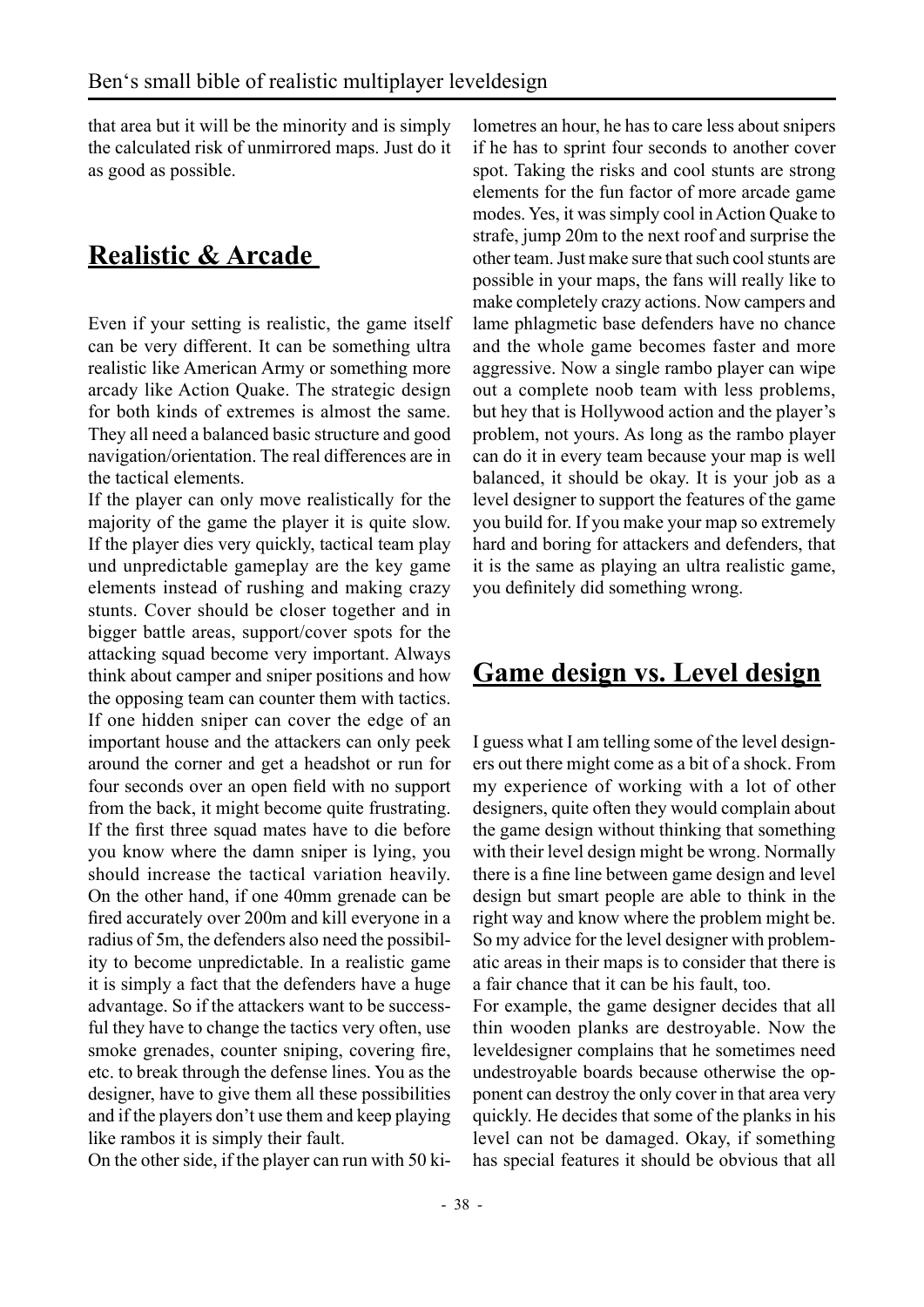<span id="page-38-0"></span>similar objects have the same abilities. Continuity is an old school design rule and should never be changed. If you have problems with one of the special objects in that specific situation then you simply shouldn't place it there. Just use your brain and think about another solution like a lower stone wall as cover or whatever. Causing frustration and perplexity is the last thing you want in your level.

I know that you are now waiting for an example where the game design is wrong instead of the scolded mapper. Especially the problem of badly designed/balanced weapons shouldn't affect the level design. If a flashbang blinds everyone in a radius of 50m, the designer shouldn't make too many small areas in the level. Frag grenades which you can throw through the whole level and it remember more about artillery shouldn't produce levels where every wall is 30m height. Before the submachinegun is too powerful and the mappers only design wide open fields in their levels, they should start a small revolution against the game designers. I guess since you've read the article this far, you have enough experience to remember enough of the other examples. Discussions are good as long as both sides are able to accept that they might be wrong, and are able to make compromises.

# **Creativity**

I could probably write a completely new article on the subject of creativity but I would like to keep this short. If you read through the whole article, please don't expect that you can now build the greatest levels of all time. Perhaps you can now create some quite solid multiplayer maps but they are still nothing really special without your own creative input! Every good designer has his systems which he uses to create levels but even the best didn't have their greatest ideas on command. Normally you think about a problem or something which might spice up your level until you get a headache and then suddenly, when you least expect it, you find the solution. Great ideas

can come to you; under the shower, on the toilet, smoking on the balcony, before you fall asleep or whenever you are relaxing. This is normal and nobody can expect you to come up with ideas to order.

Great ideas are born if you don't think about the problem and suddenly it pops up into your mind so try to make sure that you work in a peaceful, inspiring environment without a lot of stress around you. Go out for a walk, customize your desk like a greenhouse (an extreme example but I've seen it done), relax or do something completely different as long as you don't have to think very hard. If you have no real idea about your strategy plan, just use an already approved oldschool one, modify it a little bit and then you might have cool ideas for the tactical parts. At least this is how it happens to me very often.

It is nothing really new that level designers take their ideas from movies, music videos or even from some cheap B-movie style TV series. A single scene in any action movie can already give you the idea of a tactical scene in your new level. Take this as a base and complete it with a strategy plan, do some research about the environment and you will get enough other ideas to fill the level. In the end nobody knows that it was a Bon Jovi video which gave you the mental kick for a kick ass map because it was just the first impulse for your own creative work.

# **Final Words & Questions**

Who am I writing this for? Definitely for the level designers out there. Sharing his own knowledge so that everyone might learn something and improve their skills is becoming a rare virtue in that community. I hope even more people start to write about their experiences because even I still want to learn something new and I bet you guys have even more cool ideas. On the other hand, I hope a lot of non-leveldesigners are reading this long article to get a better idea about the work we are doing every day. It is already science and almost an art to make good multiplayer levels